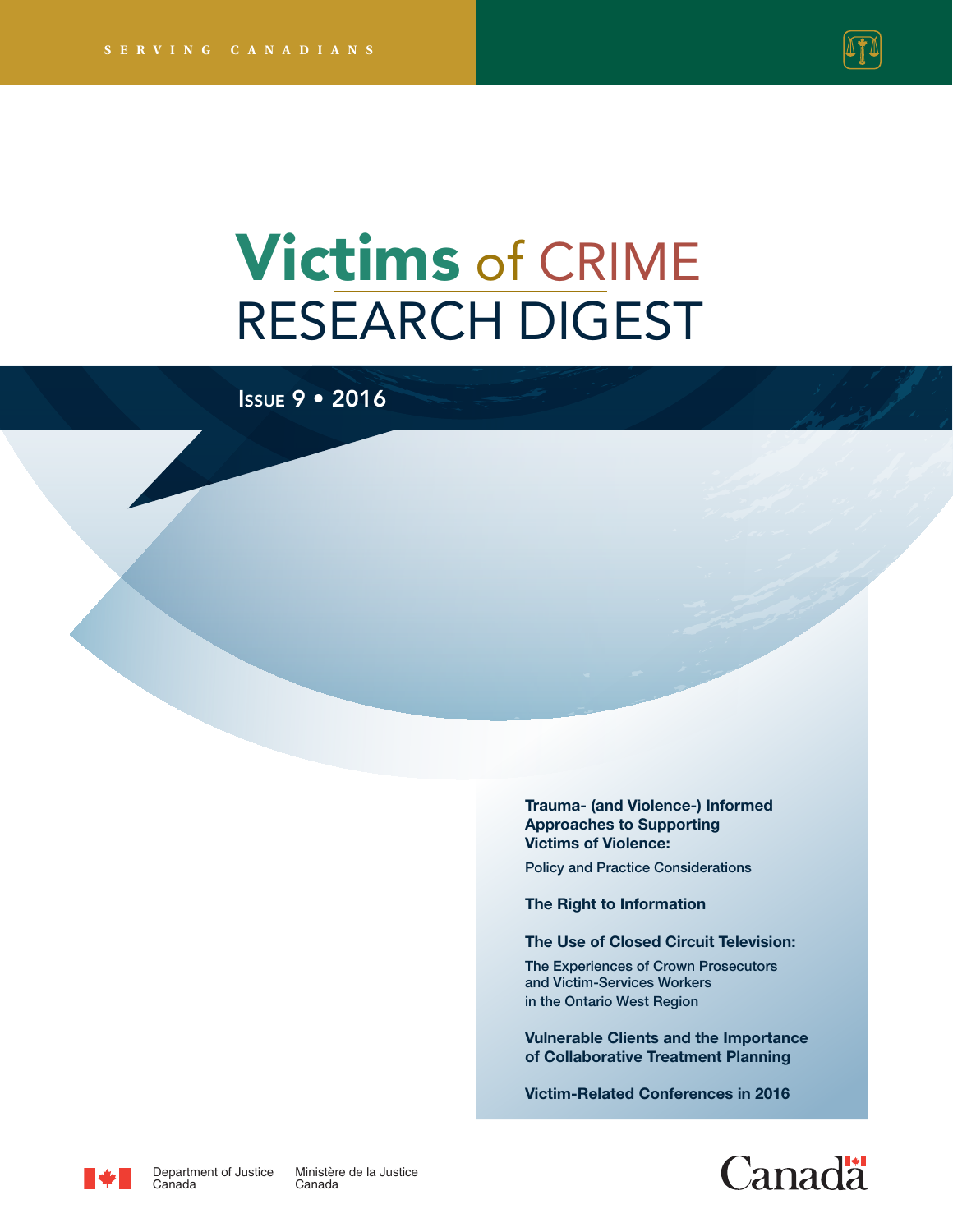## **CONTRIBUTORS**

## EDITOR

Susan McDonald

## EDITORIAL TEAM

Catherine Thomson Charlotte Fraser Kelly Morton-Bourgon Kari Glynes Elliott Peter McKinnon

### **FEEDBACK**

We invite your comments and suggestions for future issues of *Victims of Crime Research Digest.* We may be contacted at rsd-drs@justice.gc.ca

### **DEPARTMENT OF JUSTICE CANADA**

http://www.justice.gc.ca/eng/index.html

### **INFORMATION FOR VICTIMS OF CRIME**

http://www.justice.gc.ca/eng/cj-jp/victims-victimes/

### **DEPARTMENT OF JUSTICE CANADA REPORTS AND PUBLICATIONS ON VICTIM ISSUES**

http://www.justice.gc.ca/eng/rp-pr/cj-jp/victim/index.html

The views expressed in this publication are those of the authors and do not necessarily represent the views of the Department of Justice Canada or the Government of Canada.

- Information contained in this publication or product may be reproduced, in part or in whole, and by any means, for personal or public non-commercial purposes, without charge or further permission, unless otherwise specified.
- You are asked to:
	- exercise due diligence in ensuring the accuracy of the materials reproduced;
	- indicate both the complete title of the materials reproduced, as well as the author organization; and
	- indicate that the reproduction is a copy of an official work that is published by the Government of Canada and that the reproduction has not been produced in affiliation with, or with the endorsement of the Government of Canada.
- Commercial reproduction and distribution is prohibited except with written permission from the Department of Justice Canada. For more information, please contact the Department of Justice Canada at: www.justice.gc.ca.

©Her Majesty the Queen in Right of Canada, represented by the Minister of Justice and Attorney General of Canada, 2016

ISSN: J12-3E-PDF Cat. no.: 1929-9990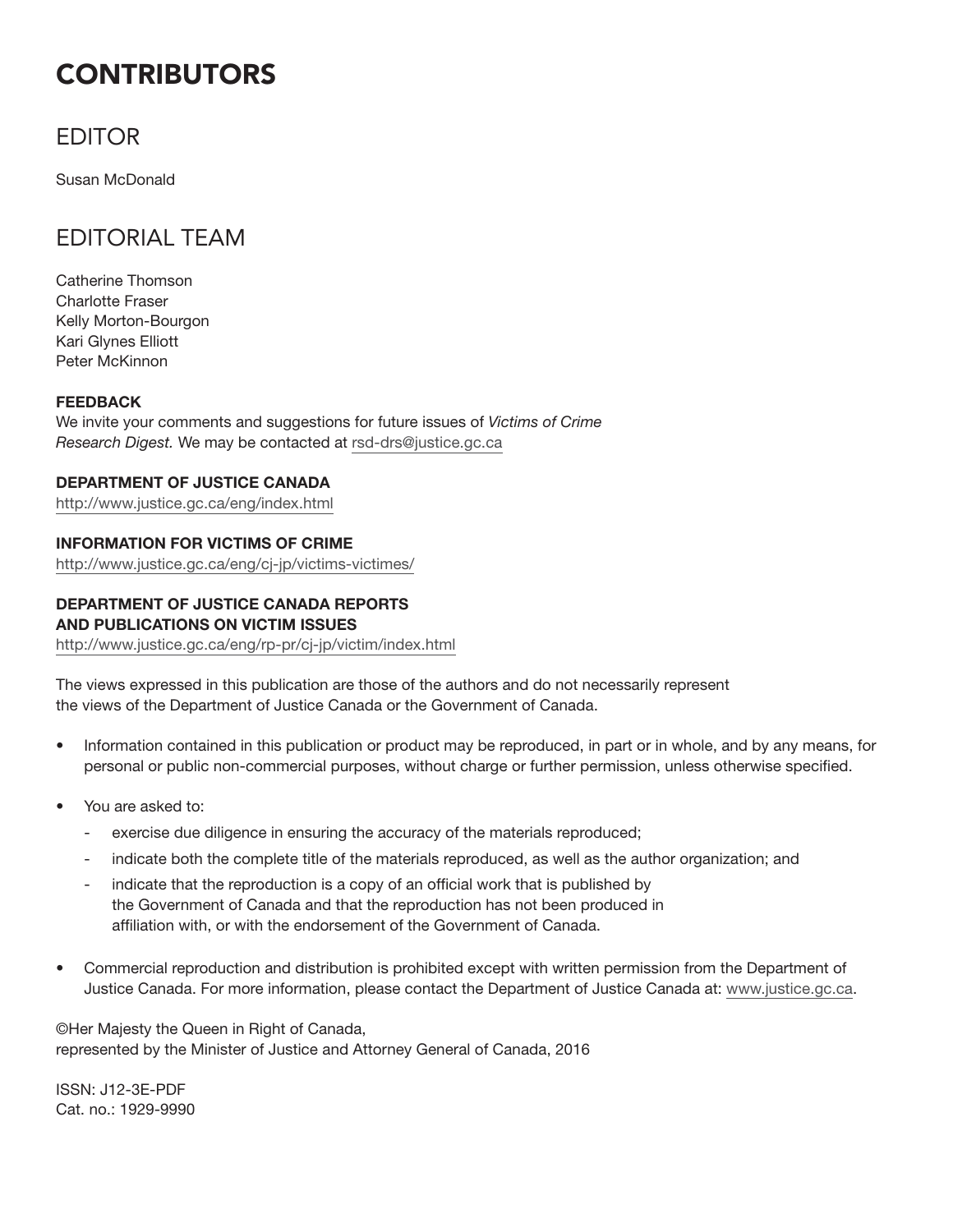## INTRODUCTION

Welcome to Issue 9 of the *Victims of Crime Research Digest.* The articles in this issue examine the important role of survivors and victims in the criminal justice system—a topic echoed in "The Power of our Voices," the theme of Victims and Survivors of Crime Week 2016 (May 29**th** – June 4**th**).

The primary objective of the Federal Victims Strategy is to give victims and survivors a more effective voice in the criminal justice and federal corrections systems. Those who work with victims and survivors of crime have long recognized that the trauma of experiencing or witnessing a violent criminal act often causes serious consequences, including impaired cognition. These consequences can be mitigated, however, so that victims and survivors can play a strong and effective role in the criminal justice and federal corrections systems. The four articles in this issue address various ways to achieve this goal.

The first article explores the trauma- and violenceinformed approach followed by colleagues from the Public Health Agency of Canada and the University of British Columbia. The article reviews the research that fosters a deeper understanding of the impacts of trauma and underpins a better approach to the delivery of victim services and programs. In the second article, Susan McDonald explores aspects of the right to information, which is now included in the *Victims Bill of Rights*. McDonald suggests that the trauma-informed approach explored in the first article should be followed to fulfill the right to information for victims of crime that is now enshrined in Canadian law. The third article is by Shanna Hickey, who describes research done by the Department of Justice, in collaboration with Pamela Hurley and the Ontario West Region Crown Office and Victim Witness Assistance Program, about the use of close-circuit television (CCTV) with young witnesses testifying in criminal trials. The article presents the results of an online survey of Crown prosecutors and victim-services workers about their experiences with CCTV. In the final article, Dr. James Hill, a clinical psychologist from Victoria, BC, explores how vulnerable witnesses can use the power of their voices to get the counselling and support they may need. As always, the *Digest* also includes a list of victim-related conferences scheduled for this year.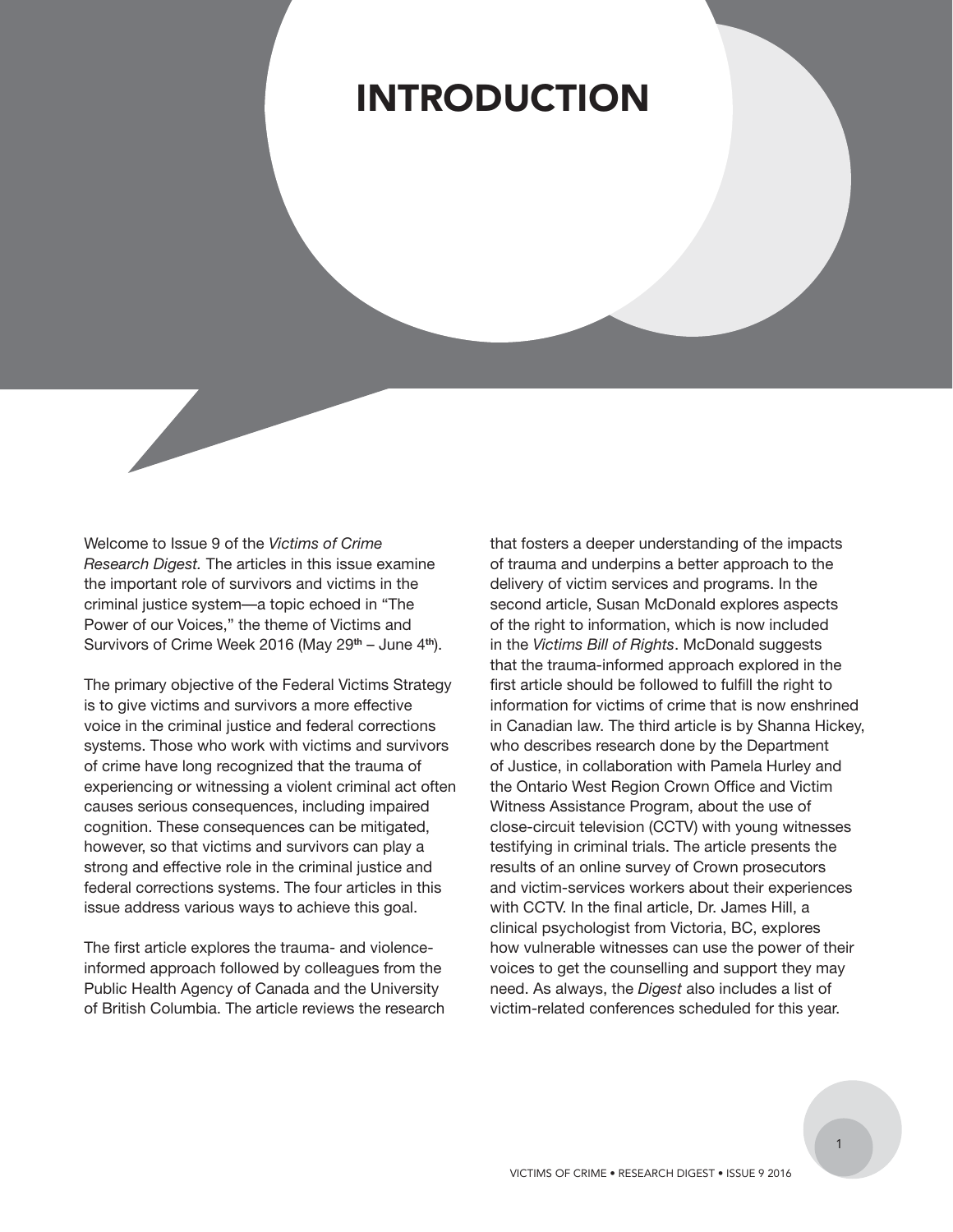We hope this issue of the *Victims of Crime Research Digest* helps all of us who work for and with victims and survivors of crime to better understand the importance and the power of our voices. As always, if you have comments, please do not hesitate to get in touch with us.

Susan McDonald Principal Researcher Research and Statistics Division

Gillian Blackell Senior Counsel and Director Policy Centre for Victim Issues

## TABLE OF CONTENTS

**[3](#page-4-0)** [Trauma- and Violence- Informed Approaches](#page-4-0)  to Supporting Victims of Violence: Policy and Practice Considerations

**[16](#page-17-0)** [The Right to Information](#page-17-0) 

The Use of Closed-Circuit Television:<br>
The Experiences of Crown Prosecutor<br>
and Victim-Services Workers in the The Experiences of Crown Prosecutors and Victim-Services Workers in the Ontario West Region

> **[30](#page-31-0)** Vulnerable Clients and the Importance of Collaborative Treatment Planning

**[38](#page-39-0)** Victim-Related Conferences in 2016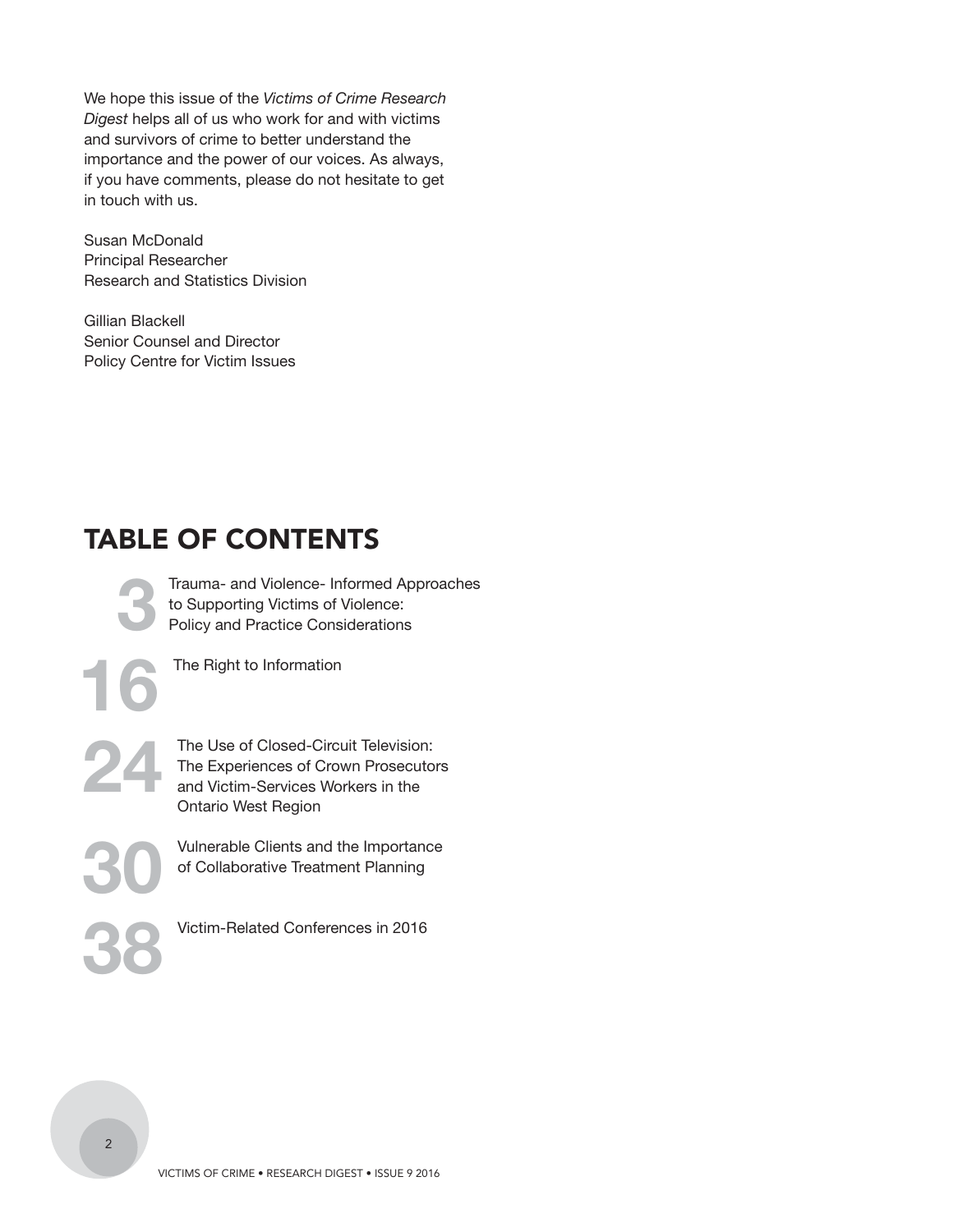## <span id="page-4-0"></span>TRAUMA- (AND VIOLENCE-) INFORMED APPROACHES TO SUPPORTING VICTIMS OF VIOLENCE:

Policy and Practice Considerations

BY PAMELA PONIC, COLLEEN VARCOE AND TANIA SMUTYLO

> *Dr. Pamela Ponic is a senior policy analyst in family violence prevention at the Public Health Agency of Canada.*

*Dr. Colleen Varcoe is a professor in the University of British Columbia School of Nursing with a program of research in violence and inequities.*

*Tania Smutylo, MSW, is a policy analyst with the Public Health Agency of Canada working on family violence prevention.*

The traumatic impacts of violence have longterm effects on victims, whether the violence is ongoing or in the past. When systems and the service providers who work with victims of violence lack an understanding of the complex and lasting impacts of violence and trauma, they risk causing further harm. For example, each time an adult or child re-tells their story of abuse to seek help across multiple service systems, there is a risk of re-traumatization (Herman 2003; Valpied et al. 2014). Trauma-informed approaches are policies and practices regarding the provision of services and programming that—particularly when they are also violence-informed—work to minimize harm to victims of violence, and aid healing and justice.

During the last 10–15 years, there has been a movement to develop and implement policies and practices that are trauma-informed in sectors working directly with people impacted by violence, including in health, particularly in relation to mental health and substance use (Covington 2008, Savage et al.

2007), justice, housing, anti-violence, and social work sectors (Strand et al. 2015, Hopper, Bassuk, and Oliver 2010, Herman 2003, Dechief and Abbott 2012). This movement developed largely in response to a growing understanding of the connections among violence, trauma, negative outcomes in physical and mental health, and substance-use problems, as well as to the need to make systems more responsive to the needs of people who face these challenges (Poole and Greaves 2012). Implementing trauma-informed approaches across sectors provides a common conceptual framework that enhances efforts to develop integrated multisectoral responses for children and adults. These approaches also create opportunities for systems, and those who work within them, to improve the services they provide to people impacted by violence.

Trauma-informed approaches are built upon a foundational understanding of the impact of violence and trauma on people's lives, health and behaviours (Covington 2008, Elliot et al. 2005).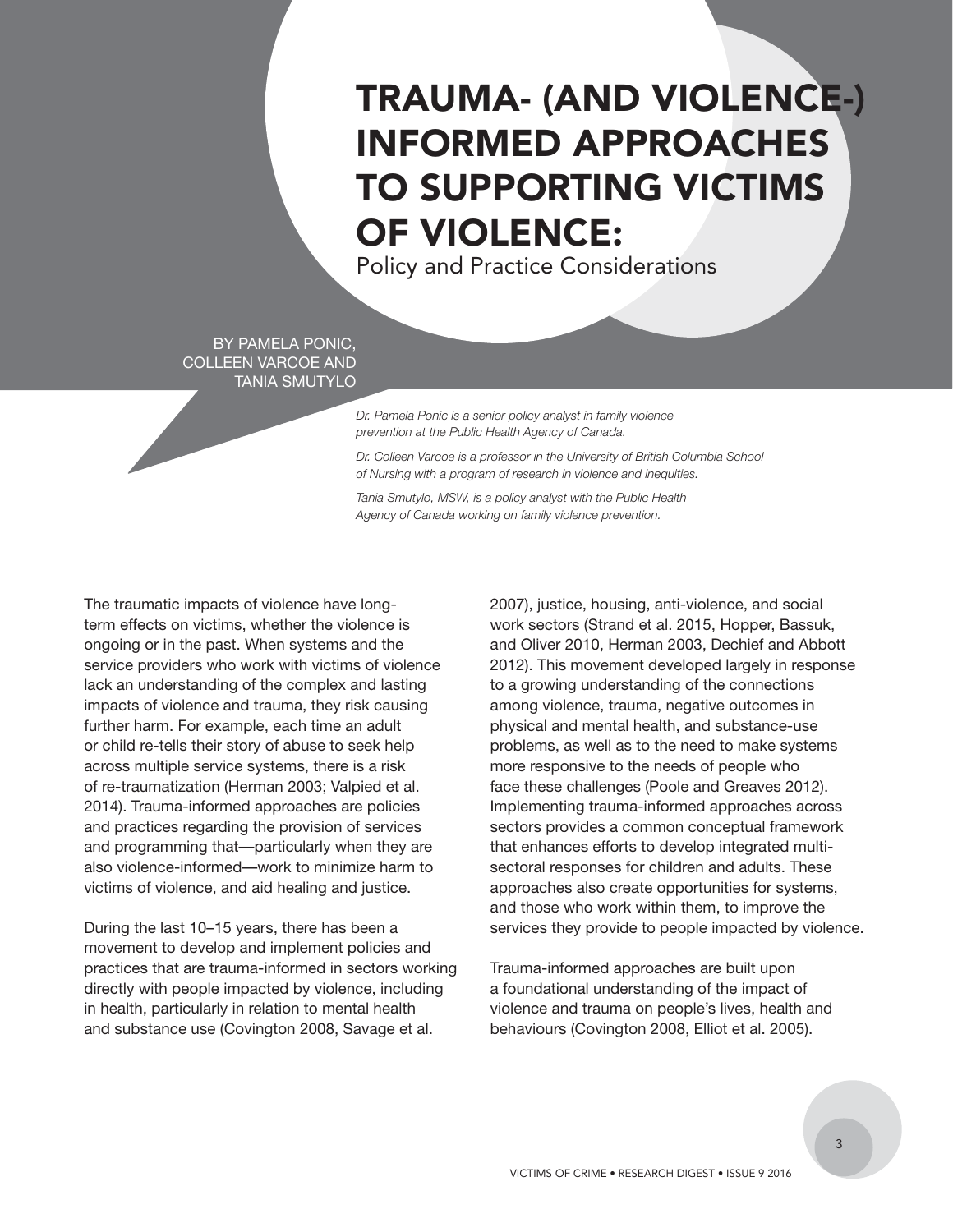Such approaches require fundamental shifts in how systems are designed, how organizations function, and how service providers engage with victims. Trauma-informed approaches are relational; they recognize that individuals' experiences of violence relate to how systems respond to them. For example, a person's circumstances (including income, housing, and access to safe transportation and child care) influence both their exposure to violence and their ability and willingness to access supportive services. Services that are approachable and trauma-informed can mitigate these influences. Trauma-informed approaches also recognize that individual behaviours often associated with victimization—such as substance-use problems or future perpetration of abuse—relate to trauma (Watt and Scrandis 2013, Danielson et al. 2009, Hedtke et al. 2008). By integrating understandings of trauma into all elements of policy and practice, traumainformed approaches prioritize victims' emotional and physical safety, as well as facilitate victim control over and responses to violence. This integration also builds on their strengths and aids in recovery (Provincial Health Services Authority of BC 2013).

## UNDERSTANDING TRAUMA

Trauma is both the experience of, and a response to, an overwhelmingly negative event or series of events, such as interpersonal violence, personal loss, war or natural disaster. In the context of violence, trauma can be acute (resulting from a single event) or complex (resulting from repeated experiences of interpersonal and/or systemic violence). Trauma can alter human neurobiology: brain and nervous-system function change. While neurobiological changes are not necessarily permanent, they can be long-lasting if not addressed appropriately. Neurobiological changes resulting from trauma can alter behaviour in both children and adults (Green et al. 2015). For example, adverse events in childhood, such as various forms of maltreatment, along with exposure to intimatepartner violence or alcoholism, can have long-term neurobiological effects and are associated with a wide range of negative outcomes, including stress, anxiety, depression and substance use (Anda et al. 2006,

Felitti and Anda 2010, Cloitre et al. 2009). Complex trauma can also impact children's development; it can foster an inability to manage difficult emotions (e.g. anger) or form appropriate attachments with those close to them (Haskell 2012). These negative outcomes can last into adulthood. Similarly, across the life span, experiencing interpersonal and systemic racism (for example, patterns of discrimination that limit education, employment, access to housing) can also change neurobiological patterns, which can have profound impacts on mental and physical health and wellbeing (Krieger et al. 2011).

Neurobiological changes in people who experience complex trauma include responding to potential threats to safety as if they are real, whether they are real or not (Van der Kolk 2000). Such responses can create enduring associations between the traumatic event(s) and particular sensations, emotions or thought processes. Triggers are external events that recreate these traumatic associations; in some instances, situations that seem innocuous and unrelated can activate triggers, creating an overwhelming sense of threat related to past experiences of violence. Even well intentioned services, practices and policies can activate triggers that re-traumatize (Harris and Fallot 2001). For example, touching a person without warning or permission can trigger a neurophysiological flight-or-fight response.

In trauma-informed approaches, those who provide support services understand that any person they encounter may have experienced violence with traumatic effects. They understand that emotional states (such as depression, anxiety, anger, dissociation, difficulty concentrating, fear and distractedness) and behaviours (such as substance use, compulsive and obsessive behaviours, disordered eating, self-harm, high-risk sexual behaviours, suicidal behaviours or isolation) may arise, at least in part, from those experiences (Gutierres and Van Puymbroeck 2006, Schäfer 2009, Nadew 2012). Shifting the fundamental question from "what's wrong with this person?" to "what happened to this person?" is important. It considers what might have happened and what might be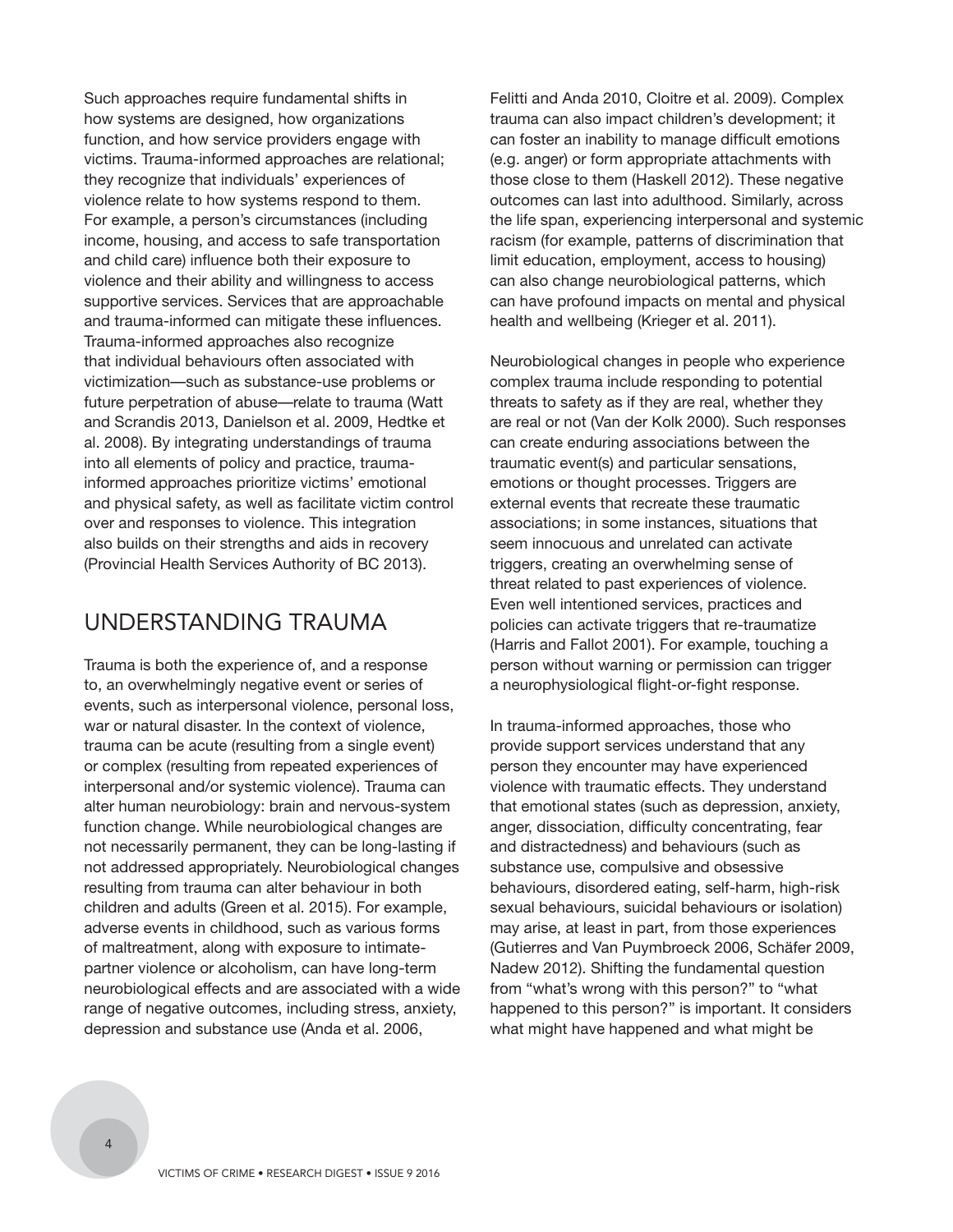happening to the person, and can result in a profound difference in how people are viewed and treated, and how they will respond (Williams and Paul 2008). Importantly, such approaches take into account that people can also experience growth in the aftermath of traumatic experiences (Shakespeare-Finch and de Dassel 2009, Glad et al. 2013, Birkeland et al. 2015, Katz and Gurtovenko 2015).

Service providers working directly with victims are often and repeatedly exposed to stories of terrifying and inhumane experiences with violence. These experiences can result in vicarious (or secondary) trauma with negative health impacts similar to those experienced by victims (Bartoskova 2015, Hensel et al. 2015, Middleton and Potter 2015, Raunick et al. 2015, van Mol et al. 2015). For example, service providers with vicarious trauma can experience depression, emotional exhaustion, anxiety and sleep disturbances (Cohen and Collens 2013). The negative impacts of vicarious trauma are associated with employment issues such as high turnover rates (Cieslak et al. 2014, Middleton and Potter 2015). Vicarious trauma can also manifest the trigger responses described earlier. Traumainformed approaches take vicarious trauma into account by actively and intentionally supporting the wellbeing and self-care practices of service providers who are repeatedly exposed to stories of violence and trauma. Importantly, when well supported, service providers can also experience compassion, satisfaction and growth when working with people who have been victimized (Cohen and Collens 2013, Abel et al. 2014, Hyatt-Burkhart 2014).

## FROM *TRAUMA-INFORMED* TO *TRAUMA- AND VIOLENCE-INFORMED*

Recently, scholars have been calling for an important shift in language by referring to this policy and practice as trauma- and violence-informed, rather than only trauma-informed (Browne et al. 2015). This shift in language brings into focus acts of violence and their traumatic impact on victims

(and distinguishes violence from other sources of trauma, such as natural disasters). It helps to put the emphasis on a person's various experiences of past and ongoing violence as the cause of the trauma, and avoids seeing the problem as residing only in an individual's psychological state. Because this view emphasizes making practices and policies safe, it fosters opportunities for service providers to prevent and limit harm, and to take actions at all levels: in their own practices, within their organizations and more widely in society. Although service providers cannot influence past events and the impact these events have on victims, providers can work to limit exposure to ongoing violence, and to reduce triggering and the potentially traumatizing effects of services.

This shift in language also allows for a more expansive understanding of people's experiences of violence and trauma. Particularly in cases of complex trauma, histories of violence typically include interconnected experiences of interpersonal and systemic violence. For many victims, interpersonal violence is ongoing; it can be intergenerational and linked to broader historical contexts. For example, family violence and other forms of interpersonal violence in Indigenous communities have been linked to histories of colonization, including residential schools, the reserve system and ongoing child-welfare practices (Brownridge 2008, Daoud et al. 2013, Pedersen, Malcoe, and Pulkingham 2013). The enduring and ongoing effects of residential schools illustrate how systems can perpetuate violence and trauma, for example, through higher rates of incarceration for Indigenous versus non-Indigenous people (Narine 2012). While modern systems may be less blatant in their perpetuation of violence, policies and practices can continue to re-traumatize and harm victims, sometimes subtly and inadvertently. Discrimination, marginalization, and stigma remain an ongoing experience for many people within systems such as child protection, health care and criminal justice.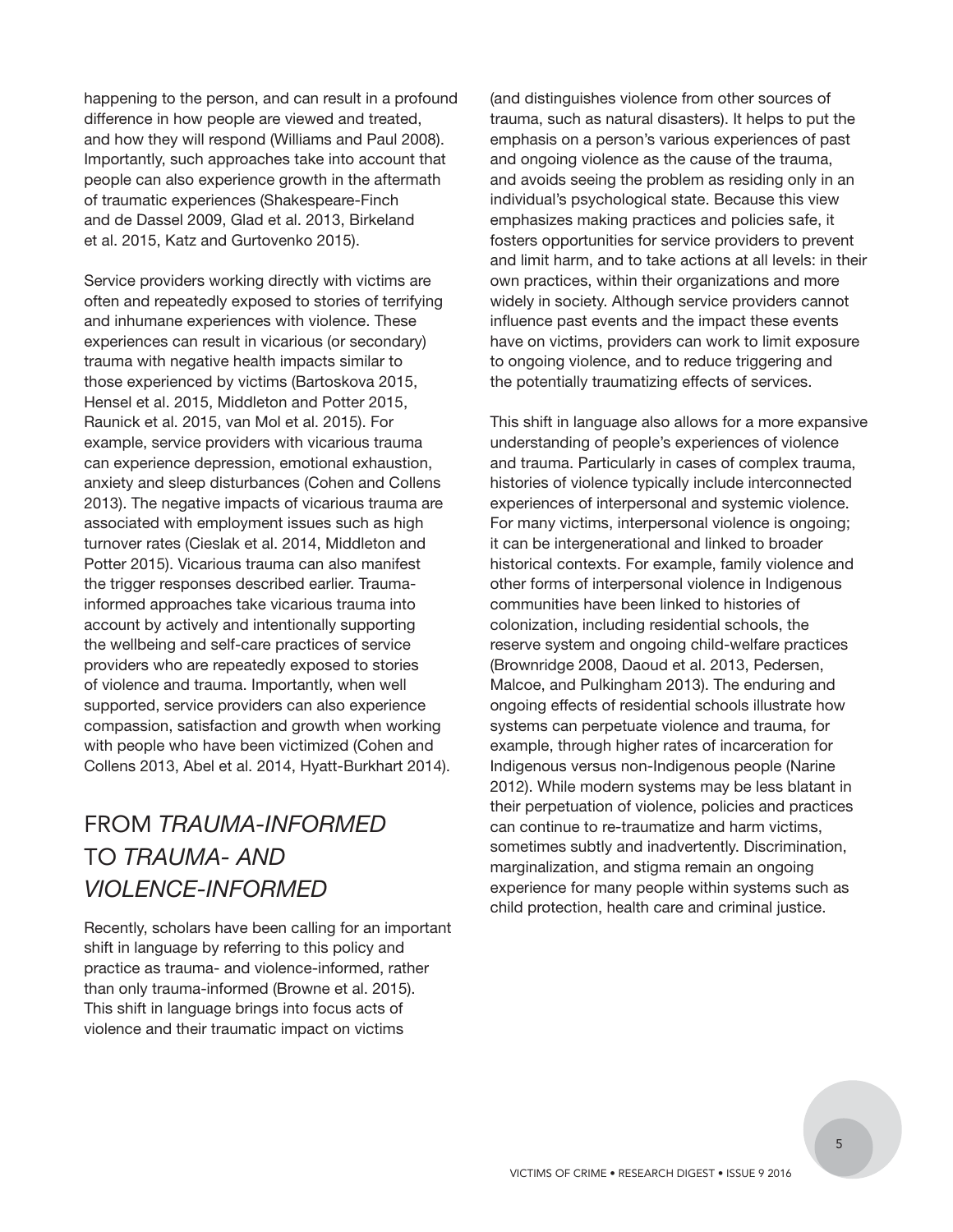## CONSIDERATIONS OF GENDER AND CULTURE

Experiences and effects of violence are highly gendered. Although men are the most common victims of violence, including armed violence (World Health Organization 2011), women bear the greatest burden of family violence and men are the most common perpetrators of violence (Statistics Canada 2013). In 2013, 80% of reported cases of spousal violence were against women (Statistics Canada 2015). The rates of most forms of child abuse (i.e., physical, psychological, exposure to intimate partner violence) are similar for boys and girls, except for sexual abuse where rates are higher for girls (18%) than boys (7.6%) (Stoltenborgh et al. 2011). Girls are also at heightened risk of harmful practices, such as child, early and forced marriage and so-called honour-based violence, as well as female-genital cutting (Garcia-Moreno, Guedes, and Knerr 2012, Maryum Anis, Shalini Konanur, and Mattoo 2013, Muhammad 2010). Transgendered people experience alarming rates of violence; a recent Canadian survey showed that 65% of those who identified as transgendered had experienced domestic violence (Wathen, MacGregor, and MacQuarrie 2015).

Victims also experience gendered barriers to disclosure and accessing support, with men and boys being more strongly socialized away from help-seeking and disclosure (Vogel et al. 2011, Sierra Hernandez et al. 2014), and transgendered people facing multiple concomitant forms of discrimination (Logie et al. 2012, Bauer et al. 2015). People who experience child abuse face heightened risks of interpersonal violence in adulthood, with boys being more likely to become perpetrators and girls more likely to become victims (Abramsky et al. 2011, Radford et al. 2013, Sigurdardottir, Halldorsdottir, and Bender 2014). Given these differences, a gender lens is required to make trauma- and violence-informed responses to violence gender inclusive and appropriate.

Trauma- and violence-informed approaches are compatible with, and supported by, efforts to make policies and practices culturally safer. Cultural safety is an approach to working across multiple differences (including, but not limited to ethnic differences) that shifts attention away from service providers learning about others, to making practices, policies and service environments safer for all regardless of expressed or assumed culture (Varcoe and Browne 2015, Kirmayer 2013). Importantly, the shift to trauma- and violence-informed approaches parallels the shift toward cultural safety; both put the onus on systems to change policy and practice, creating opportunities for policy makers and service providers to optimize support for victims.

Using the idea of cultural safety, service providers consider how power relations and the social, economic, political and historical realities of peoples' lives shape their behaviors. This is especially imperative in the Canadian context. In Canada, Indigenous peoples experience multiple forms of disadvantage and marginalization, including disproportionately high rates of victimization and pervasive systemic racism, which can deter accessing services. Indigenous women are three times more likely than non-Indigenous women to experience family violence (Statistics Canada 2011), and four times more likely to be murdered or go missing (Royal Mounted Canadian Police 2014). The ongoing legacy of abuse in residential schools, and in foster and adoptive care, also contributes to intergenerational violence (McKenzie et al. 2016) and is an example of how systems of colonization have perpetuated violence against Indigenous peoples.

Cultural safety is also important to consider when supporting newcomers and others from non-Western cultures. Members of these populations may face assumptions about how their culture contributes to acts and experiences of violence, and these assumptions create barriers to effective services and supports. For example, service providers may assume that women who are identified with particular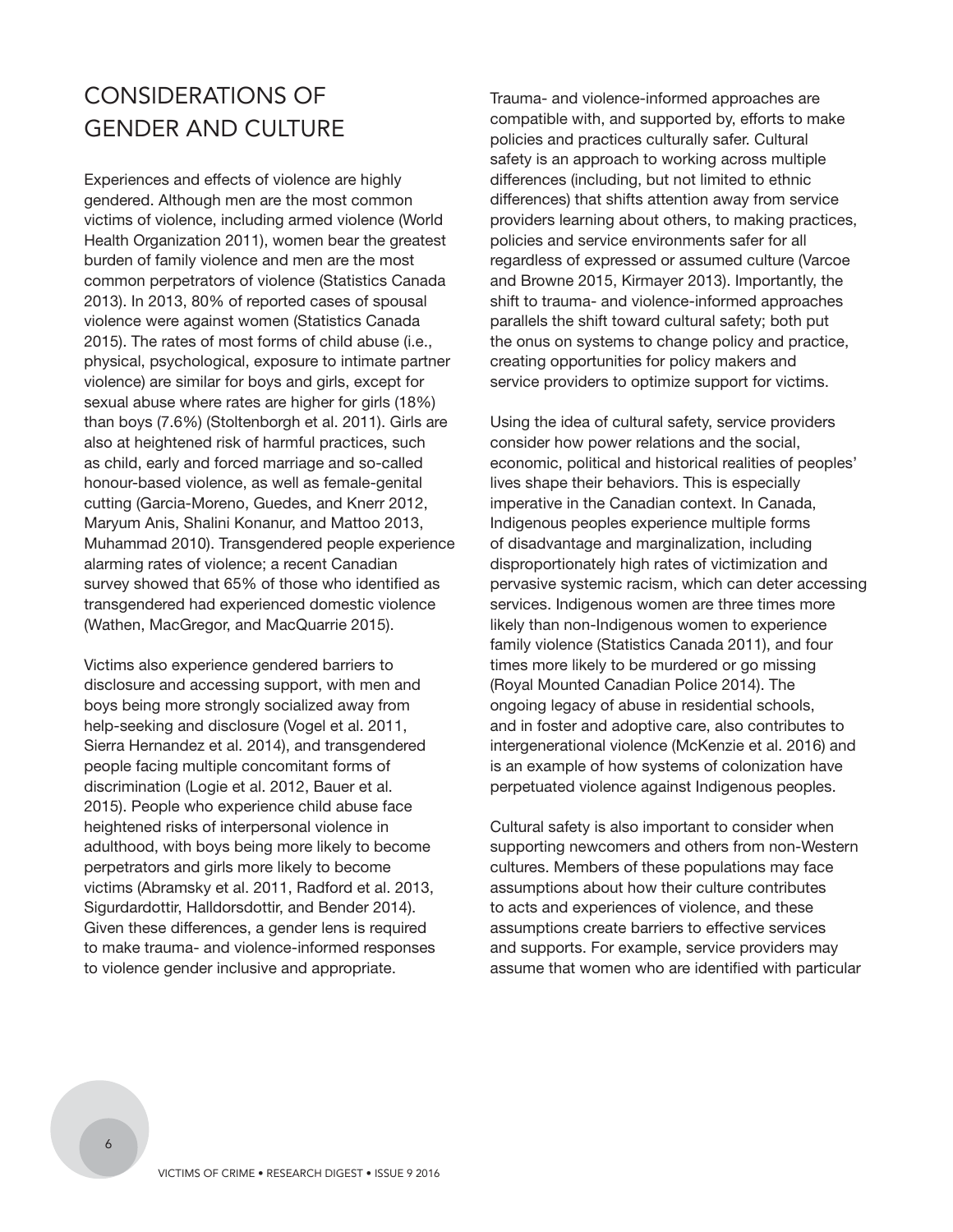ethnic communities and experience intimate partner violence are well supported by their communities, whereas in reality they may fear and face ostracism for seeking help and disclosing abuse (Roger, Brownridge, and Ursel 2015, Thurston et al. 2013). Refugees are likely to have been exposed to various forms of violence (Guruge, Roche, and Catallo 2012, Bogic, Njoku, and Priebe 2015, Kirmayer et al. 2011). As noted by Pottie et al, "refugees, who are by definition forcefully displaced, are at highest risk for past exposure to harmful living conditions, violence and trauma" (Pottie et al. 2011, E827); this places them in great need of culturally safe and trauma- and violence-informed services.

## TRAUMA- AND VIOLENCE-INFORMED APPROACHES: PRINCIPLES AND STRATEGIES

Trauma- and violence-informed approaches aim to transform policies and practices based on an understanding of the impact of trauma and violence on victims' lives and behaviours. Table 1 outlines key principles and sample implementation strategies at organizational and service-provider levels that can be used in many different sectors, including justice, health, anti-violence, social work and housing.

In public-health and other social-service contexts, we argue that disclosure of an individual's violence and trauma history is not necessary for the provision of excellent services. Although disclosure is oftentimes necessary in the justice context, the goals of the trauma- and violence-informed approaches are to provide emotional, physical and cultural safety for all, regardless of whether or not a particular history of victimization is known. Embedding these principles and strategies into systems creates "universal trauma precautions" that reduce harm and provide positive supports for all people (Raja et al. 2015). It is important to think about trauma and violence responses on a continuum. At one

end of the continuum, trauma- and violenceinformed approaches focus on minimizing the potential for service systems to cause harm by triggering and re-traumatizing, and on creating supportive environments that provide universal benefit to both victims and service providers. At the other end of the continuum, trauma-specific approaches strive purposefully to treat trauma and related health outcomes through specific healthcare modalities, such as psychotherapy or chronicpain interventions (Poole and Greaves 2012). In many instances, specific approaches require some understanding of an individual's history of trauma and violence, so that treatment can be tailored to these experiences. Trauma-informed approaches can be implemented widely, but should be complemented by a multi-sectoral approach in which referrals can be made to forensic services, for example, or to specific forms of healthcare or housing services.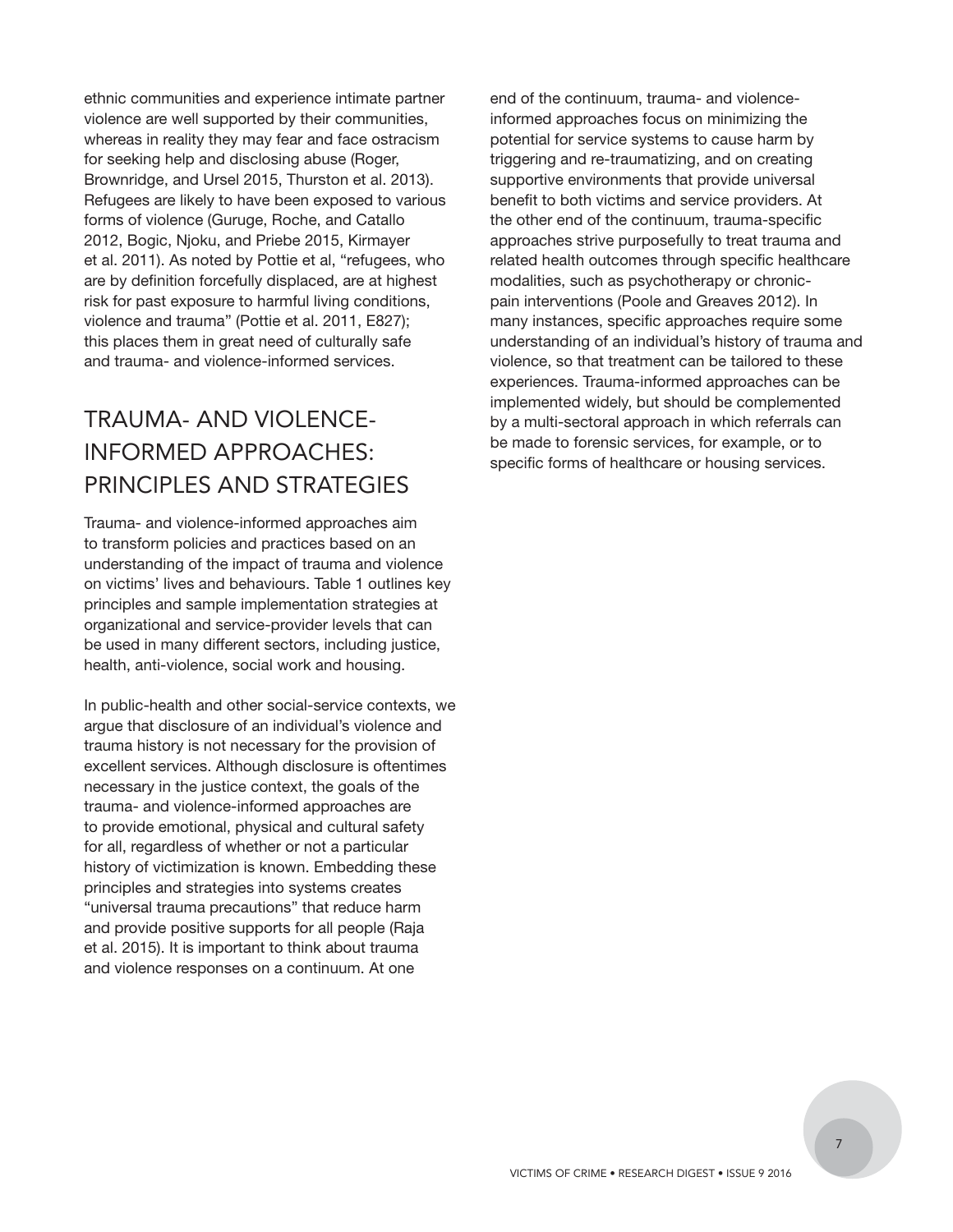#### *TABLE 1: PRINCIPLES AND STRATEGIES OF TRAUMA- AND VIOLENCE-INFORMED APPROACHES***<sup>1</sup>**  $\Gamma$

٦

т

| <b>PRINCIPLES</b> |                                                                                                    | ORGANIZATIONAL/<br><b>POLICY STRATEGIES</b>                                                                                                                                                                                                                                                                                                                                                                                                                  | INDIVIDUAL/SERVICE<br><b>PROVIDER STRATEGIES</b>                                                                                                                                                                                                                                     |
|-------------------|----------------------------------------------------------------------------------------------------|--------------------------------------------------------------------------------------------------------------------------------------------------------------------------------------------------------------------------------------------------------------------------------------------------------------------------------------------------------------------------------------------------------------------------------------------------------------|--------------------------------------------------------------------------------------------------------------------------------------------------------------------------------------------------------------------------------------------------------------------------------------|
| $\mathbf{1}$ .    | Understand trauma<br>and violence,<br>and its impacts<br>on peoples' lives<br>and behaviours.      | Develop organizational structures,<br>$\bullet$<br>policies, and processes that<br>foster an organizational culture<br>built on understandings of<br>trauma and violence, for<br>example through hiring practices<br>and reward systems.<br>Train all staff on the connections<br>among violence, trauma, and<br>health outcomes and behaviours,<br>including vicarious trauma.                                                                              | Listen and believe victim's<br>experiences: "That sounds<br>like a horrible experience"<br>Affirm/validate:<br>$\bullet$<br>"No one deserves"<br>Recognize strength: "You have<br>really survived a lot"<br>Express concern: "I am really<br>$\bullet$<br>concerned for your safety" |
| 2.                | Create emotionally<br>and physically<br>safe environments<br>for clients and<br>service providers. | Attend to the set-up of a<br>$\bullet$<br>safe service-environment,<br>including welcoming intake<br>procedures and signage,<br>comfortable physical space,<br>consideration of confidentiality.<br>Seek client input into inclusive<br>and safe strategies.<br>Provide support for service<br>providers at risk of vicarious<br>trauma and facilitate their self-<br>care (e.g. peer support, regular<br>check-ins with supervisor,<br>self-care programs). | Behave in a non-judgmental<br>$\bullet$<br>manner so that people feel<br>deserving, understood,<br>recognized and accepted.<br>Foster a sense of<br>$\bullet$<br>connection to build trust.<br>Provide clear information<br>and predictable expectations<br>about programming.       |

<sup>1.</sup> This table was developed by the authors and informed by the broad literature on trauma-informed approaches, in particular the Provincial Health Services Authority of BC (2013) and Browne, Varcoe, Wong, Littlejohn, Smye, Lavoie, Tu, Godwin, Krause, and Rodney (2012).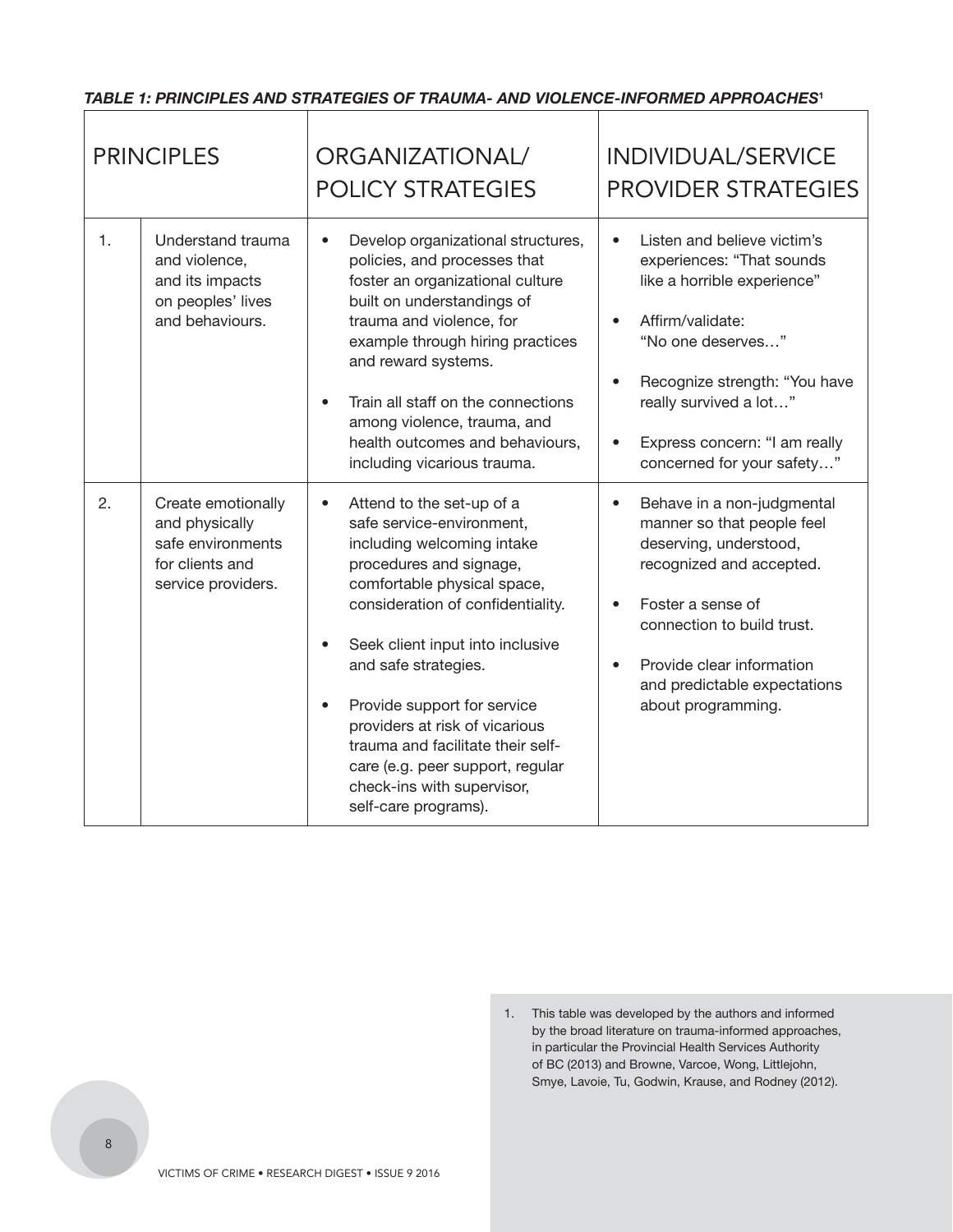| <b>PRINCIPLES</b> |                                                                                                                    | ORGANIZATIONAL/<br><b>POLICY STRATEGIES</b>                                                                                                                                                                                                                                                                                                                             | INDIVIDUAL/SERVICE<br><b>PROVIDER STRATEGIES</b>                                                                                                                                                                                                                                                                                                                                                                                                                                    |
|-------------------|--------------------------------------------------------------------------------------------------------------------|-------------------------------------------------------------------------------------------------------------------------------------------------------------------------------------------------------------------------------------------------------------------------------------------------------------------------------------------------------------------------|-------------------------------------------------------------------------------------------------------------------------------------------------------------------------------------------------------------------------------------------------------------------------------------------------------------------------------------------------------------------------------------------------------------------------------------------------------------------------------------|
| 3.                | Foster<br>opportunities<br>for choice,<br>collaboration,<br>and connection.                                        | Train staff in critical self-reflection<br>$\bullet$<br>on power differences between<br>service providers and clients.                                                                                                                                                                                                                                                  | Communicate openly.<br>$\bullet$<br>Convey non-judgmental<br>$\bullet$<br>responses.<br>Provide choices as to<br>$\bullet$<br>treatment/service preferences.<br>Consider choices<br>$\bullet$<br>collaboratively.<br>Listen actively to privilege<br>$\bullet$<br>the clients' voice.                                                                                                                                                                                               |
| 4.                | Provide strengths-<br>based and<br>capacity-building<br>approach to<br>support client<br>coping and<br>resilience. | Provide sufficient time/<br>$\bullet$<br>resources to support meaningful<br>engagement between service<br>provider and client.<br>Provide programming options<br>$\bullet$<br>that tailor interventions to<br>peoples' needs, strengths<br>and contexts.<br>Support an organizational culture<br>of, and train staff in, emotional<br>intelligence and social learning. | Help clients identify<br>$\bullet$<br>their strengths through<br>techniques such as<br>motivational interviewing<br>(a communication technique<br>that improves engagement<br>and empowerment).<br>Acknowledge the<br>$\bullet$<br>effects of historical and<br>structural conditions.<br>Teach and model skills<br>$\bullet$<br>for recognizing triggers,<br>calming, centering and<br>staying present, including<br>developmentally appropriate<br>skills for children and youth. |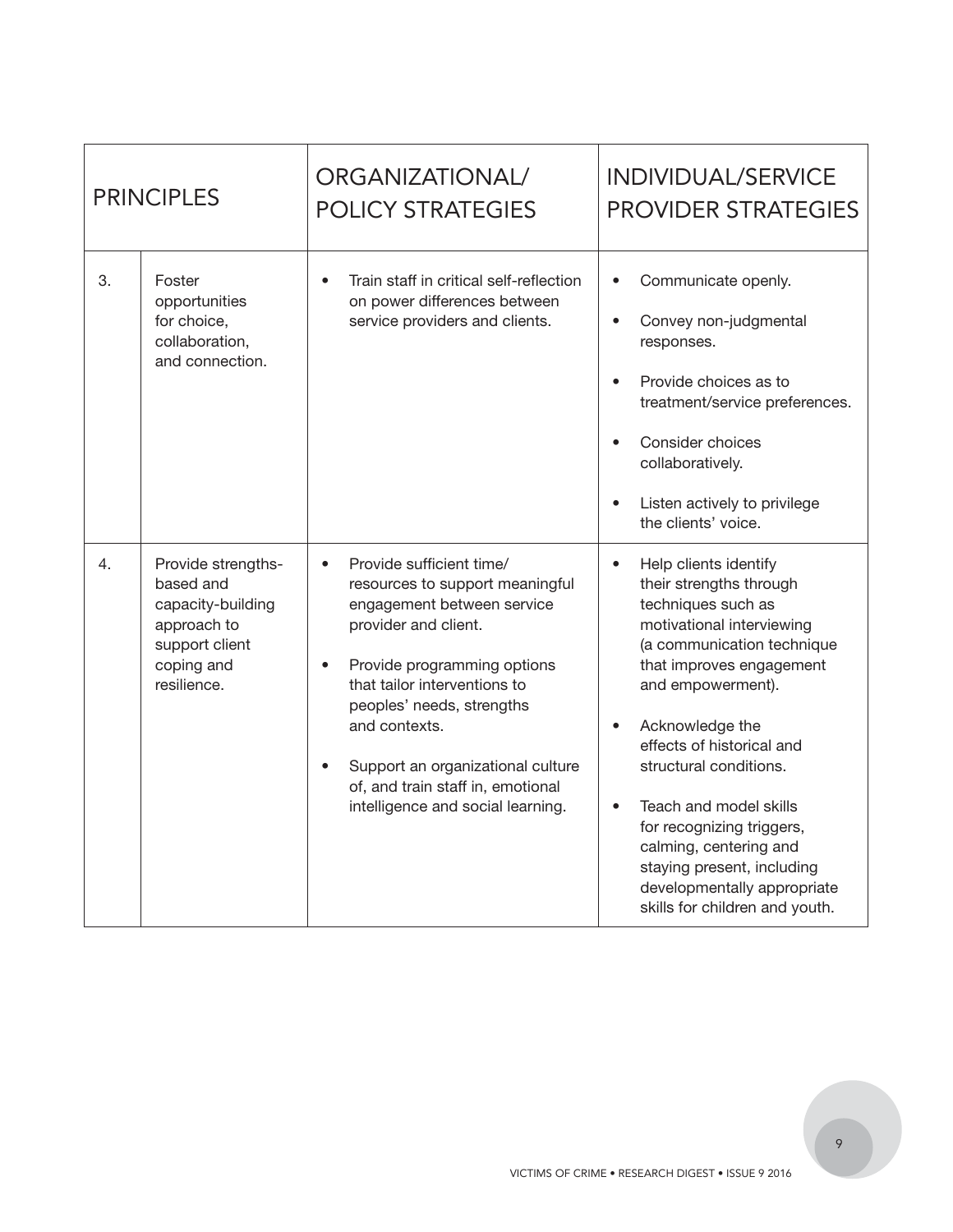## **CONCLUSION**

Moving systems toward new paradigms of policy and practice such as trauma- and violence-informed approaches, cultural safety and gender inclusivity takes time and incremental change. For this shift to be effective, it requires patience and a strategic approach to system-wide change. But doing so can have multiple benefits. First, it provides both systems and service providers with the opportunity to create a support system that responds to victims in safe, compassionate and respectful ways, and thus have a more positive impact on the lives of clients and staff. Second, it provides a common and consistent platform of support across multiple service systems (i.e. health, justice, housing, etc.) that provide support to people who have experienced violence. Third, since past experiences of violence and trauma feed into cycles of abuse, including intergenerational cycles as noted above, a strong multi-sectoral response system can help break these cycles and prevent continued and future violence. Finally, and most importantly, trauma- and violence-informed approaches will better serve everyone by reducing harm and creating better opportunities for recovery and justice.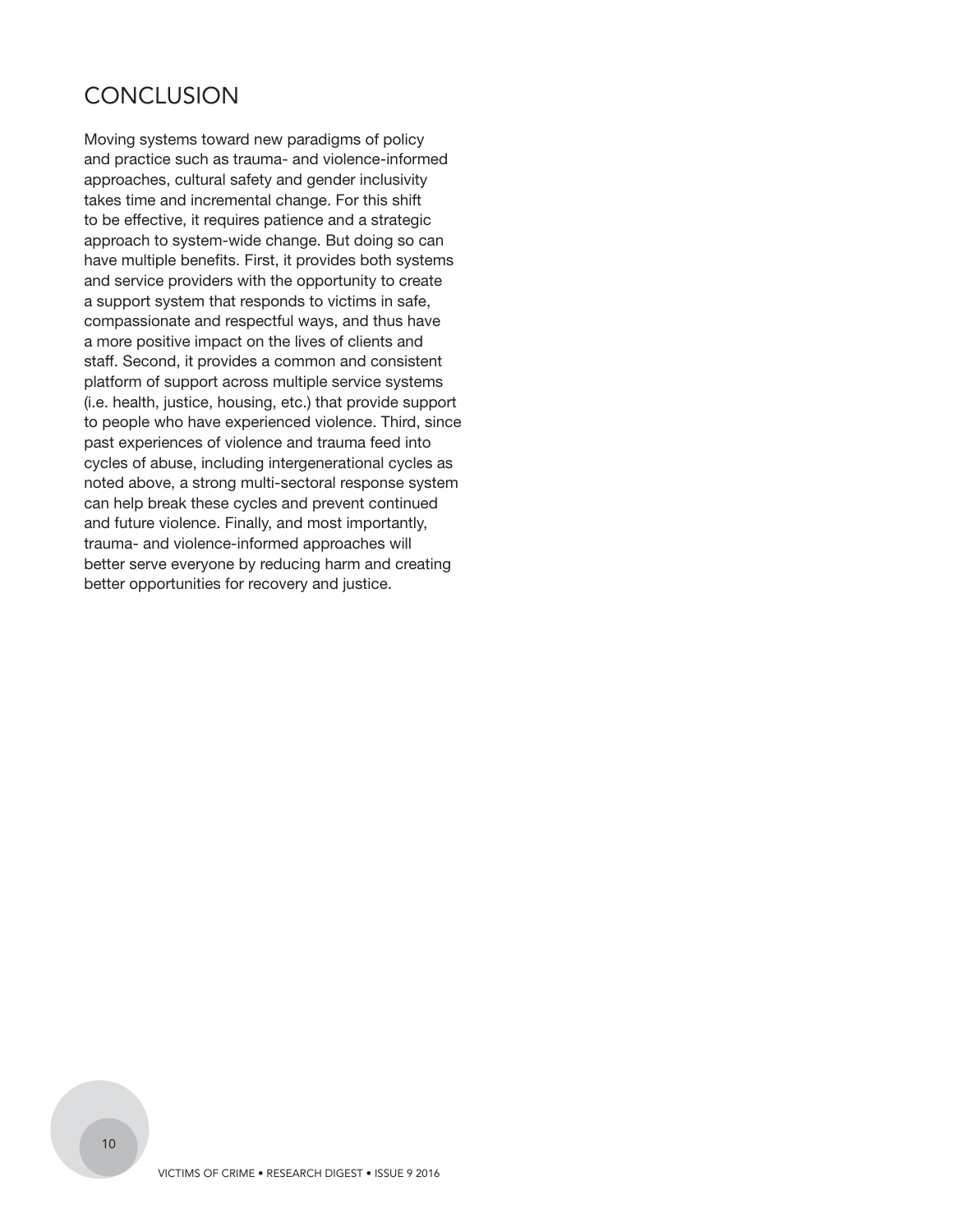## REFERENCES

- Abel, Lisa, Casie Walker, Christina Samios, and Larissa Morozow. 2014. "Vicarious posttraumatic growth: Predictors of growth and relationships with adjustment." *Traumatology: An International Journal* 20 (1):9-18. doi: 10.1037/h0099375.
- *A*bramsky, Tanya, Charlotte H. Watts, Claudia Garcia-Moreno, Karen Devries, Ligia Kiss, Mary Ellsberg, Henrica A. F. M. Jansen, and Lori Heise. 2011. "What factors are associated with recent intimate partner violence? Findings from the WHO multi-country study on women's health and domestic violence." *BMC Public Health* 11 (1):109-125. doi: 10.1186/1471-2458-11-109.
- Anda, Robert F., Vincent J. Felitti, J. Douglas Bremner, John D. Walker, Charles Whitfield, Bruce D. Perry, Shanta R. Dube, and Wayne H. Giles. 2006. "The enduring effects of abuse and related adverse experiences in childhood. A convergence of evidence from neurobiology and epidemiology." *European Archives Of Psychiatry And Clinical Neuroscience* 256 (3):174-186.
- Bartoskova, Lucie. 2015. "Research into post-traumatic growth in therapists: A critical literature review." *Counselling Psychology Review* 30 (3):57-68.
- Bauer, Greta R., Ayden I. Scheim, Jake Pyne, Robb Travers, and Rebecca Hammond. 2015. "Intervenable factors associated with suicide risk in transgender persons: a respondent driven sampling study in Ontario, Canada." *BMC Public Health* 15 (1):1-15. doi: 10.1186/s12889-015-1867-2.
- Birkeland, Marianne Skogbrott, Gertrud Sofie Hafstad, Ines Blix, and Trond Heir. 2015. "Latent classes of posttraumatic stress and growth." *Anxiety, Stress & Coping* 28 (3):272- 286. doi: 10.1080/10615806.2014.956097.
- Bogic, Marija, Anthony Njoku, and Stefan Priebe. 2015. "Long-term mental health of warrefugees: a systematic literature review." *BMC International Health & Human Rights* 15:1-41. doi: 10.1186/s12914-015-0064-9.
- Browne, Annette J., C. Varcoe, M. Ford-Gilboe, N. Wathen, and on behalf of the EQUIP Team. 2015. "EQUIP Healthcare: An overview of a multi-component intervention to enhance equityoriented care in primary health care settings." *International Journal for Equity in Health.*
- Browne, Annette J., C. Varcoe, S. Wong, D. Littlejohn, V. L. Smye, J. Lavoie, D. Littlejohn, D. Tu, O. Godwin, M. Krause, and P. Rodney. 2012. "Closing the health equity gap: Evidence-based strategies for primary healthcare organizations." *International Journal for Equity in Health*  11 (15). doi: 10.1186/1475-9276-11-59.
- Brownridge, Douglas A. 2008. "Understanding the elevated risk of partner violence against Aboriginal women: A comparison of two nationally representative surveys of Canada." *Journal of Family Violence* 23 (5):353-367.
- Cieslak, Roman, Kotaro Shoji, Allison Douglas, Erin Melville, Aleksandra Luszczynska, and Charles C. Benight. 2014. "A meta-analysis of the relationship between job burnout and secondary traumatic stress among workers with indirect exposure to trauma." *Psychological Services* 11 (1):75-86. doi: 10.1037/a0033798.
- Cloitre, Marylene, Bradley C. Stolbach, Judith L. Herman, Bessel van der Kolk, Robert Pynoos, Jing Wang, and Eva Petkova. 2009. "A developmental approach to complex PTSD: childhood and adult cumulative trauma as predictors of symptom complexity." *Journal Of Traumatic Stress*  22 (5):399-408. doi: 10.1002/jts.20444.
- Cohen, Keren, and Paula Collens. 2013. "The impact of trauma work on trauma workers: A metasynthesis on vicarious trauma and vicarious posttraumatic growth." *Psychological Trauma: Theory, Research, Practice, and Policy*  5 (6):570-580. doi: 10.1037/a0030388.
- Covington, Stephanie S. 2008. "Women and Addiction: A Trauma-Informed Approach." *Journal of Psychoactive Drugs*:377-385.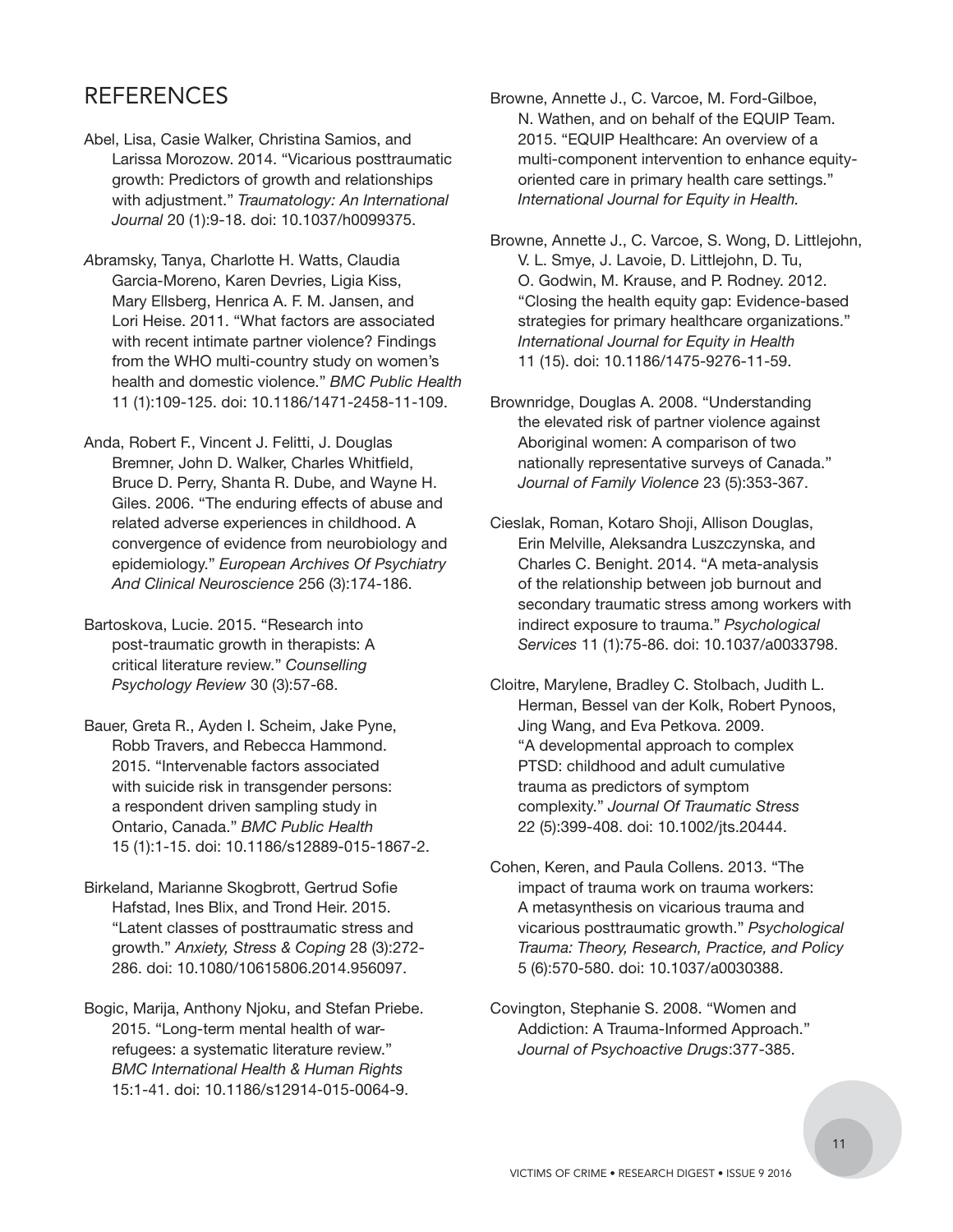Danielson, Carla K., A. B. Amstadter, R. E. Dangelmaier, H. S. Resnick, B. E. Saunders, and D. G. Kilpatrick. 2009. "Trauma-related risk factors for substance abuse among male versus female young adults." *Addictive Behaviors* 34 (4):395-399.

- Daoud, Nihaya, Janet Smylie, Marcelo Urquia, Billie Allan, and Patricia O'Campo. 2013. "The Contribution of Socio-economic Position to the Excesses of Violence and Intimate Partner Violence Among Aboriginal Versus Non-Aboriginal Women in Canada." *Canadian Journal of Public Health* 104 (4):e278-83.
- Dechief, Lynda, and Janice Abbott. 2012. "Breaking out of the mould: Creating trauma-informed anti-violence services and housing for women and their children." In *Becoming Trauma-informed*, edited by N. Poole and L. Greaves, 329-338. Toronto, ON: Centre for Addiction and Mental Health.
- Elliot, Denise E., P. Bjelajac, R.D. Fallot, L.S. Markoff, and B.G. Reed. 2005. "Trauma-informed or trauma-denied: principles and implementation of trauma-informed services for women." *Journal Of Community Psychology* 33 (4):461-477.
- Felitti, Vincent J., and Robert F. Anda. 2010. *The Relationship of Adverse Childhood Experiences to Adult Health, Well-being, Social Function, and Healthcare*: Cambridge University Press.
- Garcia-Moreno, Claudia, Alessandra Guedes, and W. Knerr. 2012. "Understanding and addressing violence against women: [Femicide." World Health Organization. http://](http://apps.who.int/iris/bitstream/10665/77421/1/WHO_RHR_12.38_eng.pdf) apps.who.int/iris/bitstream/10665/77421/1/ WHO\_RHR\_12.38\_eng.pdf.
- Glad, Kristin Alve, Tine K. Jensen, Tonje Holt, and Silje Mørup Ormhaug. 2013. "Exploring self-perceived growth in a clinical sample of severely traumatized youth." *Child Abuse & Neglect* 37 (5):331- 342. doi: 10.1016/j.chiabu.2013.02.007.
- Green, Bonnie L., Pamela A. Saunders, Elizabeth Power, Priscilla Dass-Brailsford, Kavitha Bhat Schlbert, Esther Giller, Larry Wissow, Alejandro Hurtado-de Mendoza, and Mihriye Mete. 2015. "Trauma-informed medical care: CME communication training for primary care providers." *Family Medicine* 47 (1):7-14.
- Guruge, Sepali, Brenda Roche, and Cristina Catallo. 2012. "Violence against Women: An Exploration of the Physical and Mental Health Trends among Immigrant and Refugee Women in Canada." *Nursing Research & Practice*:1-15. doi: 10.1155/2012/434592.
- Gutierres, Sara E., and Christina Van Puymbroeck. 2006. "Childhood and adult violence in the lives of women who misuse substances." *Aggression & Violent Behavior* 11 (5):497- 513. doi: 10.1016/j.avb.2006.01.010.
- Harris, Maxine, and Roger D. Fallot. 2001. "Envisioning a trauma-informed service system: A vital paradigm shift." *New Directions for Mental Health Services* 89:3- 22. doi: 10.1002/yd.23320018903.
- Haskell, Lori. 2012. "A developmental understanding of complex trauma." In *Becoming Trauma Informed*, edited by N. Poole and L. Greaves, 9-28. Toronto, ON: Centre for Addiction and Mental Health.
- Hedtke, Kristina A., Kenneth J. Ruggiero, Monica M. Fitzgerald, Heidi M. Zinzow, Benjamin E. Saunders, Heidi S. Resnick, and Dean G. Kilpatrick. 2008. "A longitudinal investigation of interpersonal violence in relation to mental health and substance use." *Journal of Consulting and Clinical Psychology* 76 (4):633- 647. doi: 10.1037/0022-006X.76.4.633.
- Hensel, Jennifer M., Carlos Ruiz, Caitlin Finney, and Carolyn S. Dewa. 2015. "Meta-Analysis of Risk Factors for Secondary Traumatic Stress in Therapeutic Work With Trauma Victims." *Journal of Traumatic Stress* 28 (2):83-91. doi: 10.1002/jts.21998.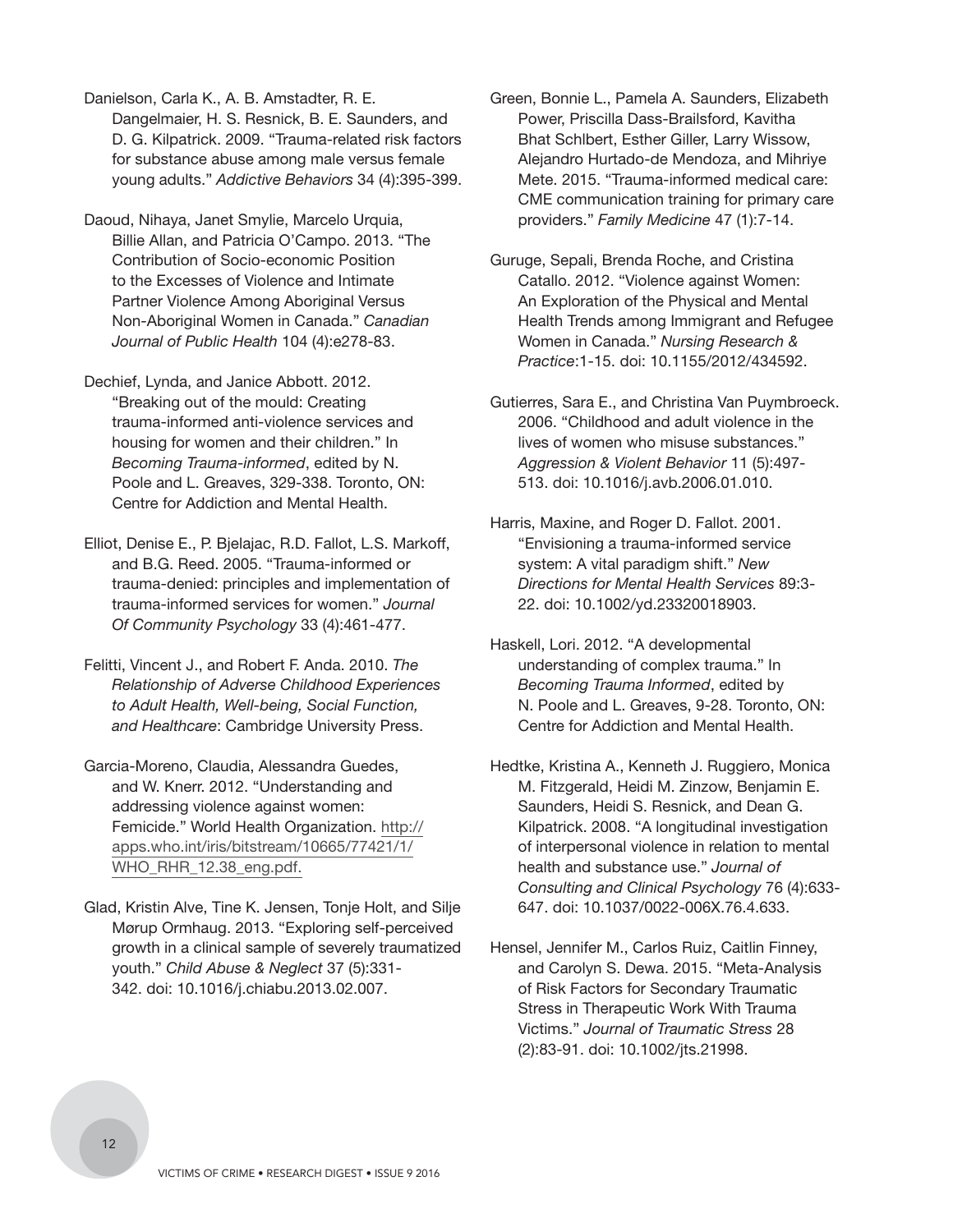Herman, Judith Lewis. 2003. "The mental health of crime victims: impact of legal intervention." *Journal Of Traumatic Stress* 16 (2):159-166.

Hopper, Elizabeth K., E.L. Bassuk, and J. Oliver. 2010. "Shelter from the Storm: Trauma-Informed Care in Homelessness Services Settings." *The Open Health Services and Policy Journal* 3:80-100.

Hyatt-Burkhart, Debra. 2014. "The Experience of Vicarious Posttraumatic Growth in Mental Health Workers." *Journal of Loss & Trauma* 19 (5):452- 461. doi: 10.1080/15325024.2013.797268.

Katz, Lynn Fainsilber, and Kyrill Gurtovenko. 2015. "Posttraumatic stress and emotion regulation in survivors of intimate partner violence." *Journal of Family Psychology* 29 (4):528-536. doi: 10.1037/fam0000128.

Kirmayer, Laurence. 2013. "Embracing Uncertainty as a Path to Competence: Cultural Safety, Empathy, and Alterity in Clinical Training." *Culture, Medicine & Psychiatry*, 06, 365-372.

Kirmayer, Laurence, Lavanya Narasiah, Marie Munoz, Meb Rashid, Andrew G. Ryder, Jaswant Guzder, Ghayda Hassan, Cécile Rousseau, and Kevin Pottie. 2011. "Common mental health problems in immigrants and refugees: general approach in primary care." *Canadian Medical Association Journal* 183 (12):1-8.

Krieger, Nancy, Anna Kosheleva, Pamela D. Waterman, Jarvis T. Chen, and Karestan Koenen. 2011. "Racial Discrimination, Psychological Distress, and Self-Rated Health Among US-Born and Foreign-Born Black Americans." *American Journal of Public Health* 101 (9):1704- 1713. doi: 10.2105/ajph.2011.300168.

Logie, Carmen H., Llana James, Wangari Tharao, and Mona R. Loutfy. 2012. "'We don't exist': a qualitative study of marginalization experienced by HIV-positive lesbian, bisexual, queer and transgender women in Toronto, Canada." *Journal Of The International AIDS Society* 15 (2):17392-17392. doi: 10.7448/IAS.15.2.17392.

Maryum Anis, Shalini Konanur, and Deepa Mattoo. 2013. "If, Who, and When to Marry: The incidence of forced marriage in Ontario." South Asian Legal Clinic of Ontario. http://salc.on.ca/forced-marriage/.

McKenzie, Holly A., C. Varcoe, A. J. Browne, and L. Day. 2016. "Disrupting the continuities among residential schools, the 'sixties scoop' and child welfare: An analysis of colonial and neocolonial discourses, policies and practices and strategies for change." *International Indigenous Policy Journal* 7(2).

Middleton, Jennifer Sean, and Cathryn C. Potter. 2015. "Relationship Between Vicarious Traumatization and Turnover Among Child Welfare Professionals." *Journal of Public Child Welfare* 9 (2):195-216. doi: 10.1080/15548732.2015.1021987.

Muhammad, Amin A. 2010. "Preliminary Examination of so-called "Honour Killings" in Canada." [Justice Canada. http://www.justice.gc.ca/](http://www.justice.gc.ca/eng/rp-pr/cj-jp/fv-vf/hk-ch/hk_eng.pdf) eng/rp-pr/cj-jp/fv-vf/hk-ch/hk\_eng.pdf.

Nadew, Gelaye T. 2012. "Exposure to traumatic events, prevalence of posttraumatic stress disorder and alcohol abuse in Aboriginal communities." *Rural and Remote Health* 12 (4):1667.

Narine, Shari. 2012. "Residential school related to increased female incarceraton." *Windspeaker* 30 (4):11-11.

Pedersen, Jeanette Somlak, Lorraine Halinka Malcoe, and Jane Pulkingham. 2013. "Explaining aboriginal/non-aboriginal inequalities in postseparation violence against Canadian women: application of a structural violence approach." *Violence Against Women* 19 (8):1034- 1058. doi: 10.1177/1077801213499245.

Poole, Nancy, and L. Greaves, eds. 2012. *Becoming Trauma Informed*. Toronto, ON: Centre for Addiction and Mental Health.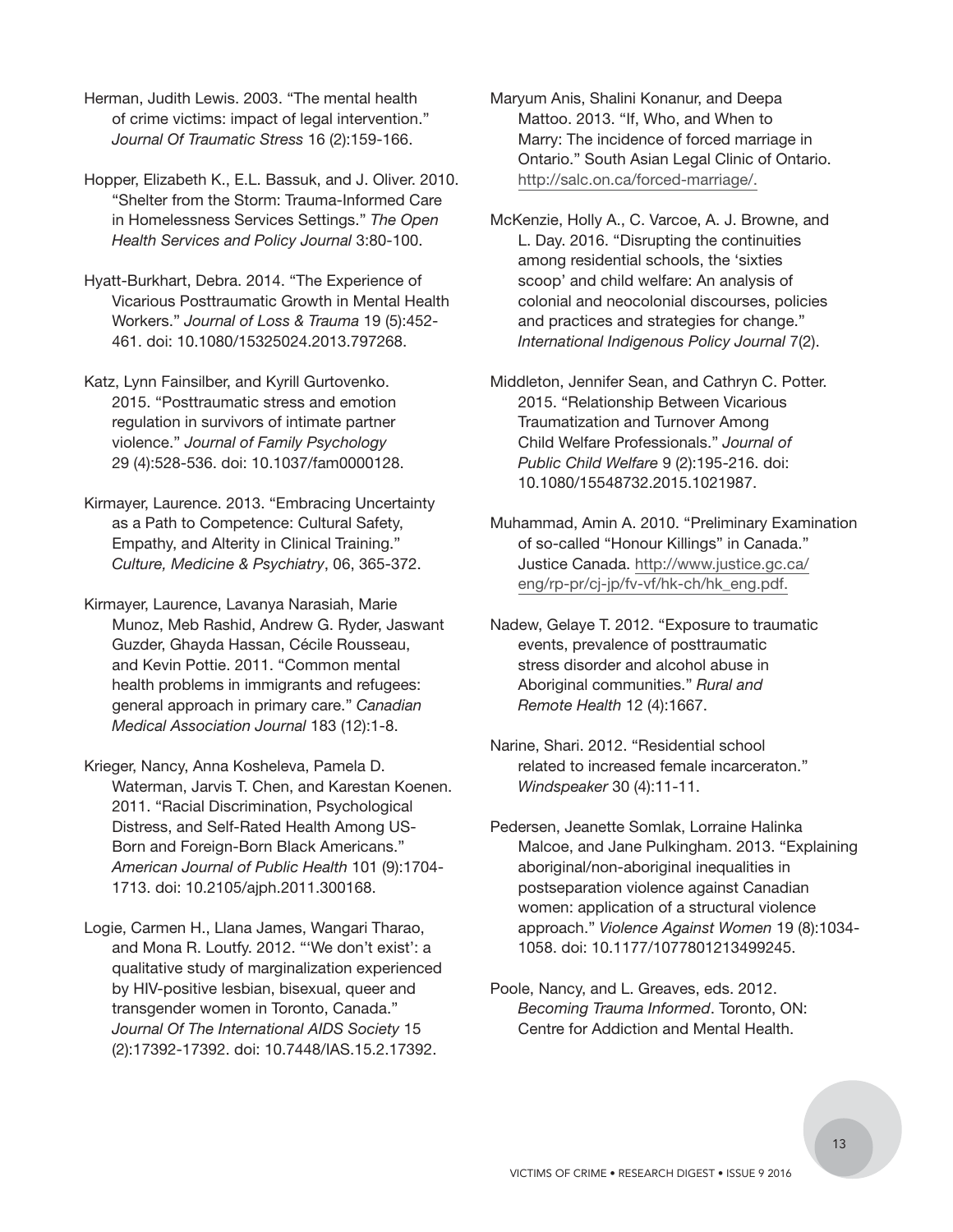- Pottie, Kevin, Christina Greenaway, John Feightner, Vivian Welch, Helena Swinkels, Meb Rashid, Lavanya Narasiah, Laurence J. Kirmayer, Erin Ueffing, Noni E. MacDonald, Ghayda Hassan, Mary McNally, Kamran Khan, Ralf Buhrmann, Sheila Dunn, Arunmozhi Dominic, Anne E. McCarthy, Anita J. Gagnon, Cecile Rousseau, and Peter Tugwell. 2011. "Evidence-based clinical guidelines for immigrants and refugees." *CMAJ: Canadian Medical Association Journal* 183 (12):E824-E925. doi: 10.1503/cmaj.090313.
- Provincial Health Services Authority of BC. 2013. "Trauma-informed practice guide." http://bccewh.bc.ca/wp-content/ uploads/2012/05/2013\_TIP-Guide.pdf.
- Radford, Lorraine, Susana Corral, Christine Bradley, and Helen L. Fisher. 2013. "The prevalence and impact of child maltreatment and other types of victimization in the UK: findings from a population survey of caregivers, children and young people and young adults." *Child Abuse & Neglect* 37 (10):801- 813. doi: 10.1016/j.chiabu.2013.02.004.
- Raja, Sheela, Memoona Hasnain, Michelle Hoersch, Stephane Gove-Yin, and Chelsea Rajagopalan. 2015. "Trauma informed care in medicine: Current knowledge and future research directions." *Family and Community Health* 38 (3):216-236. doi: 10.1097/FCH.0000000000000071.
- Raunick, Cara Berg, Deborah Lindell, Diana Lynn Morris, and Theresa Backman. 2015. *Vicarious Trauma Among Sexual Assault Nurse Examiners*. Baltimore, Maryland: Lippincott Williams & Wilkins.
- Roger, Kerstin Stieber, Douglas A. Brownridge, and Jane Ursel. 2015. "Theorizing Low Levels of Reporting of Abuse of Older Immigrant Women." *Violence Against Women* 21 (5):632- 651. doi: 10.1177/1077801214545021.
- Royal Mounted Canadian Police. 2014. "Missing and Murdered Aboriginal Women: A National Operational Overview." http://www.rcmpgrc.gc.ca/pubs/mmaw-faapd-eng.pdf.
- Savage, Andrea, Laura Quiros, Sarah-Jane Dodd, and Diane Bonavota. 2007. "Building trauma informed practice: appreciating the impact of trauma in the lives of women with substance abuse and mental health problems." *Journal of Social Work Practice in the Addictions* 7 (1-2):91-116.
- Schäfer, Ingo. 2009. "Posttraumatic disorders in patients with substance use disorders: A German multi-center study." *European Psychiatry*  24:S247. doi: 10.1016/S0924-9338(09)70480-8.
- Shakespeare-Finch, Jane, and Therese de Dassel. 2009. "Exploring Posttraumatic Outcomes as a Function of Childhood Sexual Abuse." *Journal of Child Sexual Abuse* 18 (6):623- 640. doi: 10.1080/10538710903317224.
- Sierra Hernandez, Carlos A., Christina Han, John L. Oliffe, and John S. Ogrodniczuk. 2014. "Understanding help-seeking among depressed men." *Psychology of Men & Masculinity* 15 (3):346-354. doi: 10.1037/a0034052.
- Sigurdardottir, Sigrun, Sigridur Halldorsdottir, and Soley S. Bender. 2014. "Consequences of childhood sexual abuse for health and wellbeing: Gender similarities and differences." *Scandinavian Journal of Public Health* 42 (3):278- 286. doi: 10.1177/1403494813514645.
- Statistics Canada. 2011. *Violent victimization of Aboriginal women in the Canadian provinces*. 2009.
- Statistics Canada. 2013. *Family violence in Canada: A statistical profile 2011*. Ottawa: Canadian Centre for Justice Statistics.
- Statistics Canada. 2015. *Family violence in Canada: A statistical profile 2013*. Ottawa: Canadian Centre for Justice Statistics.
- Stoltenborgh, Marije, Mavinus H. van IJzendoorn, Eveline M. Euser, and Marian J. Bakermans-Kranenburg. 2011. "A global perspective on child sexual abuse: meta-analysis of prevalence around the world." *Child Maltreatment* 16 (2):79-101.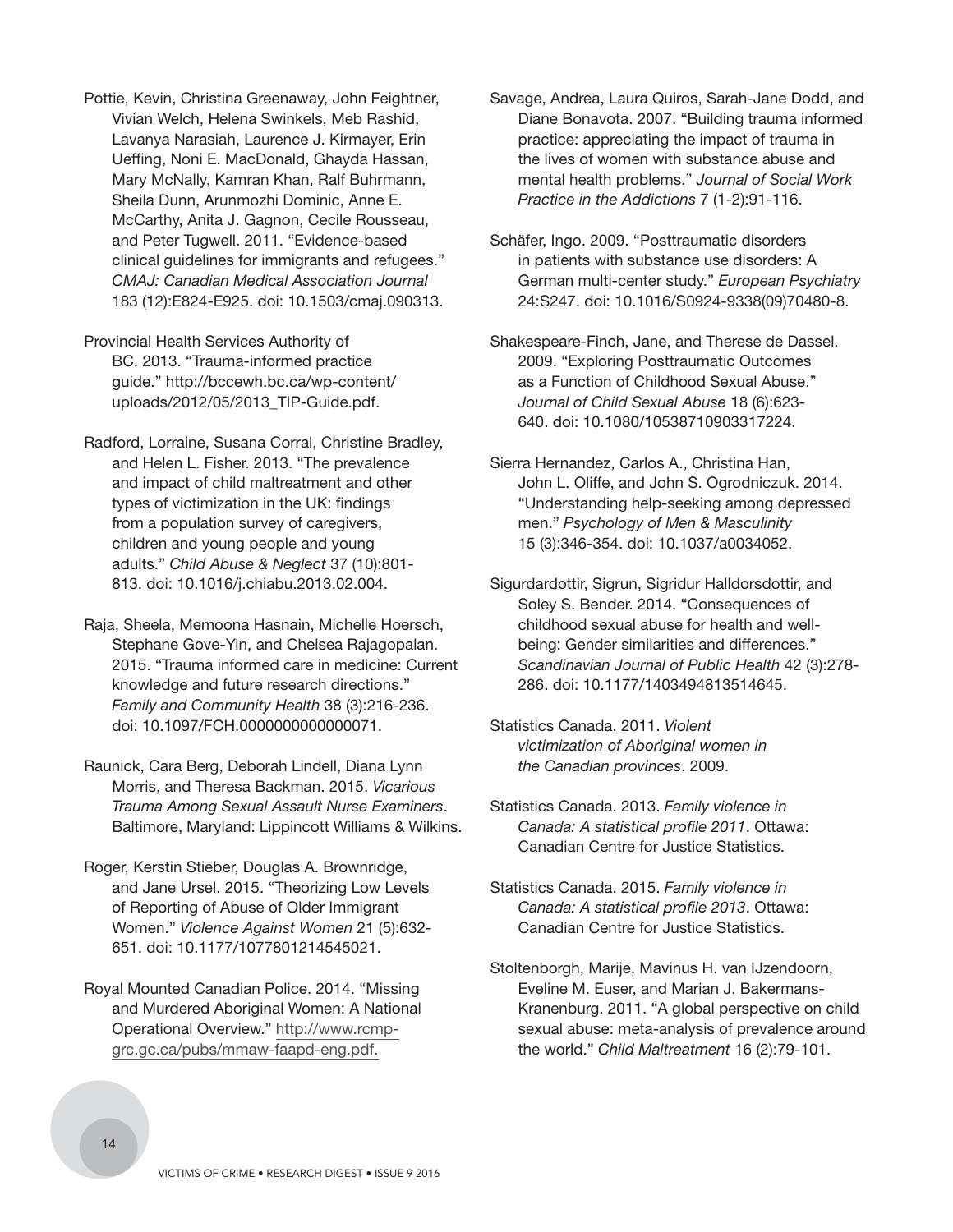- Strand, Virginia, Marciana Popescu, Robert Abramovitz, and Sean Richards. 2015. "Building agency capacity for trauma-informed evidencebased practice and field instruction." *Journal of Evidence-Informed Social Work*:1-19. doi: DOI:10.1080/23761407.2015.1014124.
- Thurston, Wilfreda E., Amrita Roy, Barbara Clow, David Este, Tess Gordey, Margaret Haworth-Brockman, Liza McCoy, Rachel Rapaport Beck, Christine Saulnier, and Lesley Carruthers. 2013. "Pathways Into and Out of Homelessness: Domestic Violence and Housing Security for Immigrant Women." *Journal of Immigrant & Refugee Studies* 11 (3):278- 298. doi: 10.1080/15562948.2013.801734.
- Van der Kolk, Bessel. 2000. "Posttraumatic stress disorder and the nature of trauma." *Dialogues in Clinical Neuroscience* 2 (1):7-22.
- van Mol, Margo M. C., Erwin J. O. Kompanje, Dominique D. Benoit, Jan Bakker, and Marjan D. Nijkamp. 2015. "The Prevalence of Compassion Fatigue and Burnout among Healthcare Professionals in Intensive Care Units: A Systematic Review." *PLoS ONE* 10 (9):1- 22. doi: 10.1371/journal.pone.0136955.
- Varcoe, Colleen, and Annette J. Browne. 2015. "Culture and cultural safety: Beyond cultural inventories." In *Fundamentals: Perspectives on the Art and Science of Canadian Nursing*, edited by C. D. Gregory, L. Raymond-Seniuk, L. Patrick and T. Stephen, 216-231. Philadelphia: Lippincott Williams & Wilkins.
- Valpied, Jodi, Abigali Cini, Lorna O'Doherty, Ann Taket, and Kelsey Hegarty. 2014. "Sometimes cathartic. Sometimes quite raw": Benefit and harm in an intimate partner violence trial. *Aggression & Violent Behavior* 19(6); 673-685. doi:10.1016/j.avb.2014.09.005
- Vogel, David L., Sarah R. Heimerdinger-Edwards, Joseph H. Hammer, and Asale Hubbard. 2011. "'Boys don't cry': Examination of the links between endorsement of masculine norms, self-stigma, and help-seeking attitudes for men from diverse backgrounds." *Journal of Counseling Psychology* 58 (3):368-382. doi: 10.1037/a0023688.
- Wathen, C. Nadine, Jennifer C. D. MacGregor, and Barbara J. MacQuarrie. 2015. "The Impact of Domestic Violence in the Workplace: Results From a Pan-Canadian Survey." *American College of Occupational and Environmental Medicine* 57 (7):E65-71.
- Watt, Margaret E., and Debra A. Scrandis. 2013. "Traumatic Childhood Exposures in the Lives of Male Perpetrators of Female Intimate Partner Violence." *Journal of Interpersonal Violence* 28 (14):2813-2830. doi: 10.1177/0886260513488694.
- Williams, Jennie, and Jenifer Paul. 2008. "Informed Gender Practice: Mental health acute care that works for women." National Institute for Mental Health in England. http://www. [scie-socialcareonline.org.uk/informed-gender](http://www.scie-socialcareonline.org.uk/informed-genderpractice-mental-health-acute-care-thatworks-for-women/r/a11G00000017zXQIAY)practice-mental-health-acute-care-thatworks-for-women/r/a11G00000017zXQIAY
- World Health Organization. 2011. "The global burden of armed violence." http://www. genevadeclaration.org/measurability/ [global-burden-of-armed-violence/global](http://www.genevadeclaration.org/measurability/global-burden-of-armed-violence/globalburden-of-armed-violence-2011.html)burden-of-armed-violence-2011.html.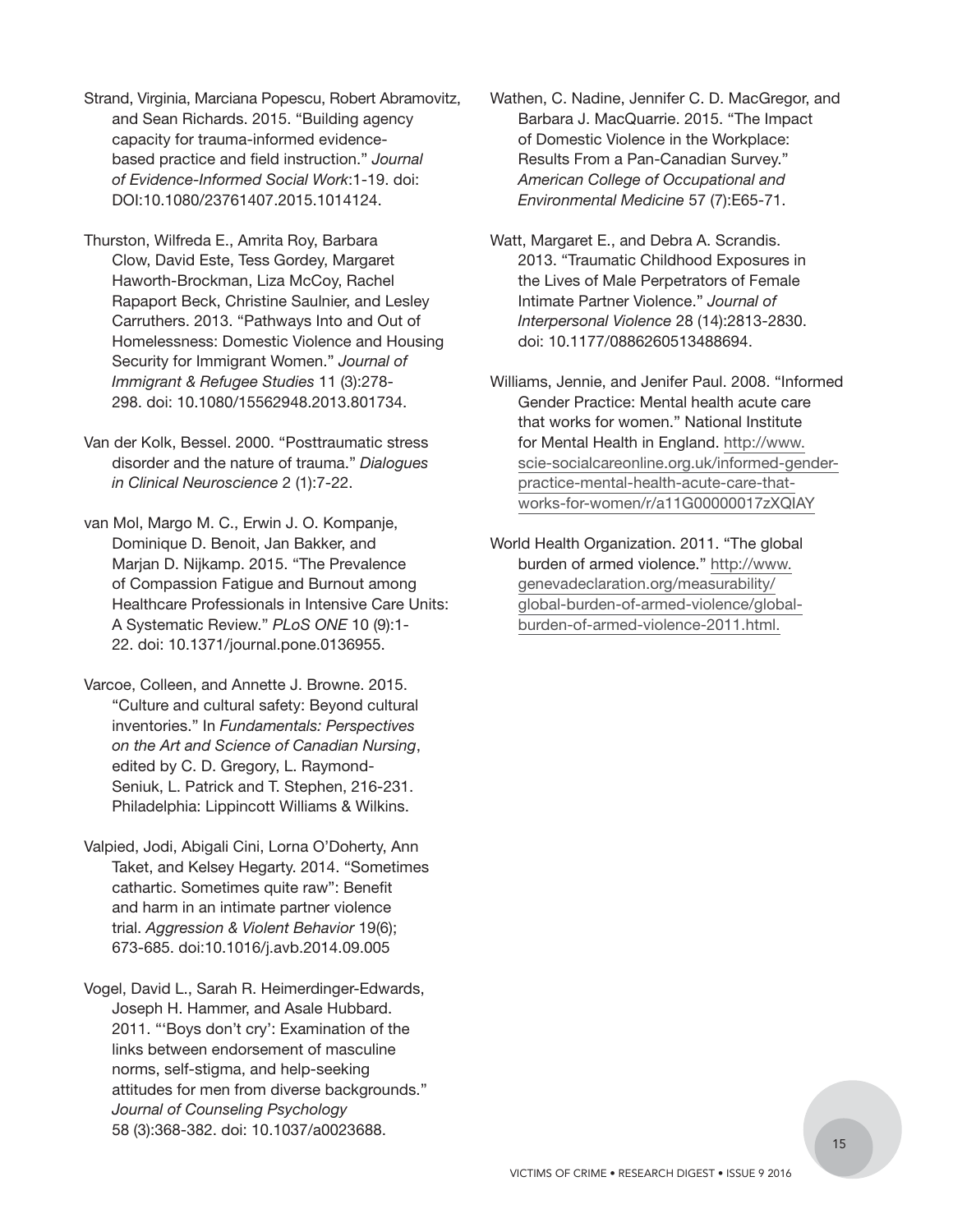## <span id="page-17-0"></span>THE RIGHT TO INFORMATION

#### BY SUSAN MCDONALD

*Susan McDonald, LLB, PhD, is Principal Researcher with the Research and Statistics Division, Department of Justice Canada, in Ottawa. She is responsible for victims of crime research in the Department and has extensive research experience on a range of victim issues.* 

For decades, domestic and international research has drawn a clear link between information and victims of crime. Many studies suggest that access to relevant information should be recognized as a basic need for victims of crime, for instance, while others indicate that the process of seeking information can help cope with victimization (see for example Hill 2009, 45). *The first United Nations Declaration of Basic Principles of Justice for Victims of Crime*  and Abuse of Power (1985)<sup>1</sup> states in Article 6:

- 6. The responsiveness of judicial and administrative processes to the needs of victims should be facilitated by:
- (a) Informing victims of their role and the scope, timing and progress of the proceedings and of the disposition of their cases, especially where serious crimes are involved and whether they have requested such information.

Article 26 of the *UN Convention on Social and Economic Rights* is generally interpreted as outlining a child's right to a primary education. A series of recent essays that re-considered the Convention

through a gendered lens included one (McDonald, 2000c) that envisioned "a right to know" for women who experience intimate-partner violence. Based on field work with women who experienced this type of violence, the researcher learned that the women wanted to know more about the criminal justice system in general, about their cases specifically, and about any available services and support. This small, qualitative study adds to the body of research completed in the last 30 years highlighting the importance of information to victims of crime (MacLeod and Picard 1989; MacLeod and Shin 1994; see also, Meredith and Paquette 2000; PRA 2004; Sims 2006; CRCVC 2005; Wemmers 1999).

With the *Canadian Victims Bill of Rights (CVBR)* coming into force in July 2015, it is timely to take a closer look at this right to information. What do we know in Canada about victims and their information needs? How does victimization impact awareness of the criminal justice system? What formats and delivery mechanisms are most appropriate for victims of crime? This article will explore these questions by reviewing research from decades

<sup>1.</sup> Adopted by the General Assembly of the United Nations at its 96**th** plenary meeting on 29 November 1985.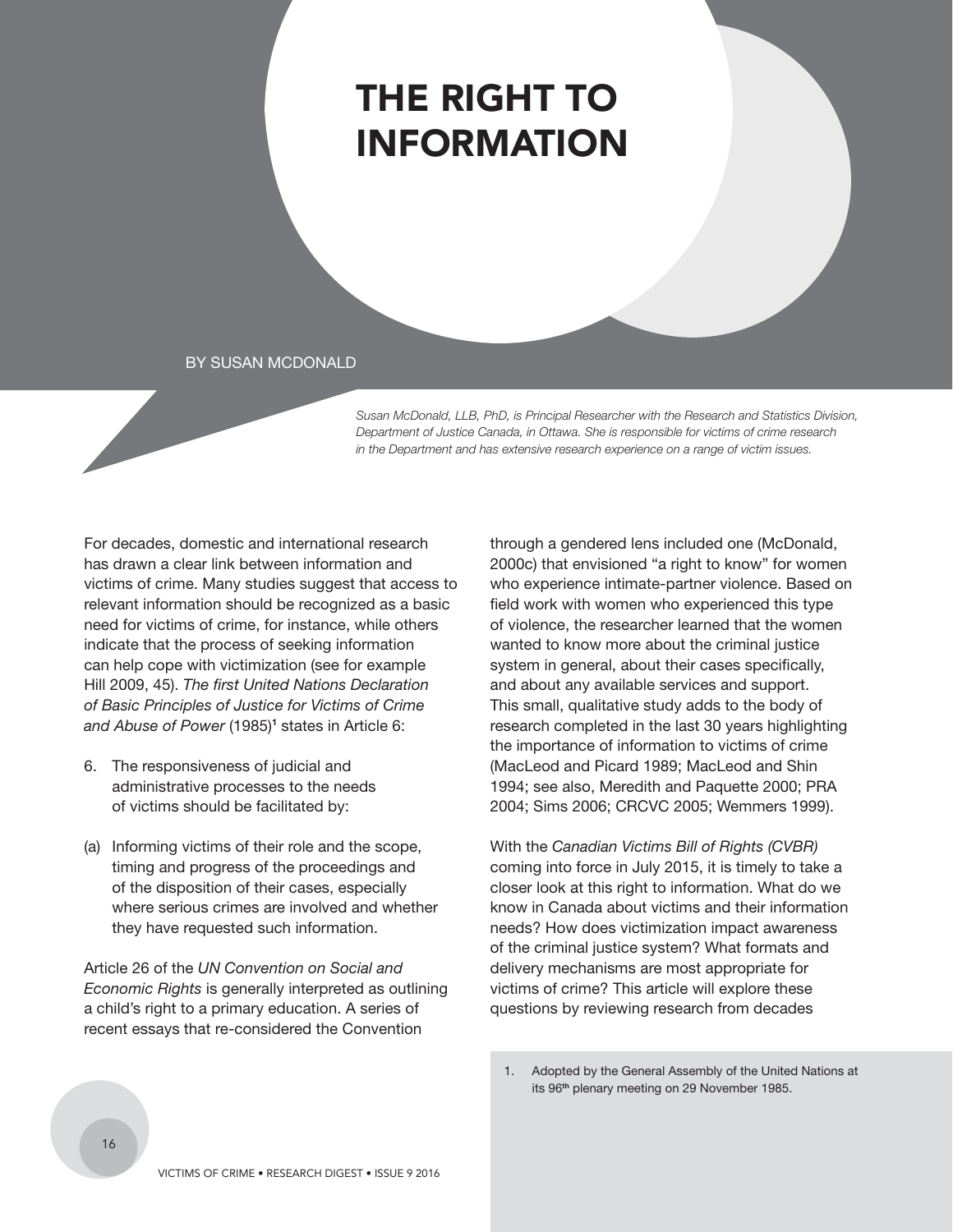ago, as well as a recent assessment of victims' information needs and how they are addressed.

## THE *CANADIAN VICTIMS BILL OF RIGHTS*

On July 23, 2015, the *Canadian Victims Bill of Rights* came into force and effect. Provinces and territories have had similar legislation for many years, but this statute represents the first of its kind at the federal level. Sections 6, 7 and 8 of the *Canadian Victims Bill of Rights* outline the right to information (see Text Box 1), stipulating that victims can request information about:

- The criminal justice system and the role of victims;
- Available victim services and programs, including restorative justice programs; and,
- Their right to make a complaint if, in their opinion, their rights have not been respected.

Victims can also request information about their case, including:

- The status and outcome of the investigation;
- The scheduling, progress and final outcome of criminal proceedings;
- Any review of an offender's conditional release, and the timing and conditions of that release;
- Copies of any orders about bail, conditional sentence, and probation; and
- Information about an accused who has been found unfit to stand trial or not criminally responsible on account of mental disorder while that person is under the jurisdiction of a court or a Review Board.

In cases of murder or for serious personal-injury offences, the court must ask the Crown if reasonable steps were taken to let the victim know about a plea agreement. The same condition applies—if the victim requests it—to offences that carry a potential sentence of imprisonment of five years or more.

## *Victims Bill of Rights,*

The Right to Information

#### *General Information*

- 6. Every victim has the right, on request, to information about
- (a) the criminal justice system and the role of victims in it;
- (b) the services and programs available to them as a victim, including restorative justice programs; and
- (c) their right to file a complaint for an infringement or denial of any of their rights under this Act.

#### *Investigation and proceedings*

- 7. Every victim has the right, on request, to information about
- (a) the status and outcome of the investigation into the offence; and
- (b) the location of proceedings in relation to the offence, when they will take place and their progress and outcome.

*Information about offender or accused*

- 8. Every victim has the right, on request, to information about
- (a) reviews under the Corrections and Conditional Release Act relating to the offender's conditional release and the timing and conditions of that release; and
- (b) hearings held for the purpose of making dispositions, as defined in subsection 672.1(1) of the *Criminal Code*, in relation to the accused, if the accused is found not criminally responsible on account of mental disorder or unfit to stand trial, and the dispositions made at those hearings.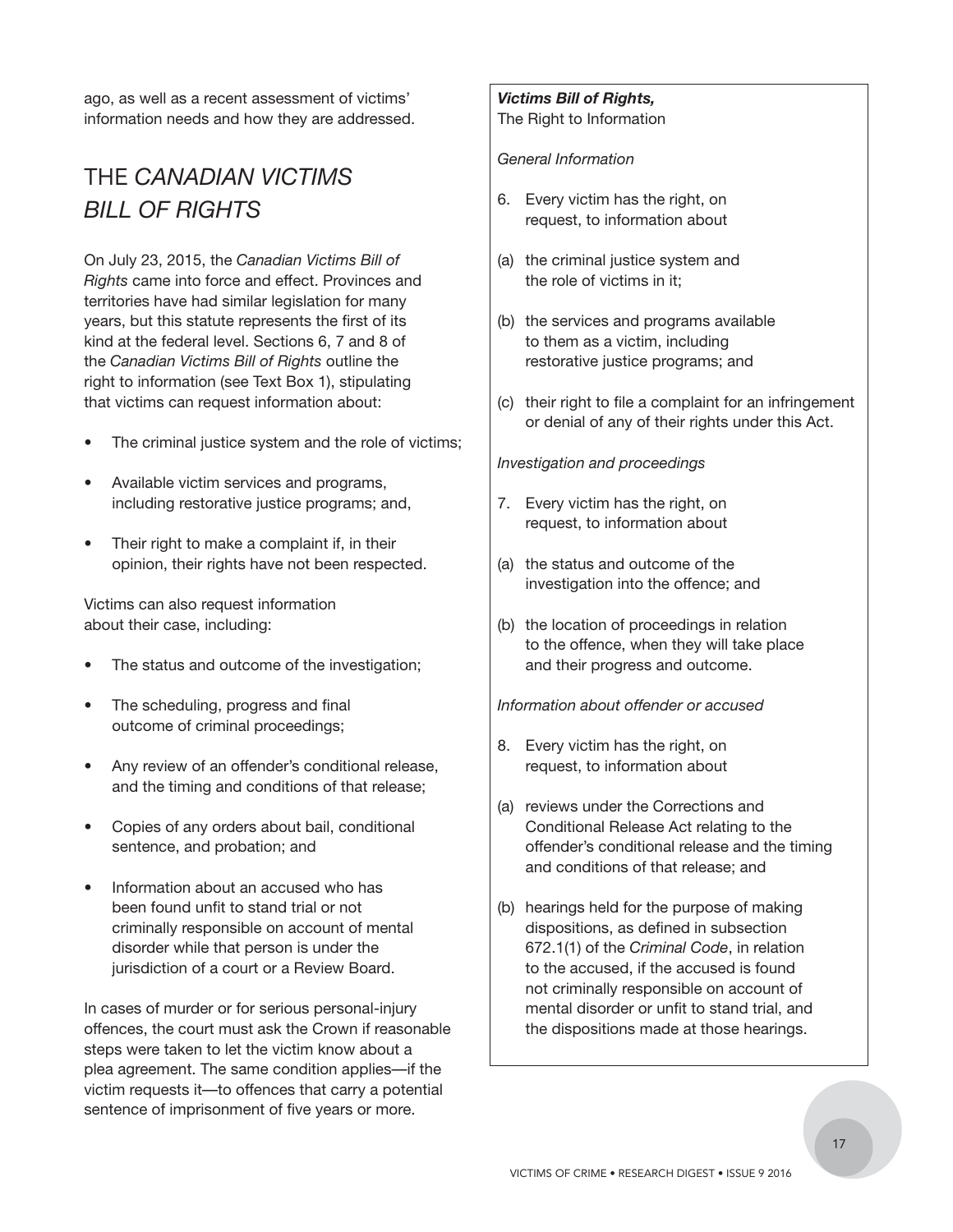## WHAT RESEARCH TELLS US

For decades, research in Canada has consistently shown that victims want information. This section will describe what this research tells us about Public Legal Education and Information (PLEI) both generally and in the context of victimization and the criminal justice system.

PLEI has a long history in Canada; it evolved out of both grassroots efforts and government initiatives (see McDonald 2000b). PLEI activities are diverse and wide-ranging in terms of topics, formats and delivery mechanisms. The Centre for Research and Innovation, part of Community Legal Education Ontario (CLEO), recently attempted to map these activities in Ontario. CLEO also conducted a survey of front-line workers at community legal clinics and other service agencies (n=241) across Ontario (Rimmington and Vazquez 2013). The survey found that print materials remain relevant.

Print remains a critical way to reach low-income and disadvantaged people with legal information. Although online media are gaining in popularity, print in various formats is particularly useful for audiences who have barriers to accessing online information (p.31).

Little research has been completed on the impact of PLEI, so there is only a limited understanding about whether PLEI activities meet their objectives and foster learning (Cader 2003; Department of Justice PLEI Workshop Report 2010). Several projects underway in Canada strive to fill this gap and measure how well PLEI activities raise awareness and improve access to justice.**<sup>2</sup>**

PLEI has garnered more attention in the past five years due to the work of the National Action Committee on Access to Family and Civil Justice**<sup>3</sup>** and the Canadian Bar Association.**<sup>4</sup>** This work recognizes that PLEI helps improve access to justice and promotes early resolution of conflicts. Research completed in the last decade identified the common legal problems experienced by Canadians (Currie 2009) and demonstrated that Canadians

consider criminal law a priority issue (see Cohl and Thomson 2008). A multi-year research study in Ontario established guiding principles for the development and implementation of PLEI that targets minority communities. The principles include strong collaboration with target communities, the use of multiple formats (e.g. audio, video) and of intermediaries to connect with target groups, and the provision of additional assistance (Zalik 2009, p.39). Another study involving Aboriginal communities emphasized that the communities must have "ownership, control, access and possession" (OCAP) of PLEI projects (Zalik 2006, p.3).

Internet-based PLEI projects (including those using social media) have the potential to make significant contributions in today's wired society. Any PLEI-delivery strategy that seeks to utilize digital-communications technology should ensure that it can meet the needs of victims, as well as those of service providers, family members and other stakeholders. When working with vulnerable groups, information alone can rarely replace direct personal assistance (Justice Education Society 2009; Focus Consultants 2009; 2010). Cohl and Thomson (2009, 52) concluded from their research that,

Truly accessible information enables the person to identify and understand the legal problem, on its own and in its broader context. It is not sufficient to simply make the information available on line or in written format. People need to connect legal information to their own circumstances. Often, they need someone to help them define the problem, find the relevant information, apply the information to their situation, and make referrals to legal professionals who can advise and represent them in legal matters. For vulnerable people, this personal attention is essential, and they often need the additional support of a trusted intermediary.

- 2. See the CLEO website for more information about its Evolving Legal Services project, which explores, through case studies in Ontario and British Columbia, when and how PLE programs are effective and provide individuals meaningful access to justice, particularly people with low [income levels or other disadvantages. http://www.cleo.](http://www.cleo.on.ca/en/projects/research-and-projects) on.ca/en/projects/research-and-projects
- 3. See the work of the Canadian Forum on Civil Justice http://www.cfcj-fcjc.org/
- 4. See the work of the Canadian Bar Association's Access to [Justice Committee at http://www.cba.org/cba/equaljustice/](http://www.cba.org/cba/equaljustice/about/committee.aspx) about/committee.aspx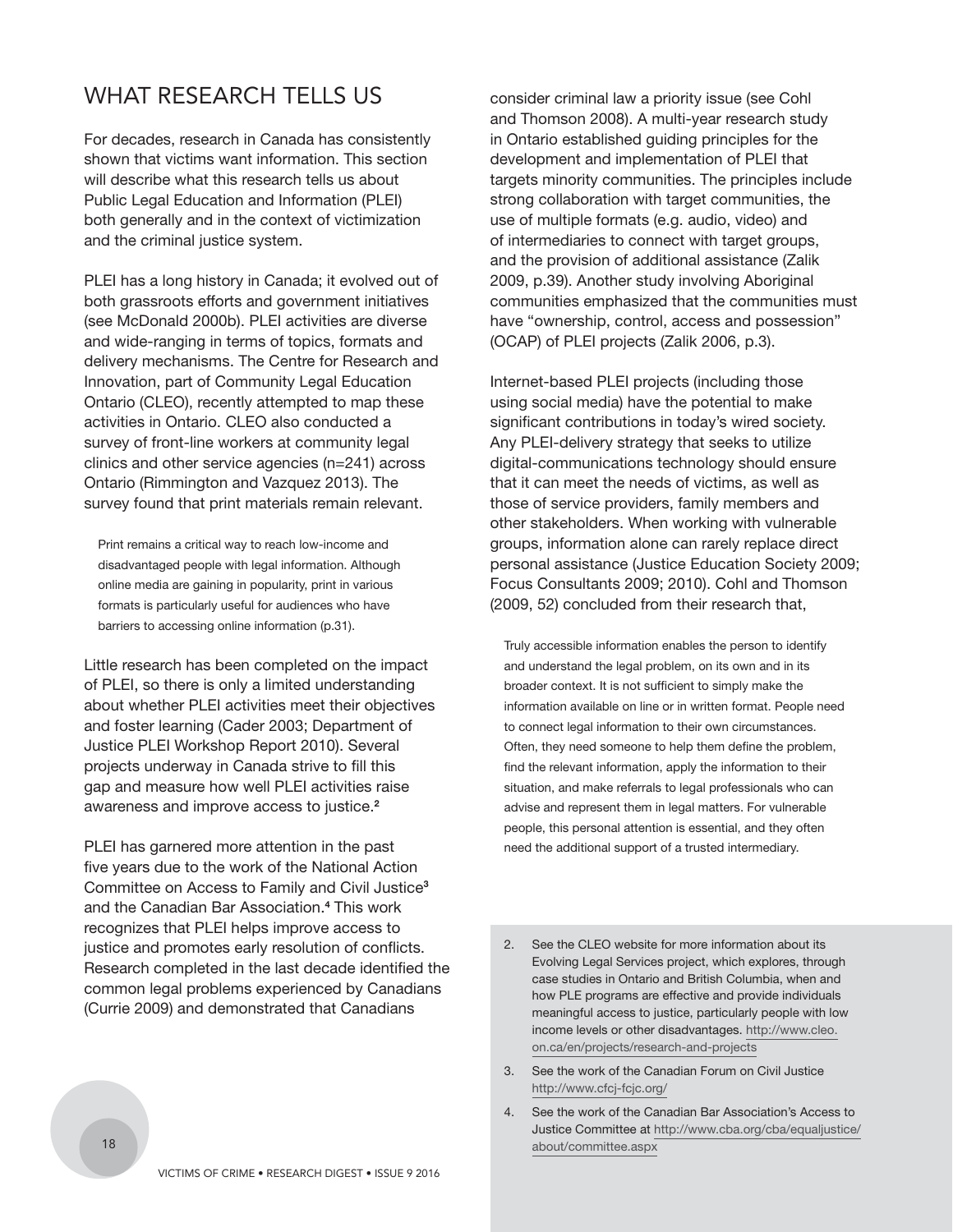As mentioned above, information is extremely important to victims of all crimes**<sup>5</sup>** and their families; in research studies, these people consistently identify that they need:

- Information about their specific case, such as notification of hearings and release;
- General information about the criminal justice system; and
- Practical information about services such as housing and financial support.

Looking at the research focused on victims and information, Wemmers and Canuto (2002) found that the quality, quantity and timeliness of information can play a direct role in meeting victims' expectations for the criminal justice process, and their level of satisfaction with that process (see Herman 2003 for a summary of research about procedural justice and victim satisfaction). More recent research on restitution echoed the idea that access to accurate information about the victim's role in the justice system can assist with expectations for the criminal justice system. The research also found that without access to this information, expectations for both the process and its outcomes may not be met (McDonald 2010). A study in Quebec found that victims' needs for information about support services, compensation, notification and the right to submit a Victim Impact Statement were not being met (Wemmers and Cyr 2004, pp.69-74).

Adults are most likely to learn from one other through either personal or peer experiences. Legal information passed on by peers, however, may be inaccurate, incomplete or out-of-date (McDonald 2000a). There is a significant body of writing and research about informal learning, defined as learning

5. This basic idea has been reiterated regularly during consultations with victims and the professionals who work with them, and in the relevant research conducted by PCVI, other governments and academics. For example, in a study from more than 25 years ago with women who had experienced domestic violence, all of the women expressed the need for full and accurate information (MacLeod and Picard 1989). See also, Meredith and Paquette 2000; PRA 2004; Sims 2006; CRCVC 2005; Wemmers 1999, etc.

outside of formal programs and structured courses delivered by a university, college or community centre. Importantly, some research suggests that learning necessarily involves the learner acting, experiencing and reflecting on the information (English 1999; Merriam and Clark 1993).

Learning styles and strategies differ significantly. There are three main types of learners—auditory, visual and kinesthetic (touch)—and various formats that accommodate particular styles and enhance learning. Written materials and infographics, for instance, are most effective for visual learners. Using the appropriate strategies can maximize learning both for children in school and adults in professional or informal situations.

The article by Ponic et al. (2016) in this issue of *Victims of Crime Research Digest* provides an excellent overview of the most recent trauma-related research in the context of victimization. This section is not intended to duplicate Ponic et al.'s work, but to highlight that trauma's impact on learning has been recognized for decades and to explain why a trauma-informed approach must be incorporated into PLEI activities that target victims of crime. Common reactions to criminal victimization include anger, fear and avoidance, depression, anxiety and dissociation (from Hill 2003). Coping strategies for victims of crime can be positive (advocacy, empowerment, seeking information and support) and negative (withdrawal, self-criticism, aggression). The specific characteristics of the crime (severity, or use of violence, a weapon or threats), the victim (coping skills, abuse history, personality, demographics) and the system (reaction of officials, perceived and received support) can affect the victim's distress level. Perceived and actual social support helps moderate the victim's reaction. Social support has a major effect on decision-making and ability to cope. Not all victims of crime suffer trauma, although Post-Traumatic Stress Disorder has been identified as a relatively common result of victimization. The cognitive impacts of trauma can include memory problems, decision-making deficits, increased susceptibility to social influence, disorientation and concentration problems—all of which are important in learning.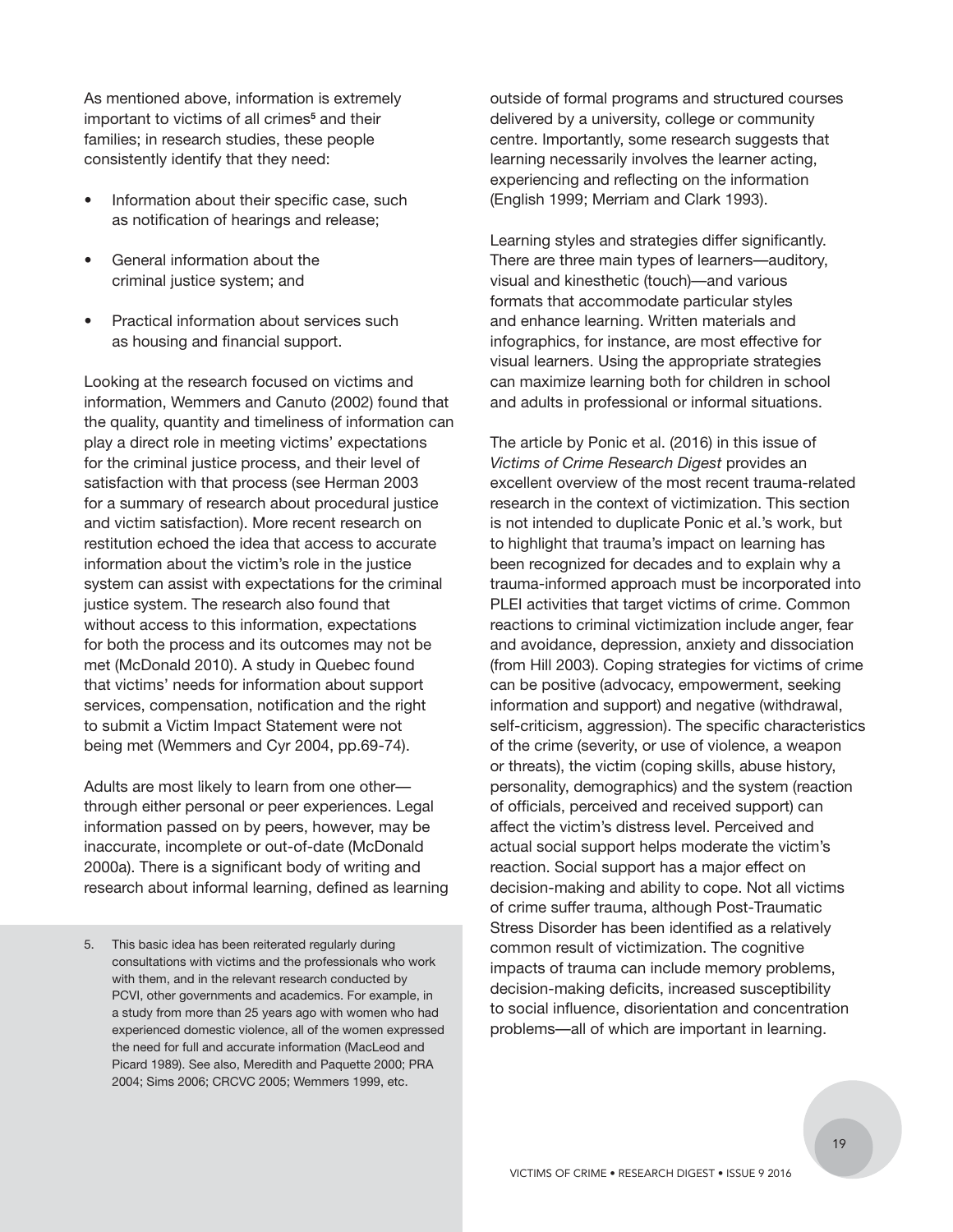Practitioners and scholars in many disciplines have known for decades that trauma can impact learning (Horsman 1999; Rundle and Ysabet-Scott 1995).

A decade ago, little research had explored the impact of trauma on learning (Horsman 1999; 1998; 1995). Research done with women survivors of childhood abuse and literacy found that the impact of abuse greatly affects the ability to learn to read both as a child and as an adult (e.g. Horsman 1999; see McDonald 2000a for a summary of this work). In Canada, a few small studies have examined this issue. In a qualitative study of sexual-assault victims whose cases went to court in Nova Scotia, for example, the majority was unaware of some or all of the rights and risks associated with the Victim Impact Statement, even though these had been explained to them by victim-services providers and in the written materials provided to them (Miller 2007, 45). A qualitative study in Toronto found that women who had experienced domestic violence wanted to learn about the criminal justice system in different ways at different points in their own process (McDonald 2000a). In the same study, women stressed the need to incorporate the emotional aspects of their experiences into learning about the legal system.

Looking at the principles outlined in Ponic et al.'s article (Table 1, *infra*), it would appear that this early research informed the principles of what is now called a trauma-informed or trauma- and violenceinformed approach. In further examining Canadians' information needs, it is important to consider the impact of trauma on learning and how this influences the delivery and format of effective PLEI.

## CANADIANS' INFORMATION NEEDS ON THE *VBR*

Before the *VBR* came into effect, the Department of Justice surveyed stakeholders about their need for relevant information. In the spring of 2015, the Department distributed an electronic survey to a large list of stakeholders and received a total of 604 responses—38% from individuals and

62% from organizations. The individuals included victims of crime, their friends and family members, as well as members of the general public and those who volunteer or work with victim-services groups. Of the organizations that responded, more than half (54%) were non-governmental.

When asked to identify the key audience for information about the *VBR*, most respondents cited victims (83%), followed by victim-services organizations (67%), the family and friends of victims (67%), and the general public (53%).

The survey also asked respondents to rank the importance of specific topics on a scale of 1 (most important) to 5 (least important). The largest proportion of respondents (53%) ranked specific victim-related provisions in federal legislation (e.g. testimonial aids, review boards, victim impact statements) as the most or second-most important topic; 52% ranked general information for victims about the criminal justice system as the most or second-most important topic; and 45% ranked general information about the *VBR* as the most or second-most important topic.

On a scale of 1 (most preferred) to 7 (least preferred), the survey asked respondents to rank various formats for accessing *VBR* information. The largest proportion of respondents (49%) identified website text as their first or second choice; 48% selected in-person events (e.g. workshops, community events, English as a Second Language classes) as their first or second choice; 44% identified other online formats (e.g. audio, video, webinars, social media) as their first or second choice; and 38% selected print materials as their first or second choice.

When asked whether they or the intended audience they had identified would prefer to access printed materials, 79% said yes, 14% said no and 7% did not know. This preference was relatively consistent across the country and among type of respondent (e.g. 85.6% of groups and 82.5% of individuals).

Respondents were asked to rank (1 most helpful, 4 least helpful) which types of printed materials would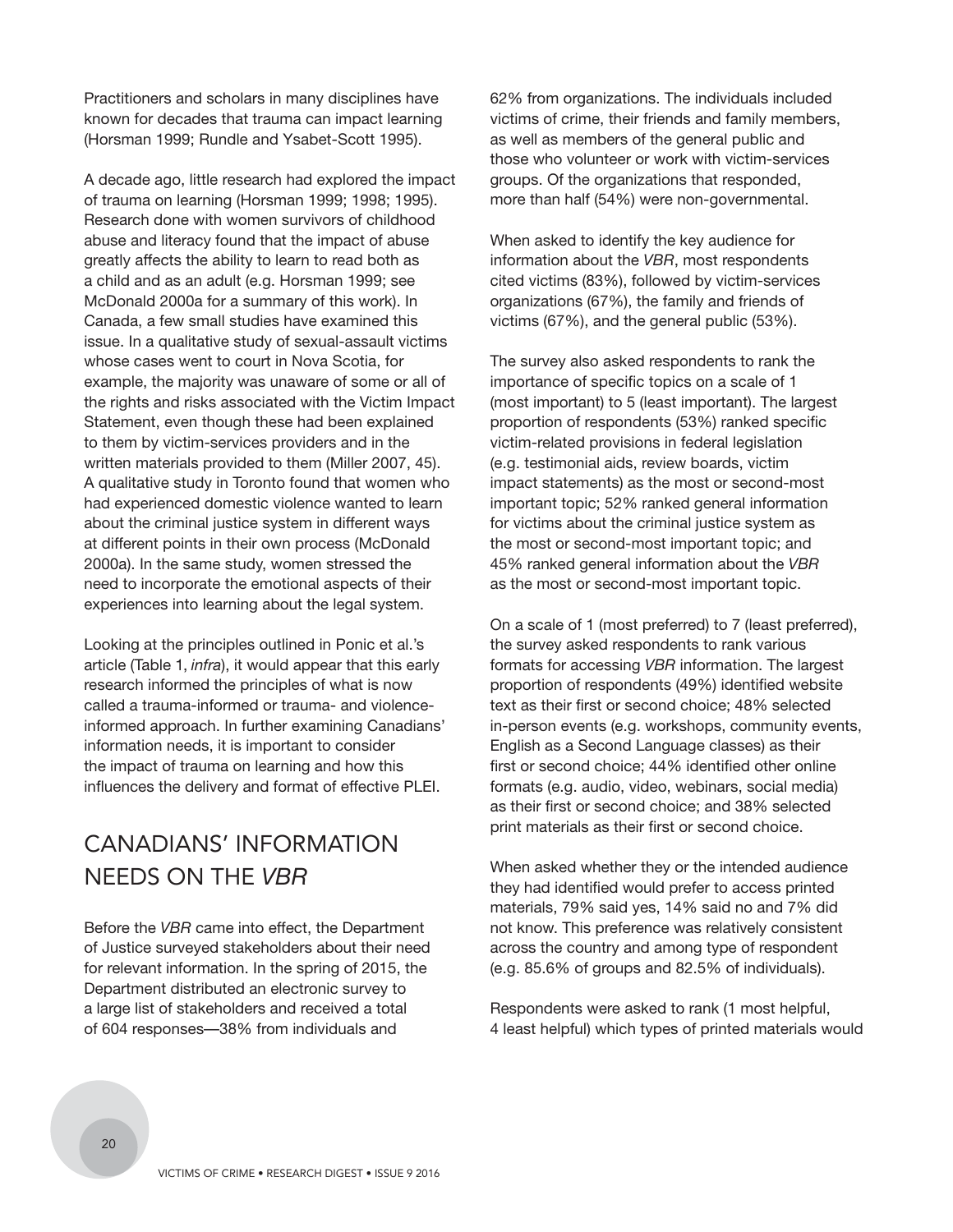be most helpful to the respondent or to the intended audience they had identified. The top choice, selected by 92% of respondents, was short pamphlets, fact sheets and brochures of up to 10 pages; 62% selected booklets of more than 10 pages. Respondents identified novelty items such as pens, magnets, and bookmarks and posters, as less helpful.

Finally, the survey asked respondents to rank how frequently they accessed information through various online formats. A large majority (70%) identified web text as the most-frequently used format; 46% identified online videos accessed through YouTube or other sources. Much smaller percentages of respondents' first and second choices were formats such as real-time training (e.g. webinars) 36%; social media (e.g. Facebook, Twitter) 26%; interactive tools (e.g. online forms or decision trees) 15%; audio (e.g. podcasts) 14%; and instant messaging 2%.

The survey also invited respondents to provide comments; a few appear below.

*For clients, it is extremely important to not assume, or require that everyone has a computer, a smart phone and/ or access to the Internet to receive support, this is especially true for low to even middle income and also for senior/elderly victims and their family members. We come across this issue often and it actually re-victimizes individuals in need.*

*The public enjoy and feel confident accessing legal information through community-based organizations, which they find welcoming, supportive, patient, helpful, informative. Not all legal information, guidance, advisory and support services can be most effectively developed or delivered through government offices and media.*

*Isolated communities require many visual aids, radio ads, and presentations in their communities. Impoverished individuals also become isolated and need to be reached in ways other than those listed here, since they tend not to have access to internet, computers, etc.*

## SUMMARY

Information about the criminal justice system in general, as well as about specific cases and relevant services, has always been important to victims. Access to relevant, accurate information can help restore a sense of agency to a victim of violent crime. The *VBR*'s explicit recognition of the right to information provides victim-services organizations with a great opportunity to improve the delivery of relevant information. While meeting the needs of all victims and their family members is challenging, the research findings and principles summarized in this article provide some guidance. Timely access to information can make a significant difference in the lives of those who have been victimized.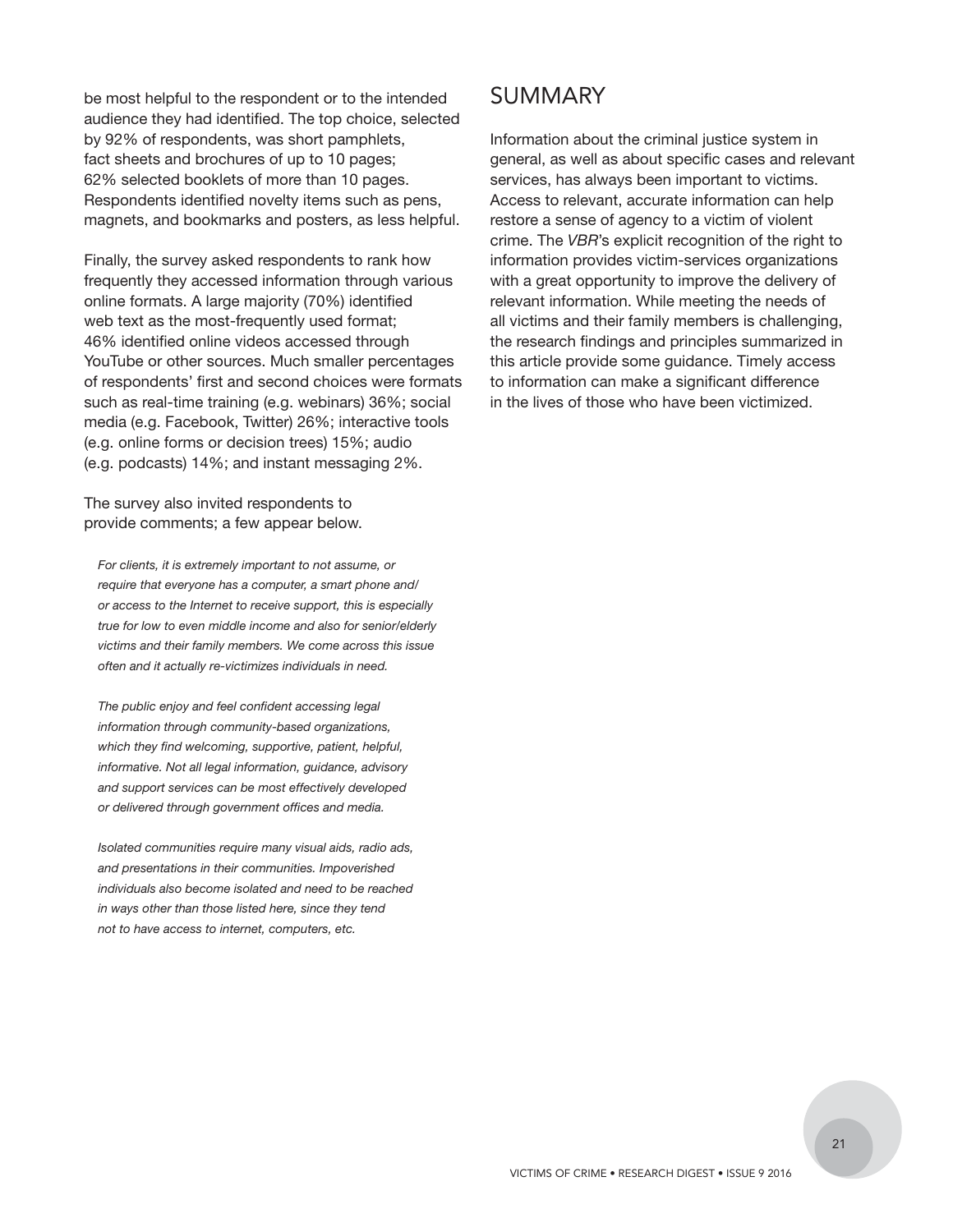## REFERENCES

- Cader, Lindsay. 2003. Evaluation of Public Legal Education and Information: An Annotated Bibliography. Research and Statistics Division, Department of Justice Canada.
- Canadian Resource Centre for Victims of Crime. 2005. *Developing a Strategy to Provide Service and Support to Victims of Unsolved, Serious Crimes*. Department of Justice internal report.
- Cohl, Karen and George Thomson. 2008. *Connecting Across Language and Distance: Rural and Linguistic Access to Information and Legal Services*. Law Foundation of Ontario. Accessed [April 28, 2016 at http://www.lawfoundation.on.ca/](http://www.lawfoundation.on.ca/wp-content/uploads/The-Connecting-Report.pdf) wp-content/uploads/The-Connecting-Report.pdf
- Community Legal Education Ontario. 2013. *Public Legal Education and Information in Ontario Communities: Format and Delivery Options*. Accessed November 10, 2015 at http:// www.plelearningexchange.ca/wp-content/ [uploads/2014/02/CLEO-Report-PLEI-Formats](http://www.plelearningexchange.ca/wp-content/uploads/2014/02/CLEO-Report-PLEI-Formats-and-Delivery-Channels-in-Ontario.pdf)and-Delivery-Channels-in-Ontario.pdf
- Currie, Ab. 2009. *The Legal Problems of Everyday Life – The Nature, Extent and Consequences of Justiciable Problems Experienced by Canadians*. Ottawa: Department of Justice Canada.
- Department of Justice. 2010. *Making a Difference: Measuring the Impact of PLEI*. Ottawa: Department of Justice.
- English, Lorna. 1999. Learning from changes in religious leadership: a study of informal and incidental learning at the parish level. *International Journal of Lifelong Education* 18, 5: 385-394.
- Facio, Alda. (ed.) 2000. *La Declaración Universal de los Derechos Humanos Textos y comentarios inusuales*. New York: UNIFEM.
- Focus Consultants. 2010. *A Feasibility Study for Legal Information in the Territories*. Department of Justice internal document.
- Focus Consultants. 2009. *User Assessment of the VictimsInfo and CaseLink Websites*. Department of Justice internal document.
- Herman, Judith L. 2003. The Mental Health of Crime Victims: Impact of Legal Intervention. *Journal of Traumatic Stress*. 16:2, 159-166.
- Hill, James K. 2009. *Working with victims of crime: A manual applying research to clinical practice* (Second Edition). Ottawa: Department of Justice Canada.
- -----------. 2007. *Victims' response to trauma and implications for interventions: A selected review and synthesis of the literature*. Ottawa: Department of Justice Canada.
- Horsman, Jenny. 1999. *Too Scared to Learn: Women, Violence and Education*. Toronto: McGilligan Books.
- -----------. 1998. Learning for Survivors of Trauma: Acting "Normal." *Canadian Woman Studies* 17:62-67.
- ------------. 1995. Violence and Illiteracy in Women's Lives: Proposal for Research and Practice. *International Journal of Canadian Studies* 11:207-220.
- Justice Education Society of BC. 2009. *A Survey of Web-based Video and User-generated (Web 2.0) Technologies in the Public Legal Education Sector in Canada*. Accessed November 10, 2015 at: http://www.justiceeducation.ca/ [themes/framework/documents/Survey-of-](http://www.justiceeducation.ca/themes/framework/documents/Survey-of-New-Media-Technology%20Use.pdf)New-Media-Technology%20Use.pdf
- MacLeod, L. and C. Picard. 1989. *Toward a More Effective Criminal Justice Response to Wife Assault: Exploring the Limits and Potential of Effective Intervention*. Working Paper. Ottawa: Department of Justice, Research and Development Directorate.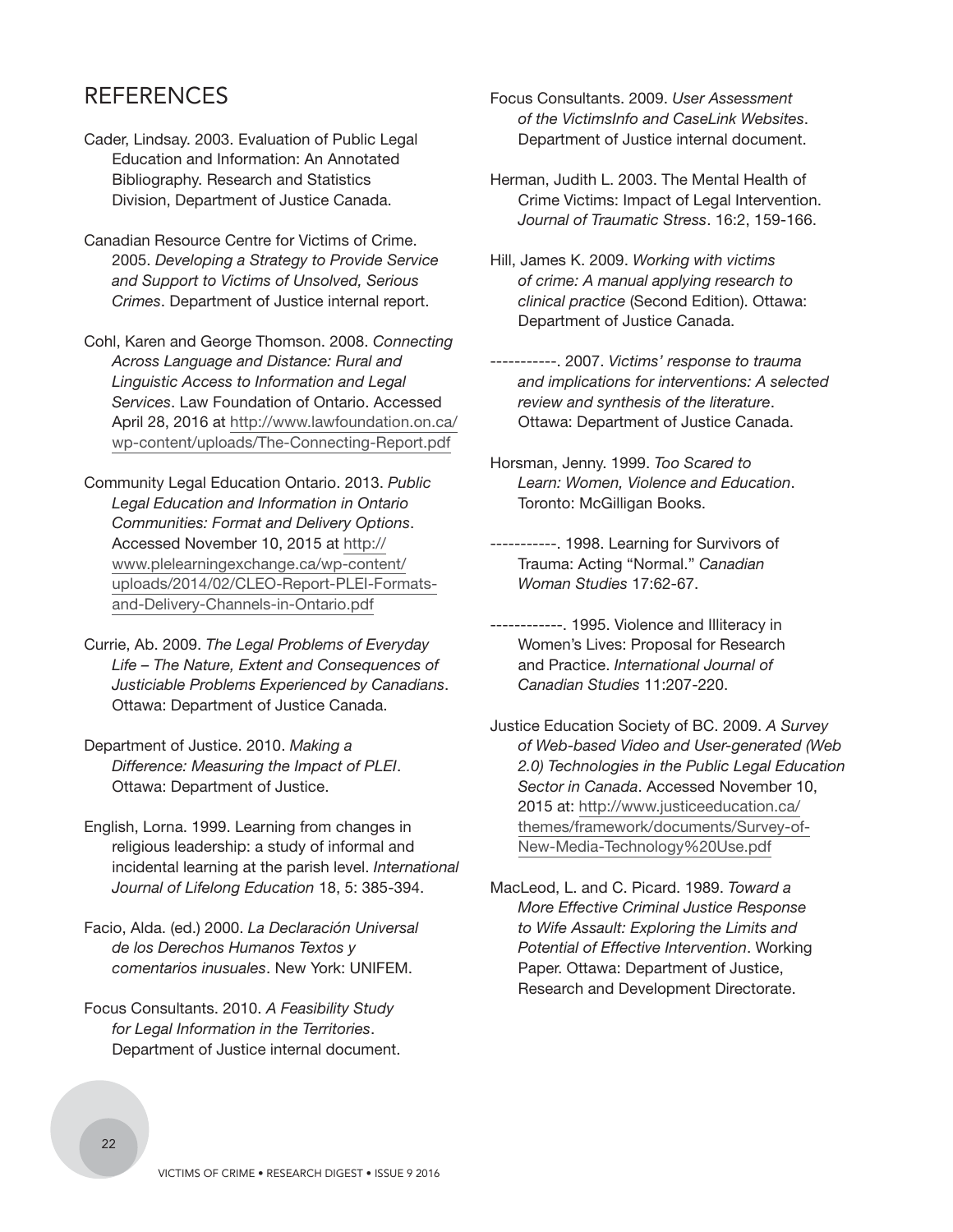MacLeod, L. and M. Shin. 1994. *Like a Wingless Bird: A Tribute to the Survival and Courage of Women Who are Abused and Who Speak Neither English nor French*. Ottawa: Public Health Agency of Canada. Accessed November 10, 2015 at http://www.cwhn.ca/en/node/21688

McDonald, S. 2010. Explain Please! Working with Victims and Restitution. *Victims of Crime Research Digest*. No.3, 9-14.

-----------------. 2002. Learning about the Law: Immigrant Women, Violence and Rights. *The Canadian Journal for the Study of Adult Education*. 16:2, 73-94.

-----------------. 2000a. The Right to Know: Women, Ethnicity, Violence and Learning About the Law. Ph.D. Thesis, Ontario Institute for Studies in Education of the University of Toronto.

-----------------. 2000b. Beyond Casework – Public Legal Education in Ontario Legal Clinics. *Windsor Yearbook of Access to Justice* 18, 3-39.

------------------. 2000c. The Right to Know: Article 26. In *La Declaración Universal de los Derechos Humanos : Textos y comentarios inusuales,*ed. Alda Facio, New York : UNIFEM.

Meredith, Colin and Chantal Paquette. 2000. Summary Report on Focus Groups on Victim Impact Statements. Ottawa: Department of Justice.

Miller, Karen-Lee. 2007. *Empowering victims through the use of the Victim Impact Statement in cases of sexual assault in Nova Scotia: The perspectives of staff and victims*. Department of Justice internal report.

Prochaska, J. O., C.C. DiClemente and J.C. Norcross. 1992. In search of how people change: Applications to addictive behaviors. *American Psychologist* 47:9, 1102-1114.

Rundle, Lisa Bryn and Nicole Ysabet-Scott. 1995. Violence: A Barrier to Our Education. *Women's Education* 11:5-10.

Sims, Barbara, Berwood Yost and Christina Abbott. 2006. The Efficacy of Victim Services Programs: Alleviating the Psychological Suffering of Crime Victims? *Criminal Justice Policy Review*. 17:4, 387-406.

Wemmers, Jo-Anne and Katie Cyr. 2004. *Victims Needs within the Context of the Criminal Justice System*. Montreal: CICC.

Wemmers, Jo-Anne and Marisa Canuto. 2002. *Victim's Experiences With, Expectations and Perceptions of Restorative Justice: A Critical Review of the Literature*. Ottawa: Department of Justice Canada.

Wemmers, Jo-Anne. 1999. Victim Notification and Public Support for the Criminal Justice System. *International Review of Victiminology*. 6:169.

Zalik, Yedida. 2009. *Multilingual Legal Information: Issues in Development and Delivery*. Accessed [November 10, 2015 at: http://www.cleo.on.ca/](http://www.cleo.on.ca/sites/default/files/docs/lapudpate.pdf) sites/default/files/docs/lapudpate.pdf

----------------. 2006. *Aboriginal Peoples and Access to Information*. Accessed November [10, 2015 at: http://www.cleo.on.ca/sites/](http://www.cleo.on.ca/sites/default/files/docs/aaexecsum.pdf) default/files/docs/aaexecsum.pdf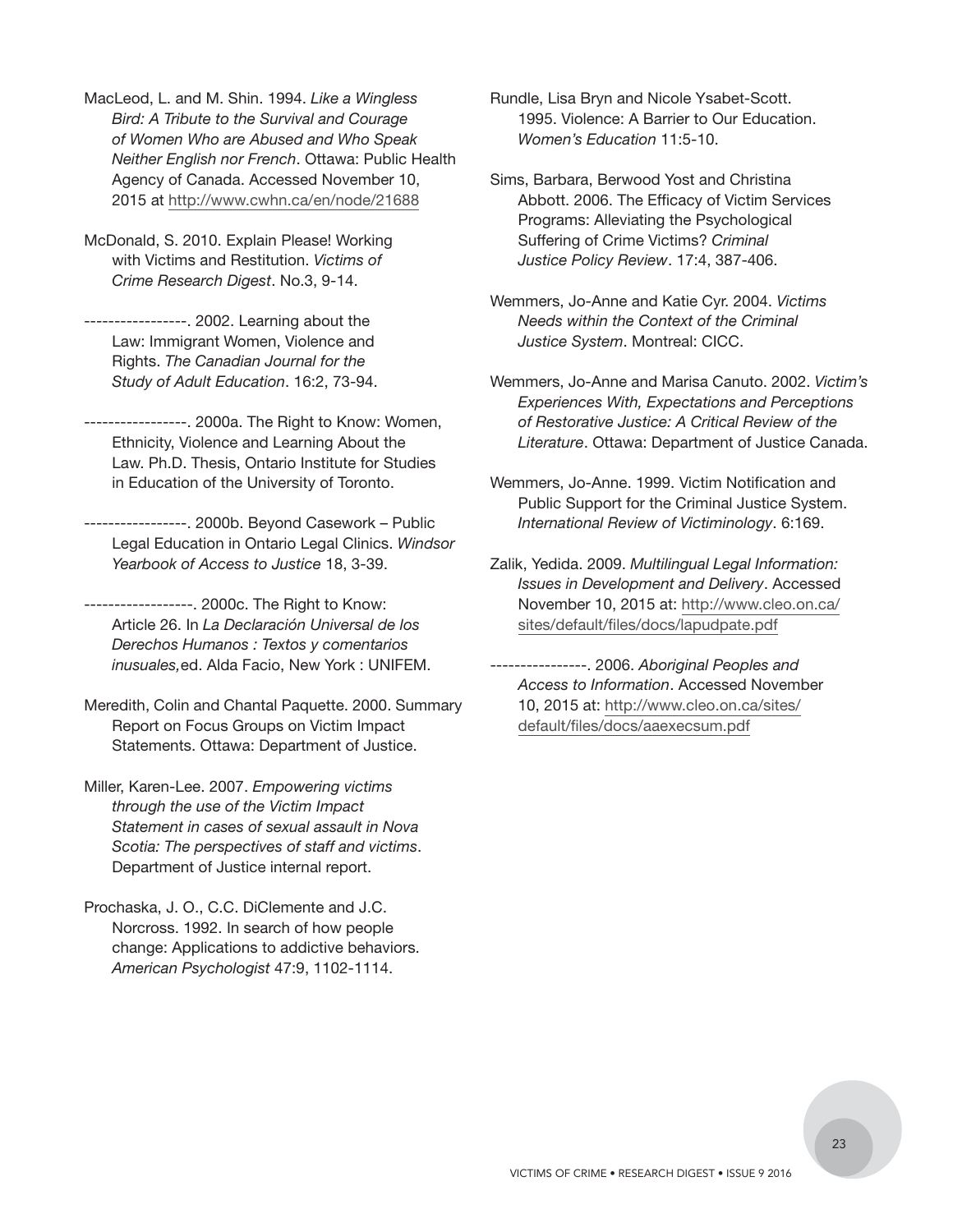## <span id="page-25-0"></span>THE USE OF CLOSED CIRCUIT TELEVISION:

The Experiences of Crown Prosecutors and Victim-Services Workers in the Ontario West Region

#### BY SHANNA HICKEY

*Shanna Hickey is a researcher with the Research and Statistics Division, Department of Justice Canada, in Ottawa. She works primarily on victims of crime research in the department.*

## **INTRODUCTION**

Closed-circuit television (CCTV) is the transmission of video and audio signals to a specific audience. Unlike broadcast television, CCTV is not available to the general public. Used most often to monitor private and public spaces, CCTV is also used as a testimonial aid in criminal courts around the world. Witnesses provide testimony through a camera and microphone located outside the courtroom, so that they do not have to face the accused. In Canada, the use of CCTV to allow witnesses under the age of 18 years<sup>1</sup> to testify outside the courtroom is governed by subsections 486.2(1) and (5) of the *Criminal Code*:

**486.2** (1) Despite section 650, in any proceedings against an accused, the judge or justice shall, on application of the prosecutor in respect of a witness who is under the age of 18 years or who is able to communicate evidence but may have difficulty doing so by reason of a mental or physical disability, or on application of such a witness, order that the witness testify outside the court room or behind a screen or other device that would allow the witness not to see the accused, unless the judge or justice is of the opinion that the order would interfere with the proper administration of justice. . . .

**486.2** (5) A witness shall not testify outside the court room in accordance with an order made under subsection (1) or (2) unless arrangements are made for the accused, the judge or justice and the jury to watch the testimony of the witness by means of closed-circuit television or otherwise and the accused is permitted to communicate with counsel while watching the testimony.

The *Criminal Code* provisions on testimonial aids, which also include support persons and screens, have been amended several times during the past 25 years. The most recent amendments, in the *Victims Bill of Rights Act***<sup>2</sup>** , provide greater flexibility to the courts to order their use. Another amendment allows the use of testimonial aids (support person, screen, testimony outside the courtroom by CCTV) for the presentation of victimimpact statements. Testimonial aids are seen as key to victims' rights to participation and to protection.

2. Bill C-32, An Act to enact the *Canadian Victims Bill of Rights and to amend certain Acts…*

<sup>1.</sup> Subsection 486.2(2) of the *Criminal Code* governs the use of CCTV to allow other witnesses to testify outside of the courtroom.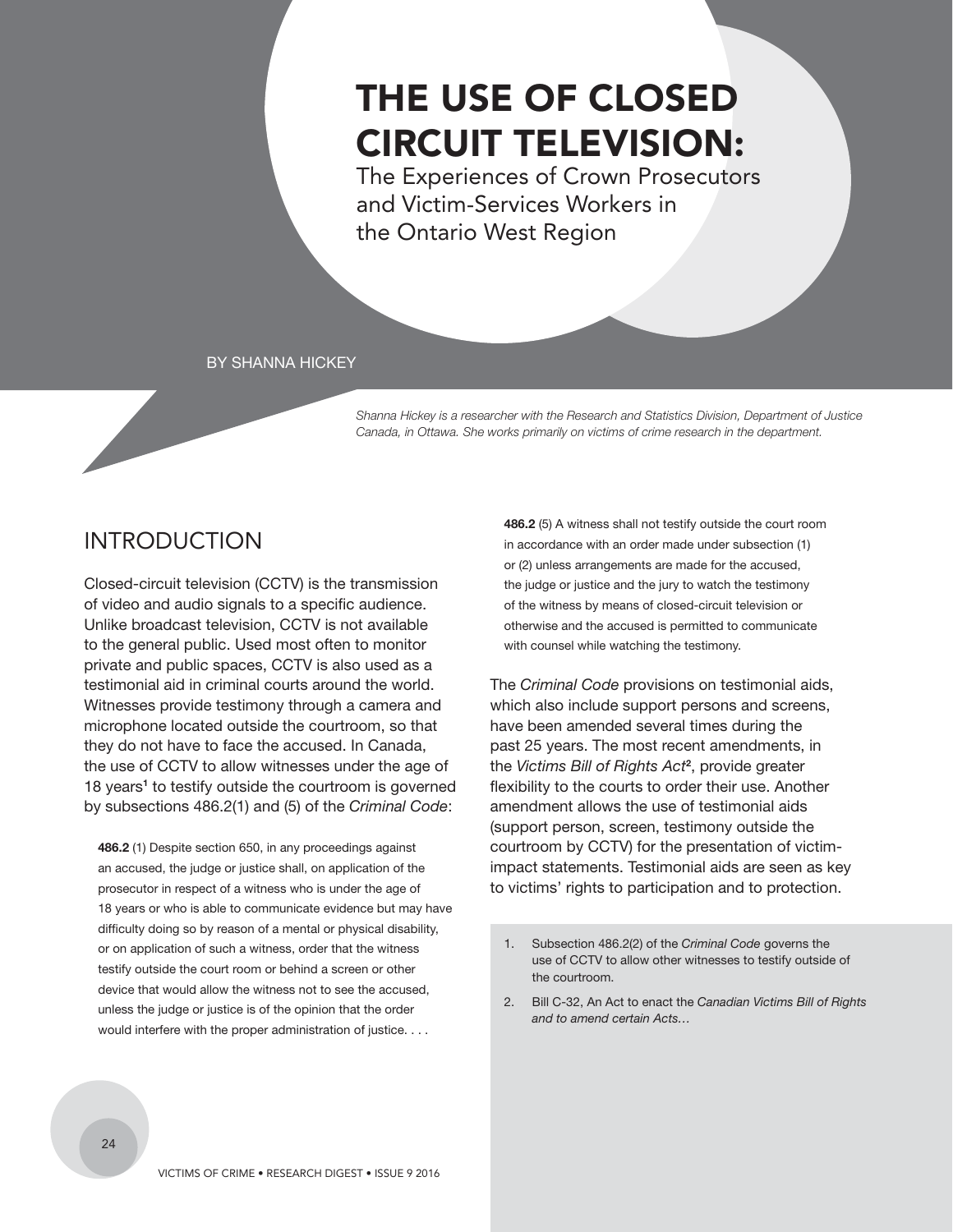Victim/witness programs, such as the Victim/Witness Assistance Program (V/WAP) and the Child Witness Project (CWP), provide vital services to help navigate the justice system—which many witnesses and victims find intimidating, overwhelming and causing secondary victimization (Johnson and Dawson 2011). The authors (2011) reported that these programs have several positive impacts on victims including: increased participation in the criminal-justice process, as well as a greater likelihood of cooperating with prosecution. The Crown prosecutor's role is to represent the state and conduct a truth-finding procedure to administer justice. Having access to clients who are as comfortable as possible and able to provide articulate testimony aids the Crown to both represent the state and ensure a fair trial. Consequently, CCTV can play an important role in supporting the truth-seeking function of the trial.

Under the *Criminal Code*, CCTV must be used if a witness under the age of 18 requests it, unless doing so would interfere with the proper administration of justice. Despite this requirement, CCTV use varies across and within jurisdictions due to the availability of the technology, and to the interest and willingness of the witness, the Crown, defence and judge. Some research has been completed on the use of testimonial aids for children and vulnerable adults (see Hurley 2013; Ainsley 2013;

- 3. The Victim/Witness Assistance Program (V/WAP) is a courtbased government service that provides comprehensive support services to victims and witnesses of violent crime to enhance their understanding of, and participation in, the criminal court process. Services include emotional support, information about the criminal process, court preparation and orientation.
- 4. The Child Witness Project (CWP), at the Centre for Children and Families in the Justice System, London, Ontario, provides court-preparation services to children and youth under age 18. Ontario's Ministry of the Attorney General funds the program.
- 5. This article is based on a larger research project undertaken by the Research and Statistics Division, Department of Justice Canada (2014), that included interviews with children, youth and their parents conducted by Pamela Hurley, and surveys with Crown prosecutors and victim services in the West Region of Ontario.
- 6. Karen Bellehumeur, Assistant Crown Attorney; Linda Chihab, Regional Manager, West Region, Victims & Vulnerable Persons Division; Deborah Elliot, Manager, V/WAP and Andrea Hare, clinician CWP.
- 7. Louise Sas, PhD., Rhonda Hallberg, M.S.W., and Maureen Reid, M.S.W.

Bala et al. 2010; Chong and Connolly 2015). This study sought to explore the use of CCTV for children testifying in criminal court in the Ontario West Region to determine whether CCTV and other aids facilitated testimony for child and youth witnesses.

Professionals working in the West Region of Ontario raised a concern about the use of screens rather than CCTV: that the child or youth witness must testify while in the same room as the accused. CCTV separates the child or youth witness from both the adversarial courtroom environment and the accused. This separation often puts the witness—who is accompanied by a support person—more at ease.

The Department of Justice surveyed Crown prosecutors and workers from the V/WAP**<sup>3</sup>** and the CWP<sup>4</sup> regarding the use of CCTV for child and youth witnesses in their region of Ontario. This article describes the study method and results, and discusses similar studies for greater context.

## METHOD

The e-surveys described in this article were part of a larger study<sup>5</sup> that involved three data sources:

- 1) in-depth interviews conducted by an experienced contractor with 15 children and youth, and 13 parents who were involved in criminal proceedings;
- 2) demographic information gathered from parents and guardians through a questionnaire; and
- 3) two electronic surveys (e-surveys), one completed by 47 Crown prosecutors and one completed by 18 members of V/WAP and CWP staff.

The Department of Justice Canada's Research and Statistics Division developed and administered the e-surveys, which were then reviewed by the Steering Group<sup>6</sup> and Community Advisory Group<sup>7</sup>. All West Region Crowns, along with V/WAP and CWP representatives who had prosecuted a case involving a child or youth witness, were invited to complete the survey. Participation in the e-surveys was voluntary.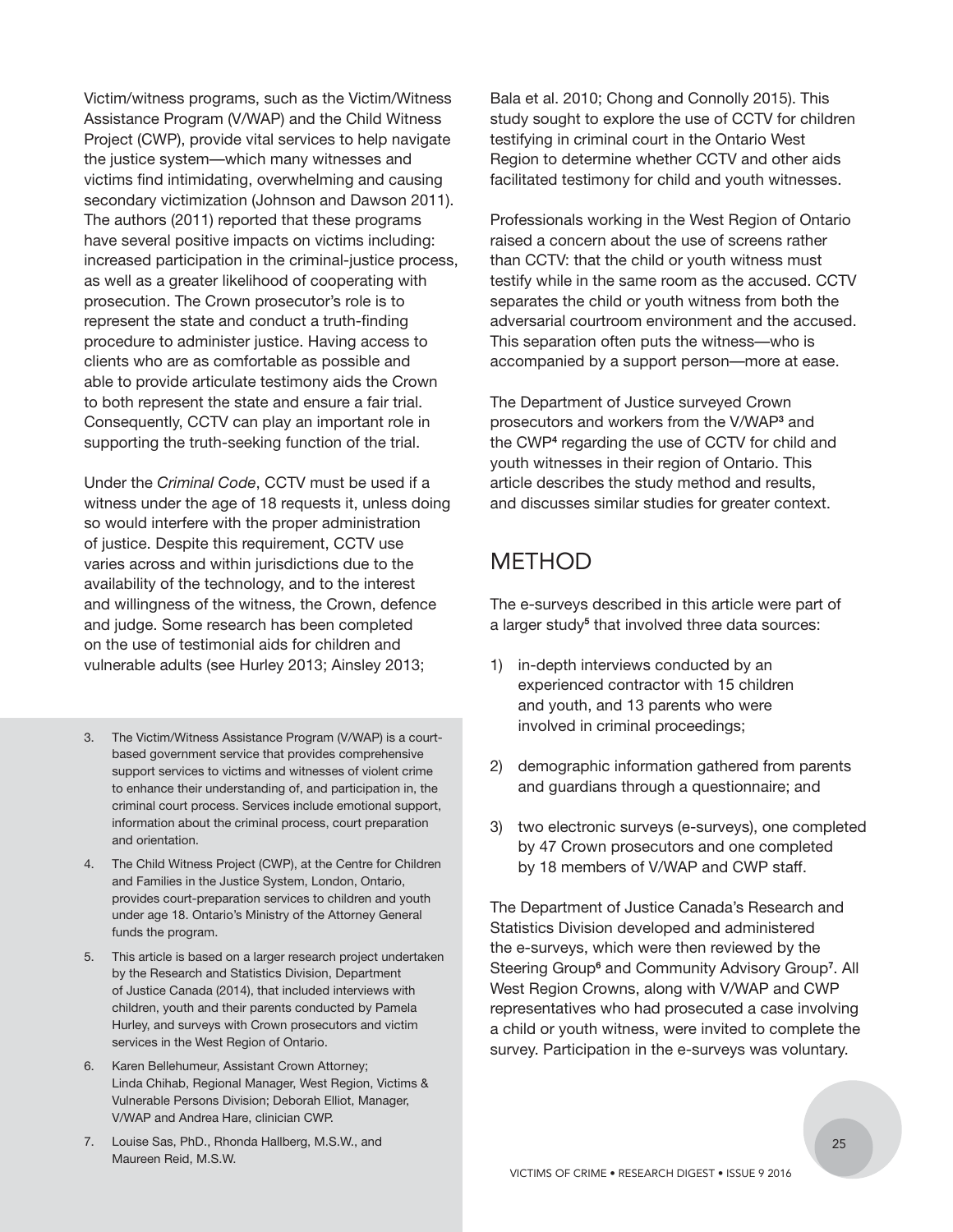## FINDINGS

Of all 65 people surveyed, 40% were male (n=26), 57% were female (n=37) and two did not specify gender. Most respondents reported significant experience in the field: 46% (n=30) indicated between 7 and 15 years of experience, while 38% (n=25) indicated 16 or more years of experience. Only 15% of respondents had fewer than six years' experience.

All of the 46 Crown prosecutors surveyed indicated that they had been called to the bar between 1981 and 2013, with the majority called in 2003. Almost all (96%, n=44) had access to CCTV, indicating that CCTV equipment is available in most of the region's courtrooms. At the same time, however, most (85%, n=40) reported technical difficulties with the use of CCTV. Only six respondents reported no technical difficulties.

#### *EXPERIENCES WITH CCTV*

Both e-surveys included questions about assessing the need for CCTV and how the technology was used. One question asked whether respondents were aware of cases where a witness or a witness' representative (other than the Crown) had applied to use CCTV. Out of 65 respondents, 62 answered this question and the majority (90%, n=56) indicated they were not aware of any such case. Only three respondents knew of a case where a witness or witness representative had applied to use CCTV.

The e-survey of Crown prosecutors asked how comfortable they were conducting examinations using CCTV equipment. More than half (57%) indicated they were either "comfortable" (n=16) or "very comfortable" ( $n= 10$ ) using the equipment; 24% (n=11) indicated feeling "somewhat comfortable," and the remaining 20% indicated being "uncomfortable" (n=5) or "very uncomfortable" (n=4).

When asked how often they accompany a child when he or she is testifying in court, 71% of V/WAP and CWP representatives indicated either "always" (n=8) or "often" (n=4). Three respondents indicated they accompany a child "sometimes".

In response to a question about when the need for CCTV is identified, 54% of Crown prosecutors (n=25) indicated that this occurs during the initial screening or review of the file and 15% (n=7) indicated this occurs during the first meeting with a witness. Another 15% (n=7) indicated this occurs before the preliminary hearing, based on a recommendation from victim services. Three Crown prosecutors indicated that this need is identified at preliminary hearing or trial.

In response to a question about when the application for CCTV is made for a witness under the age of 18 years, 37% of Crown prosecutors (n=17) indicated the day of the court appearance for both preliminary hearings and trials. Another 26% (n=12) indicated making applications weeks before hearings and 17% (n=8) indicated months before hearings. The remaining 17% of respondents (n=8) indicated that the timing of applications depended on the level of court, the date set for trial, and/ or whether the application was contested.

Of the Crown prosecutors surveyed, 60% indicated making applications to use CCTV for witnesses under the age of 18 years either "often" (n=20) or "always' (n=8); 35% indicated they do so either "sometimes" (n=7) or "not very often" (n=9). Ninety-one percent of Crown prosecutors indicated that applications for the use of CCTV were approved either "often" (n=16) or "always" (n=24). Additionally, more than half of Crown prosecutors (57%, n=26) indicated that defense counsel object "not very often" to the use of CCTV; 33% indicated that defense counsel object either "sometimes" (n=11) or "often" (n=4).

More than half of the Crown prosecutors surveyed (56%, n=25) reported that they had not dealt with an application for CCTV that had resulted in an adjournment, while 33% (n=15) reported applications resulting in adjournments. In some cases, although the application for CCTV had been approved, the equipment was not immediately available and the trial was adjourned.

Crown prosecutors were also asked about testimonial aids commonly used in combination with CCTV. The use of a support person was reported most often by respondents (93%, n=43), followed by a section 715.1 application to play a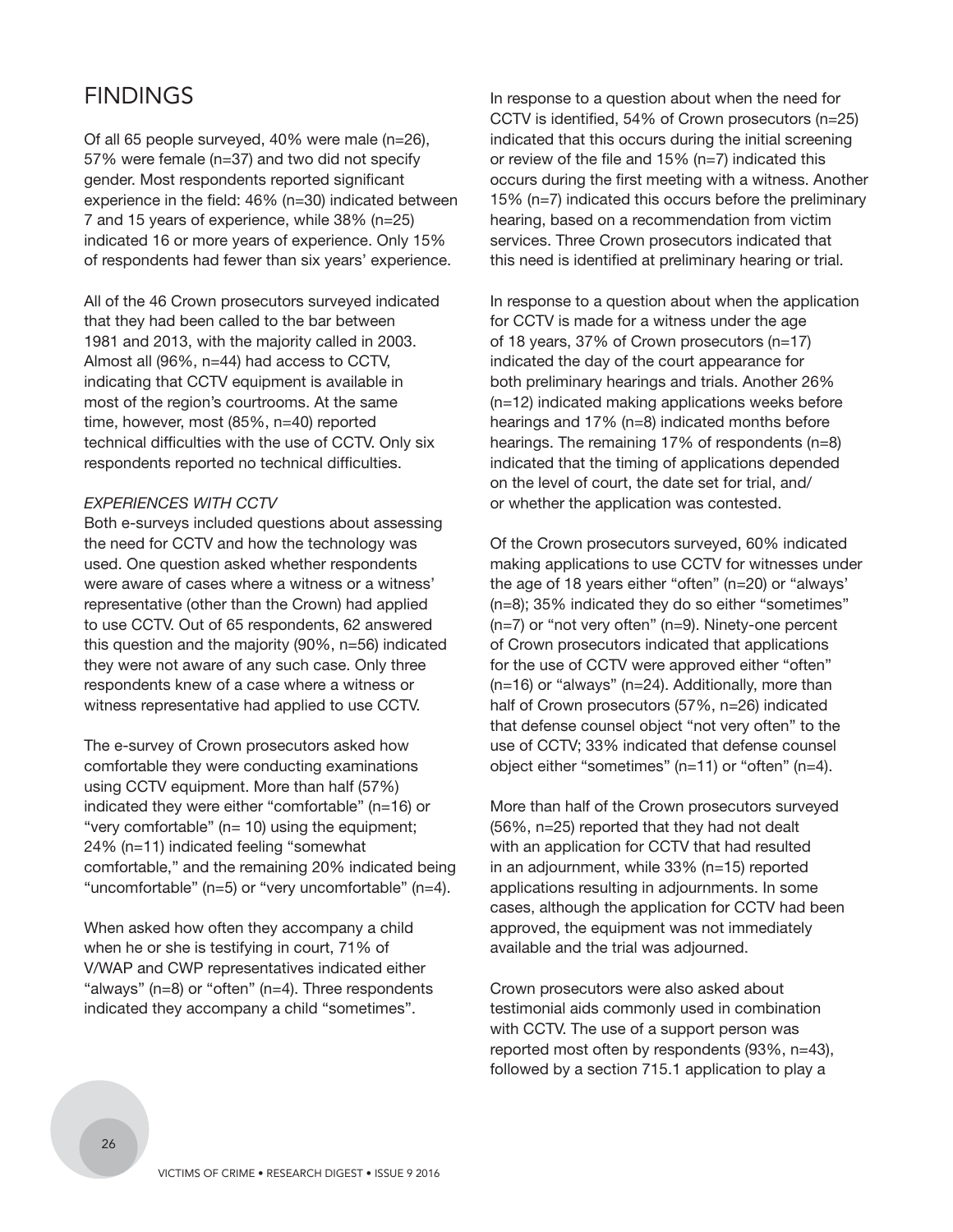video recording of witness testimony (70%, n=32), the appointment of counsel to conduct the crossexamination of the witness when the accused is selfrepresented (54%, n=25), the exclusion of the public (15%, n=7), and the use of a screen (11%, n=5).

The e-survey of V/WAP and CWP staff asked about the testimonial aids for child witnesses used in their courts. The most commonly reported aid was CCTV (76%, n=13), followed by a support person (71%, n=12), a screen (65%, n=11), and the appointment of counsel for self-represented accused on cross-examination (35%, n=6).

The responses of Crown prosecutors show that CCTV is frequently used with other testimonial aids—in particular a support person accompanying the witness in the other room. While respondents reported that the need for CCTV is identified early on in the process, the timing of applications appears to vary significantly and is sometimes not made until the first day of the trial or preliminary hearing.

#### *CHALLENGES WITH CCTV*

Both surveys indicate that the primary challenge with the use of CCTV was technical problems, such as lowquality audio and video, and difficulties with operating the equipment. Of the 65 Crown prosecutors and members of V/WAP and CWP staff surveyed, 88% (n=43) cited these problems. Some respondents also described difficulties with the simultaneous use of CCTV and a section 715.1 videotape statement.

The e-surveys identified another prominent challenge as the location of the CCTV room; Crown prosecutors, along with V/WAP and CWP staff, indicated that CCTV rooms are often inconveniently located (e.g. not near the courtroom), or located adjacent to a waiting area accessible to the accused and their supports. Some respondents indicated that this was particularly problematic when they needed to go back and forth from the courtroom to the CCTV room throughout the trial. A related challenge involves disagreements concerning who should accompany the victim in the CCTV room during particular phases of the trial. Other challenges identified by respondents included:

• keeping the attention of their clients while CCTV was used;

- bringing the victim into the courtroom to identify the accused;
- collecting medical documentation for the application of CCTV; and
- feeling as though the victim is abandoned if left in the CCTV room alone in the absence of a support person.

The e-survey asked V/WAP and CWP staff why CCTV is not frequently used at their court location(s). Four respondents indicated technical difficulties, three reported that CCTV is not available and two respondents indicated reluctance on the part of the Crown prosecutor or judge to use it.

#### *CCTV TRAINING*

Both e-surveys included specific questions about training. When asked if they had received training on working with child and youth witnesses, 23 of the Crown prosecutors surveyed indicated that they had received training, while 24 had not. Those who had received training reported accessing it through one or more of the Ontario Crown Attorney's Association (OCAA), the Ministry of the Attorney General (MAG), in-house learning sessions, and other professionals (i.e. other Crown prosecutors, staff of V/WAP, CWP and the Children's Aid Society). All who received training rated it as either "helpful"  $(n=13)$  or "very helpful"  $(n=10)$ , and 83%  $(n=19)$ indicated that they would benefit from more training.

Crown prosecutors were also asked if they had received specific training on the law (*Criminal Code* provisions, procedure and case law) related to CCTV/ testimonial aids. Again, approximately half had received training and half had not. This training was provided by one or more of the following: OCAA, MAG, Crown conferences and training sessions. Almost all (96%) of respondents found the training they had received either "helpful" (n=14) or "very helpful" (n=8). Seventy-four percent (n=17) of respondents indicated that they did benefit from this training, while four respondents did not.

The e-survey of 18 members of V/WAP and CWP staff included questions about training on the use of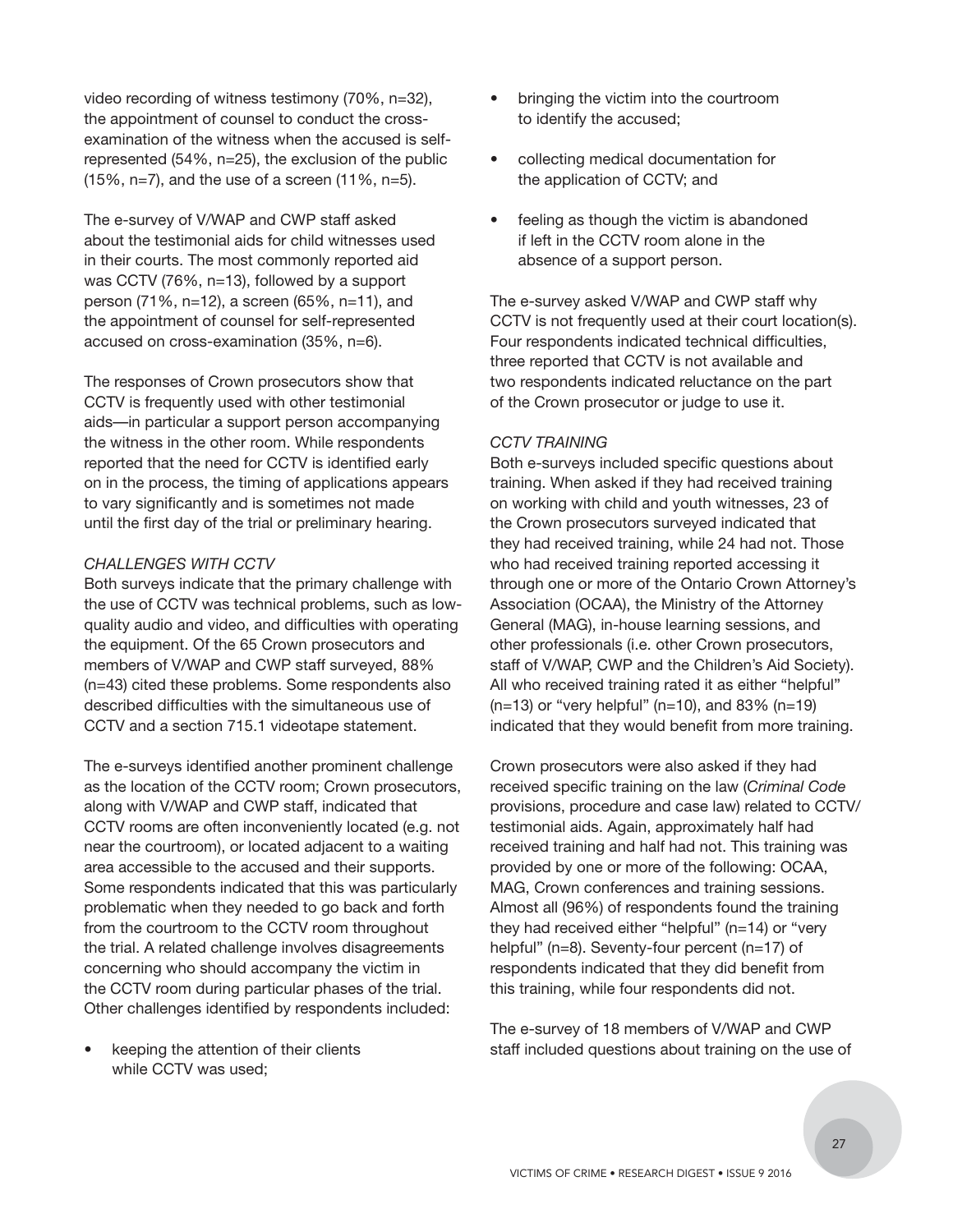CCTV. Again, approximately half (n=9) indicated they had received training and half (n=8) indicated they had not. Of those who indicated the year they received training (n*=*7), the timing of this training ranged from 2000 to 2014 Of those who had received training, four respondents indicated they would benefit from further training, four indicated they would not and one did not know. When asked to specify what kind of further training they would benefit from, two respondents indicated they would like a refresher.

Crown prosecutors, V/WAP and CWP staff were asked to describe feedback they had received from witnesses under the age of 18 years or their parents regarding the use of CCTV. Slightly more than half of all respondents (n=36) answered this question. Most shared positive feedback from witnesses and parents, who expressed gratitude and appreciation, and described the use of CCTV in positive terms. According to respondents, many witnesses indicated that they could not have testified without CCTV, stating that it provided comfort and safety, and that it helped to relieve stress and further victimization. A small number of respondents mentioned that witnesses and parents also reported frustrations regarding technical difficulties and that clients did not like being in close proximity to defence counsel while in the CCTV room.

Both e-surveys concluded with invitations to share additional comments. Most of these comments can be grouped into three general areas: general frustrations regarding technical difficulties, praise for the usefulness of CCTV, and the need for equipment or access to CCTV in their courtrooms.

## FINAL THOUGHTS

The results of the two e-surveys clearly show strong support for the use of CCTV for child, youth and other vulnerable witnesses. An earlier study (Bala, Lindsay and McNamara 2001) also found that a majority of Crown prosecutors believed CCTV was both useful and beneficial to the child witness. In the current survey, a majority indicated that they had access to CCTV in their courtrooms and that they had experienced some technical difficulties while using CCTV. These challenges were first identified in research that is now several years old. For example, Bala et al. (2011) reviewed Canadian case law and surveyed judges from four Canadian jurisdictions, finding that 50% of judges experienced problems when arranging the use of CCTV, including "poor lighting and sounds in the room" and "logistic problems in the courtroom". Plotnikoff and Woolfson (2009) also found that 40–48% of young witnesses experienced technical difficulties that either delayed their testimony or required them to testify in court, sometimes without screens.

In addition to the technical challenges associated with the use of CCTV, there appear to be a number of practical issues, such as the location of CCTV rooms and leaving witnesses unattended. Appropriate guidelines could certainly address these. The results of these e-surveys contribute to the small body of research on the use of testimonial aids in general and CCTV in particular, demonstrating the important role that they can play in ensuring that the voices of child and youth witnesses are clearly heard in the pursuit of the truth.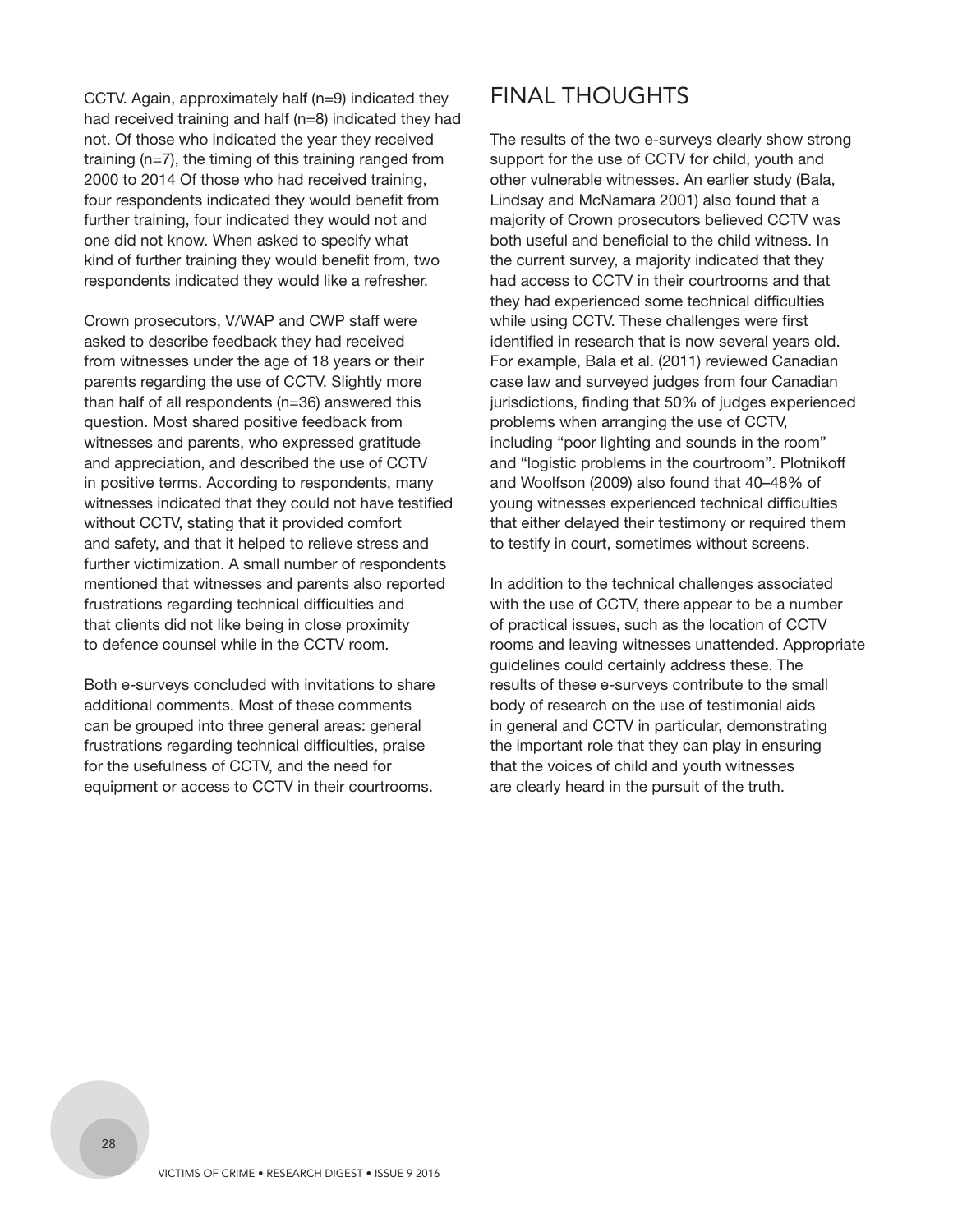## REFERENCES

- Ainslie, Mary. 2013. *Testimonial Support for Vulnerable Adults (Bill C-2): Case Law Review (2009-2012)*. Department of Justice: Ottawa. Accessed [November 10, 2015 at http://www.justice.gc.ca/](http://www.justice.gc.ca/eng/rp-pr/cj-jp/victim/rr13_15b/index.html) eng/rp-pr/cj-jp/victim/rr13\_15b/index.html
- Bala, Nicholas, Rod Lindsay and McNamara, E. 2001. Testimonial aids for children: The Canadian experience with closed circuit television, screens and videotapes. *Criminal Law Quarterly, 44,* 461-486.
- Bala, Nicholas Joanne Paetsch, Lorne D. Bertrand, L.D and M. Thomas. 2011. *Testimonial support provisions for children and vulnerable adults (Bill C-2): Case-Law Review and Perceptions of the Judiciary*. Department of Justice: Ottawa.
- Chong, Kristin and Deborah A. Connolly. 2015. Testifying Through the Ages: An Examination of Current Psychological Issues on the Use of Testimonial Supports by Child, Adolescent, and Adult Witnesses in Canada. *Canadian Psychology*. 56:1, 108-117.
- Hurley, Pamela. 2013. *Vulnerable Adult Witnesses: The perceptions and experiences of Crown Prosecutors and Victim Services Providers in the use of testimonial support provisions*. Department of Justice: Ottawa. Accessed [November 10, 2015 at http://www.justice.gc.ca/](http://www.justice.gc.ca/eng/rp-pr/cj-jp/victim/rr13_15a/index.html) eng/rp-pr/cj-jp/victim/rr13\_15a/index.html
- Johnson, Holly, and Myrna Dawson. 2011. *Violence against women in Canada: Research and policy perspectives*. Oxford University Press.
- Plotnikoff, Joyce and Richard Woolfson. 2009. *Measuring up? Evaluating implementation of government commitments to young witnesses in criminal proceedings: Good practice guidance in managing young witness cases and questioning children*. London, England: Nuffield Foundation and NSPCC.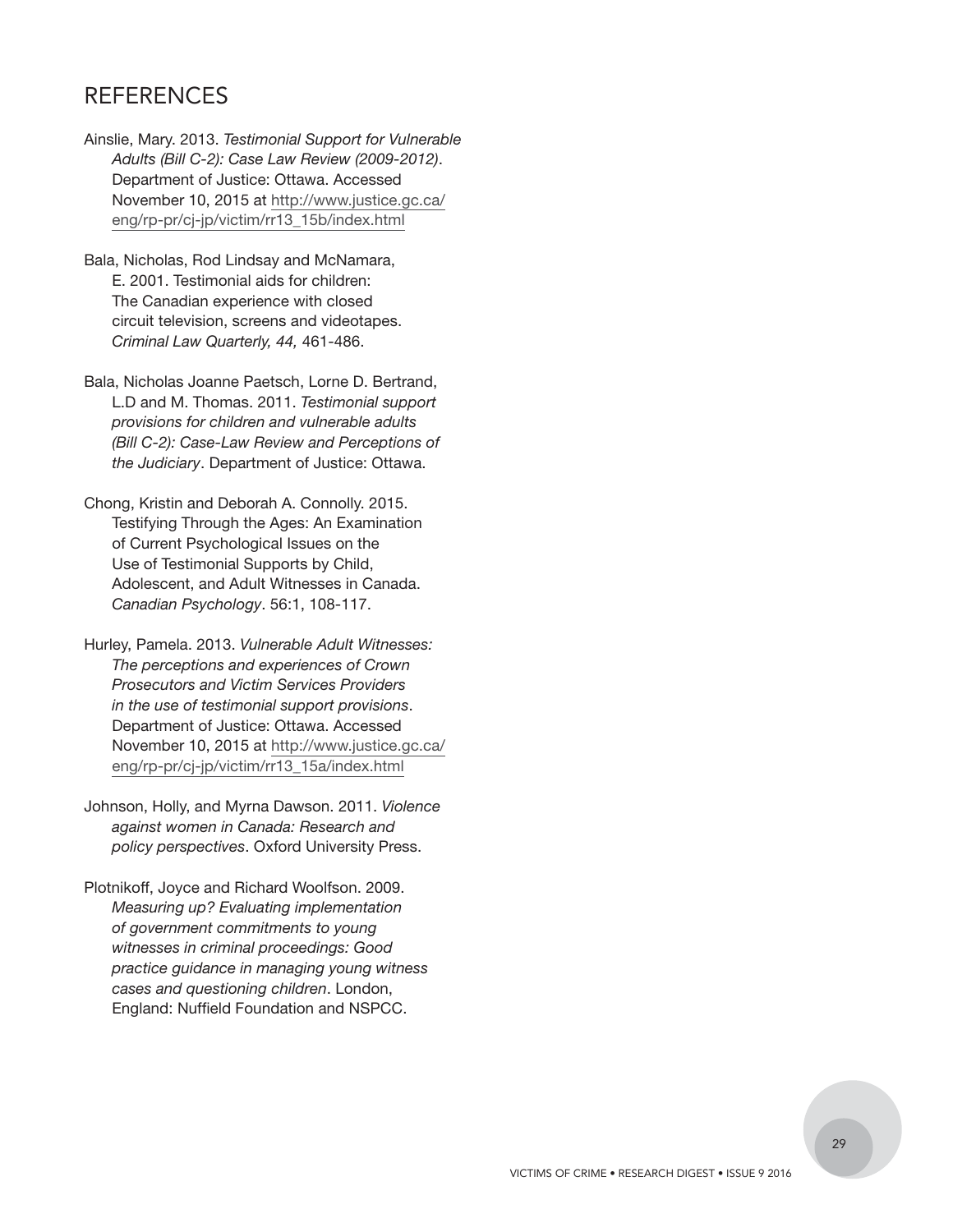## <span id="page-31-0"></span>VULNERABLE CLIENTS AND THE IMPORTANCE OF COLLABORATIVE TREATMENT PLANNING

*BY JAMES K. HILL, PHD.*

*Dr. James Hill is a clinical psychologist and an adjunct professor at the University of Victoria. He has been registered in British Columbia for over 15 years but has worked with vulnerable clients for his entire career. He currently works in healthcare with clients facing challenges related to developmental delay and mental health. He also has a private consulting practice.* 

Children and vulnerable adults who have been criminally victimized, or who witness victimization, can face various challenges. Those who are resilient or who have strong supports are often able to incorporate the experience into their lives and move forward. These witnesses**1** are usually able to testify in court and feel no more anxious than any other person who takes the stand. Yet experiencing or witnessing a crime is typically traumatizing to some degree and often evokes feelings of helplessness, hopelessness or other negative reactions. Criminal-justice procedures, which can last months or even years, can inspire similar feelings (Hayes and Bunting 2013). Furthermore, seeking support or help to manage this stress may jeopardize the integrity of subsequent testimony. Much of the literature and guidelines ignore the witness' role in making decisions about therapy and testimony, potentially compounding feelings of powerlessness and evoking other negative feelings.

By requesting and receiving support, vulnerable witnesses can regain a sense of control over their lives. While therapy can directly benefit a vulnerable witness, working with a therapist to select and direct the course of therapy can also help witnesses develop confidence, which can be inherently healing. For this reason, witnesses should be a full partner in the therapeutic relationship, actively participate in decisions about therapy and be informed about the potential impacts that therapy can have on their future testimony. Once witnesses understand the risks, they can make better decisions about how to reduce their suffering and face the stress of court appearances.

In making decisions about testifying and entering therapy, child witnesses deserve extra care. As noted in the preamble to the United Nations' model law regarding child victims and witnesses: "Considering also that every child victim or witness of crime has the right to have his or her best interests given primary consideration, while safeguarding the rights of accused persons and convicted offenders" (United Nations Office on Drugs and Crime 2009, p. 3). Therapeutic processes that fail to consider pending court cases can jeopardize both the impact and credibility of

<sup>1.</sup> The terms "witness" and "client" are used interchangeably throughout the article to highlight that the same person faces the complex demands associated with each role.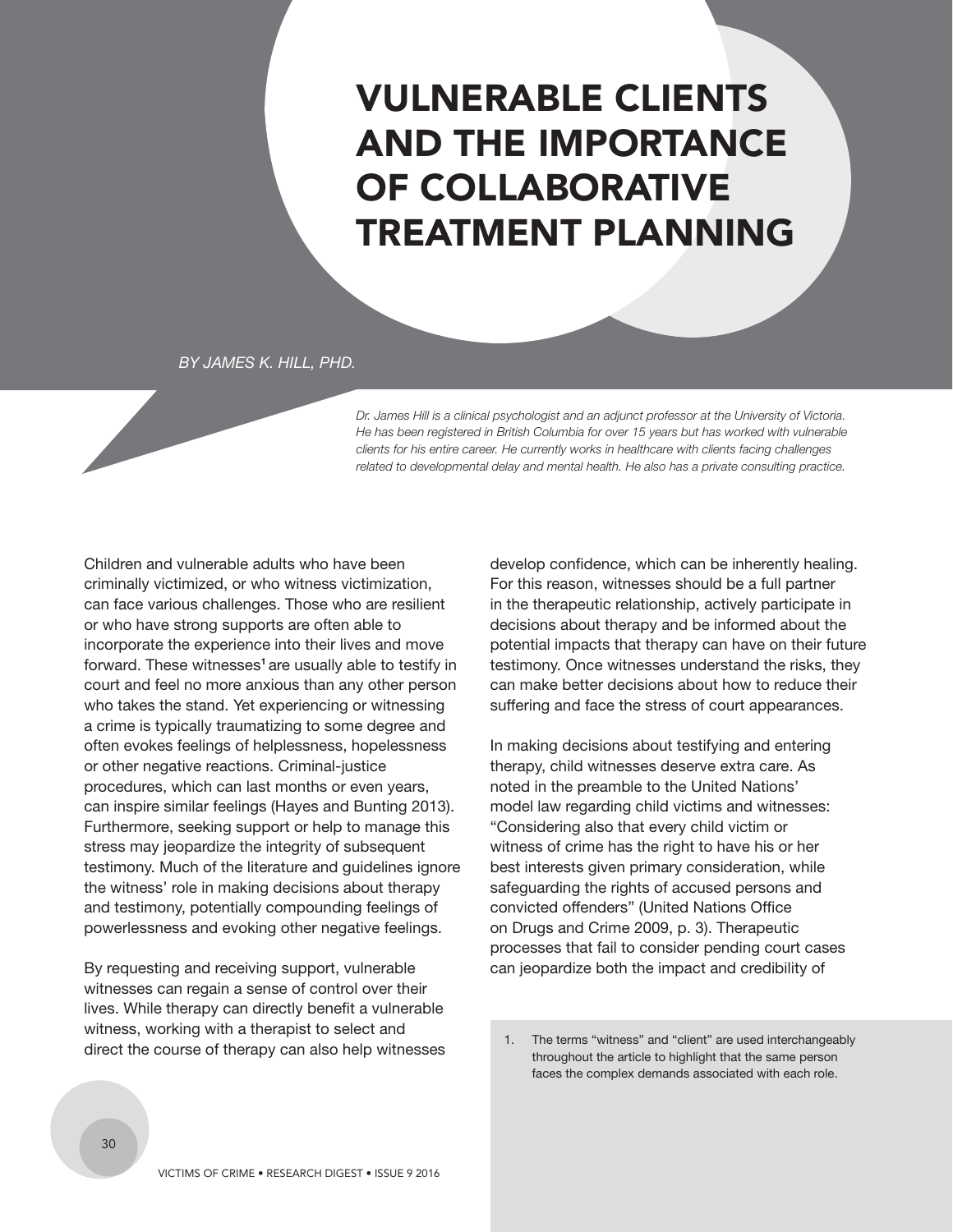witness testimony. Given that a common goal of trauma-focused therapy is to face and emotionally process the traumatic event, it is no surprise that therapy often affects the future witness' memory.

The accessibility of services for vulnerable witnesses can also be a challenge, especially in parts of Canada where resources are scarce or nonexistent, or where witnesses may experience greater social pressures due to the community's small population (Hurley 2013). Guidelines developed in the United Kingdom prioritize the clinical needs of child, vulnerable, and intimidated witnesses over any need to provide testimony in court (Crown Prosecution Service and Department of Health, with the Home Office 2001a; Crown Prosecution Service and Department of Health, with the Home Office 2001b; Crown Prosecution Service, Department of Education, Department of Health and Welsh Assembly Government 2011). These guidelines encourage witnesses to consider the potential risks and benefits of both therapy and court testimony. This paper focuses on engaging vulnerable witnesses, along with their friends and families, in discussions about the risks associated with entering treatment before giving testimony in court.

## RISK 1: CONFIDENTIALITY

In traditional therapy, therapists focus on the risks and benefits of treatment. Risks might include changes in interpersonal relationships and the discovery of new problems, while the benefits might include the lessening of symptoms or development of new resources. For child and vulnerable witnesses, an additional potential risk is that what occurs during therapy will be introduced as evidence during a criminal case and become part of the public record. Although this risk exists for all clients receiving therapeutic services, it is a much greater risk for clients who testify in court and vulnerable witnesses should be advised of this possibility. Therapists are generally reluctant to breach patient confidentiality, but they are obligated to maintain accurate and complete records. In fact, therapists are advised to keep even more detailed notes about discussions of alleged crimes precisely because these are much more likely to be subpoenaed (Branaman and Gottlieb 2013). Defence attorneys will often search these

notes for evidence to support accusations of undue influence. As a result, clients may want to avoid discussing events or issues they wish to remain confidential. Clients should be made aware of this risk.

A full and open discussion about the goals and course of therapy will help clients decide whether to wait until after the trial to discuss certain traumatic events or other personal information. In the meantime, therapy can focus on issues such as skills development or self-care. To avoid overwhelming clients with decisions about the goals and course of therapy, therapists must consider each client's strengths and vulnerabilities in collaborative treatment planning (Miller, Drotar and Kodish 2004). The important issue is that the client be a fully collaborative partner in directing care, regardless of age, and that therapists engage the client in a transparent manner when securing informed consent or assent.

Some clients may decide to avoid therapy because of the potential impact on their future testimony. Respecting this choice is a defining characteristic of informed consent. Therapists should recognize that symptoms of trauma are often hidden. Child and adolescent victims often show signs of selfharm, suicide ideation, and problems with mental and emotional health (post-traumatic stress disorder, anxiety, depression, intrusive memories, nightmares, reliving a traumatic event, distress when faced with reminders, avoiding reminders, less interest in activities, concentration difficulties, hypervigilance, and exaggerated startle response, etc.), problematic social behaviour (e.g. aggression, non-compliance, conduct disorder, criminal activity, sexualized behaviours), and lower levels of intellectual functioning and academic achievement (Crown Prosecution Service, Department of Education, Department of Health and Welsh Assembly Government 2011; Salmon and Bryant 2002). Thus, it may be important to interview people who know the client well, such as family members and friends, even if the client refuses treatment. One must not underestimate the stigma associated with mentalhealth issues (Wang et al. 2005) and therapists will want to ensure that appropriate supports are in place, even if therapy is not an option.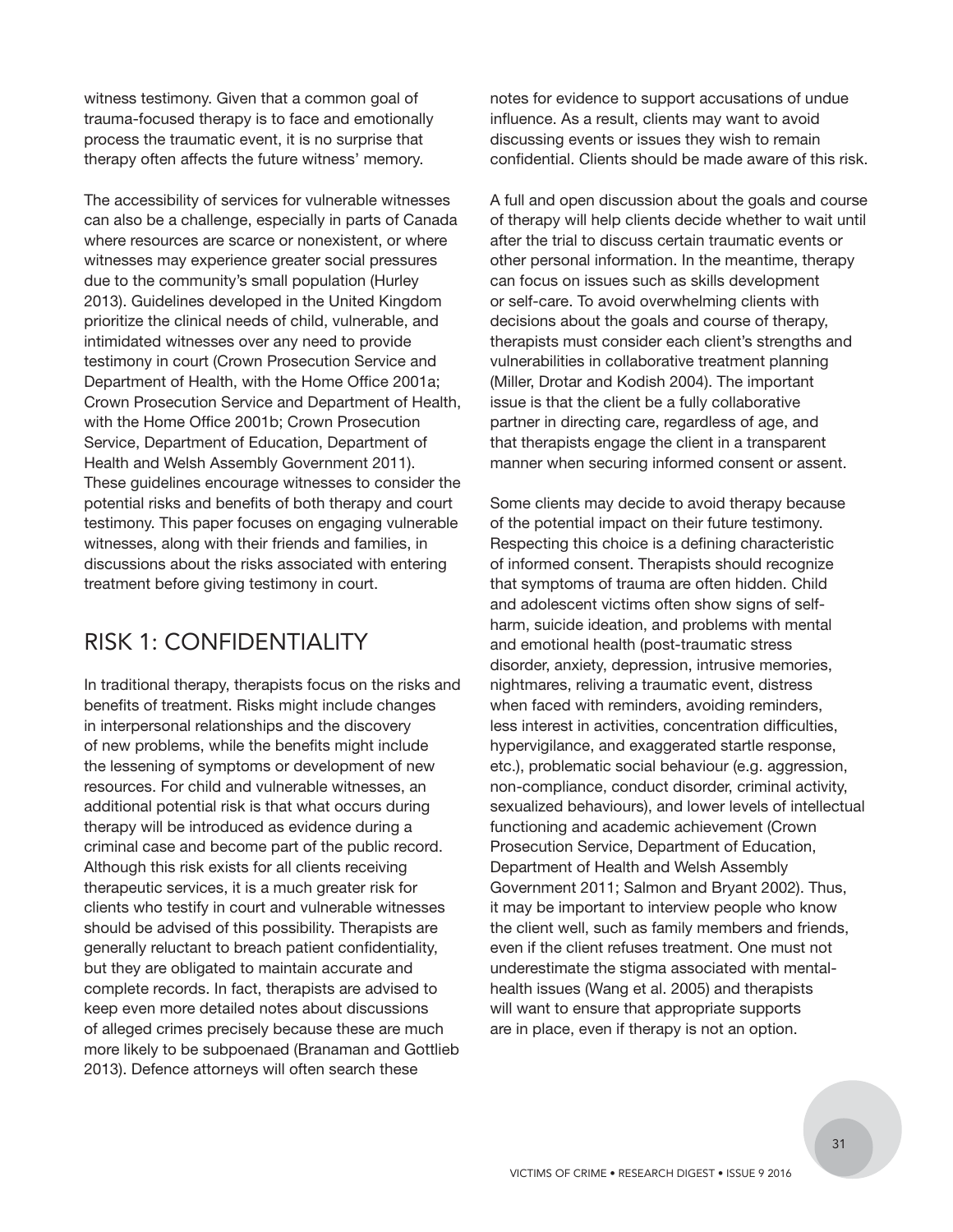## RISK 2: TESTIMONY CREDIBILITY

To make a fully informed choice, the client must understand that therapy could diminish the credibility and impact of their future testimony (Branaman and Gottlieb 2013). Decisions about whether to undergo trauma-focused therapy before trial must consider the concept of consent and assent: children have the capacity to make some decisions—such as which clothes to wear—but not others—whether to have surgery (Miller et al. 2004). Assessing a client's capacity to consent is a complex issue. Assessment guidelines vary across Canada; therapists must abide by the applicable guidelines. Regardless, vulnerable witnesses have goals related to their testimony (Hayes and Bunting 2013) and these goals must be respected and considered as part of the decision to enter therapy. Therapists must fully discuss such issues with vulnerable witnesses to ensure they can make autonomous decisions (Miller et al. 2004).

Although courts want clear, accurate testimony from all witnesses, traumatized children often have developmental issues that diminish the credibility of their testimony. Testimony may be affected by memory, communication skills, social orientation, suggestibility, cognitive development, peer influence and puberty (Lamb, Malloy and La Rooy 2011; Lamb and Sim 2013). These issues can affect assessments of credibility even before the involvement of a therapist. Suggestibility is a key concern; children and vulnerable witnesses should have opportunities to discuss how suggestibility might affect their memories and the credibility of their testimony. The impact of suggestion varies from one child to another (Goodman and Melinder 2007; Karpinski and Scullin 2009; Lehman et al. 2010; Melinder et al. 2010; Roberts and Powell 2006; Scullin and Bonner 2006). As children age, they develop an understanding that there are often multiple perspectives on any given situation and that some of these perspectives can be wrong (Scullin and Bonner 2006). Children who believe their perspective might be wrong can be more suggestible (Goodman and Melinder 2007; Principe and Schindewolf 2012); those who believe another perspective is wrong may be less suggestible (Finnilä, Mahlberg, Santtila, Sandnabba, and Niemi 2003).

Furthermore, therapists should recognize that younger children are particularly suggestible. When younger children hear rumours or conversations, some come to believe that they witnessed the actual event (poor source monitoring; Principe, Kanaya, Ceci, and Singh 2006; Principe and Schindewolf 2012) and are more likely to assume that others are telling them the truth (Jaswal and Perez-Edgar 2014). This means that therapists should carefully plan how they discuss issues with child witnesses and ensure they use developmentally appropriate language. Therapists must also be cautious about their reactions when a client raises issues that might impact future testimony. For this reason, it is crucial that therapists be competent in working not only with children, but also within the criminal justice system (Benbelaïd-Cazenave 2012; Branaman and Gottlieb 2013; Greenberg and Shuman 2007; Heilbrun, DeMatteo, Marczyk, and Goldstein 2008).

## MEETING CLIENT NEEDS WHILE MITIGATING RISK

Children are particularly vulnerable to the negative impacts of criminal victimization because they are developing cognitively and may not have acquired the necessary coping resources (Salmon and Bryant 2002). The associated problems can last into adulthood (Katerndahl, Burge, and Kellogg 2005). Thus, the default approach should be to provide support to the child. An examination of victimization data helps promote understanding of the issues related to child witnesses in Canada. Ogrodnik (2010) analyzed Canadian police-reported crime statistics for 2008 and found a rate of 1,111 per 100,000 violent offences involved child victims. Boys and older children were much more likely than girls or younger children to be victimized; the highest incidence was among boys aged 15 to 17 years. Regardless of age or gender, however, support should be provided to all vulnerable witnesses, and the witnesses' selfassessment of their own trauma should be a major factor in determinations of vulnerability and needs, as courts generally do a poor job of assessing vulnerability (Hurley 2013; Jones and Elliott 2005;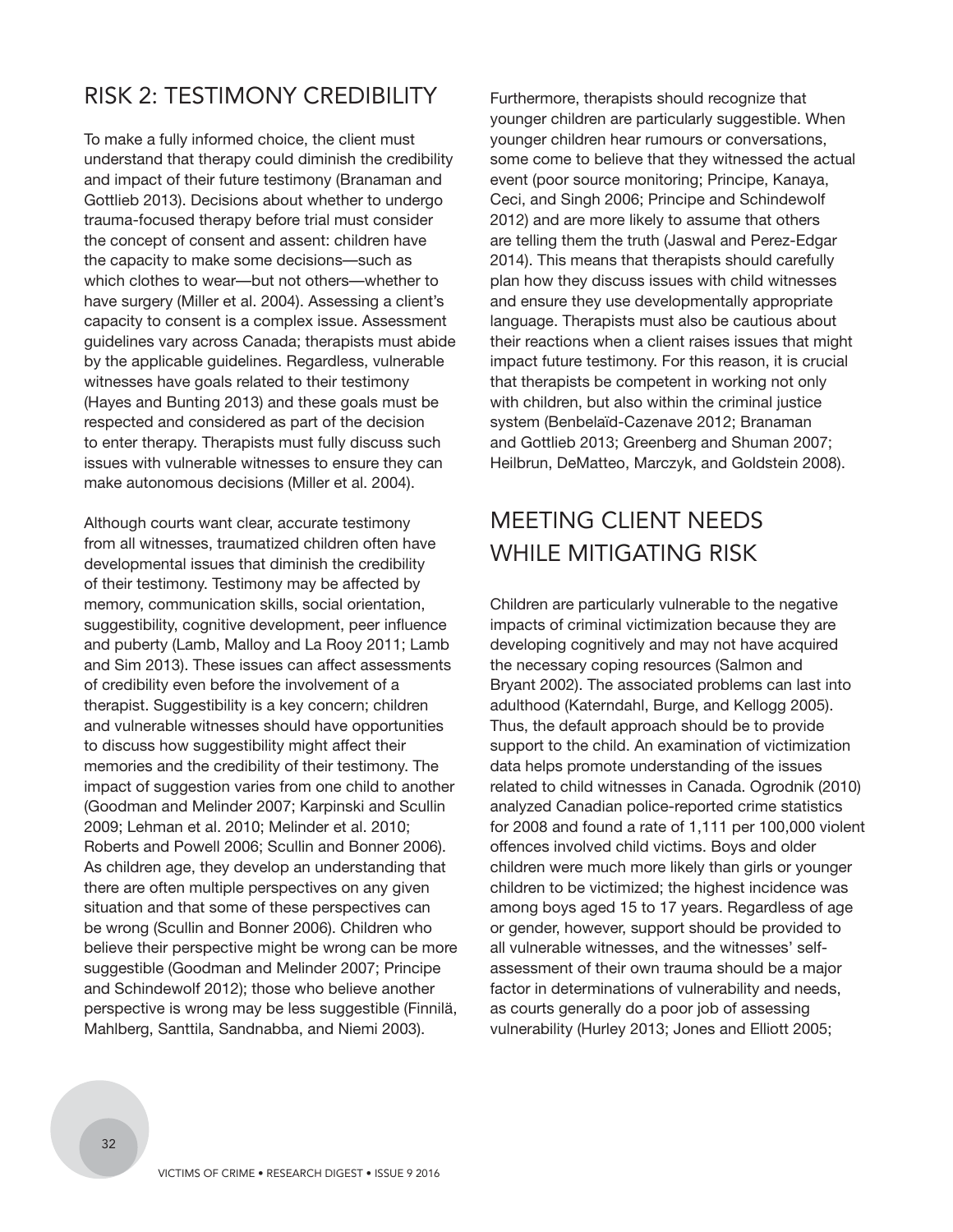O'Mahony, Smith, and Milne 2011). At the same time, support for the vulnerable witness must be reconciled with protecting the credibility of future testimony.

*RELIANCE ON THE INITIAL INTERVIEW IN COURT* A potential solution is to delay therapy until after the first interview has been videotaped. Evidence indicates that children provide the best accounts during initial interviews, when memories are freshest (McWilliams, Narr, Goodman, Ruiz, and Mendoza 2013) and when interviewers use standardized protocols (Cyr and Lamb 2009). This is why initial interviews are so important for investigations and criminal prosecutions. Yet, there are often problems during these first interviews. Witnesses may say what they think the interviewer wants to hear, for instance; they might invent experiences to fill memory gaps; feelings of guilt, helplessness or hopelessness might unduly influence their accounts; and some may deliberately provide false stories (Crown Prosecution Service, Department of Education, Department of Health and Welsh Assembly Government 2011). Furthermore, poor interviewing techniques and high-pressure interviews may create inaccuracies (Clemente and Padilla-Racero 2015; Cyr and Lamb 2009; Finnilä et al. 2003; Goodman and Melinder 2007; Melinder et al. 2010; Scullin and Bonner 2006).

#### *SUPPORT FOR MANAGING THE COURT APPEARANCE AND FOR PROSECUTING THE ALLEGED OFFENCE*

The criminal justice process is complex and can cause additional stress for victims (Hayes and Bunting 2013; Quas and Goodman 2012). Courtroom orientation and testimonial aids such as screens, closed-circuit television, etc. can help reduce witness stress, although these interventions are unlikely to reduce problems associated with the alleged crimes (Hobbs et al. 2014). Just as it is important to engage vulnerable witnesses in decisions about their care, it is also important to appreciate their preferences when it comes to the use of testimonial aids (Hall 2007; Hayes and Bunting 2013).

#### *PROVIDING SUPPORT TO PARENTS*

Non-offending parents and guardians can be a major support to children; children often look to parents to help make sense of the world (Goodman and Melinder 2007). Some research shows that enhancing parental support of children who have experienced sexual abuse increases the effectiveness of therapy (Cohen and Mannarino 2000). Parents often monitor their children and make treatment decisions on their behalf. In fact, researchers have found that parents' lack of knowledge about mental health can lead to delays in the diagnosis and treatment of disorders, particularly those that occur in younger children (Wang et al. 2005). Parental support could include education about mental disorders and associated symptoms (Thornicroft 2011). Although there is a risk that parents might influence a child's memory, the risk is no greater than that posed by the support of friends or other family members. It is important to recognize that courts have considerable experience with considering the testimony of witnesses of all ages whose recollections have been influenced by various factors.

#### *DELAYING TREATMENT*

An option worth considering is to delay treatment until after testimony. This option, however, requires a comprehensive assessment of the witness' distress and must ensure that criminal-justice concerns outweigh the needs of the vulnerable client (Branaman and Gottlieb 2013; Cohen et al. 2010; Kuehnle and Connell 2011). Although some argue that no empirical studies have examined the effects of delaying treatment for child witnesses (Branaman and Gottlieb 2013), others suggest that early intervention is warranted when child witnesses also face pretreatment issues such as mental-health problems, poor performance at school, teenage pregnancy, risky sexual behaviour, unstable employment, and marital violence and instability (Swiecicki and Hollingsworth 2015; Salmon and Bryant 2002; Wang et al. 2005). Kelly et al. (2002) investigated the impact of psychiatric-capacity reviews and the associated treatment delays at two Ontario hospitals. The research highlighted the issue of prolonged suffering and the potential for increased self-destructive behaviour and use of less-effective self-management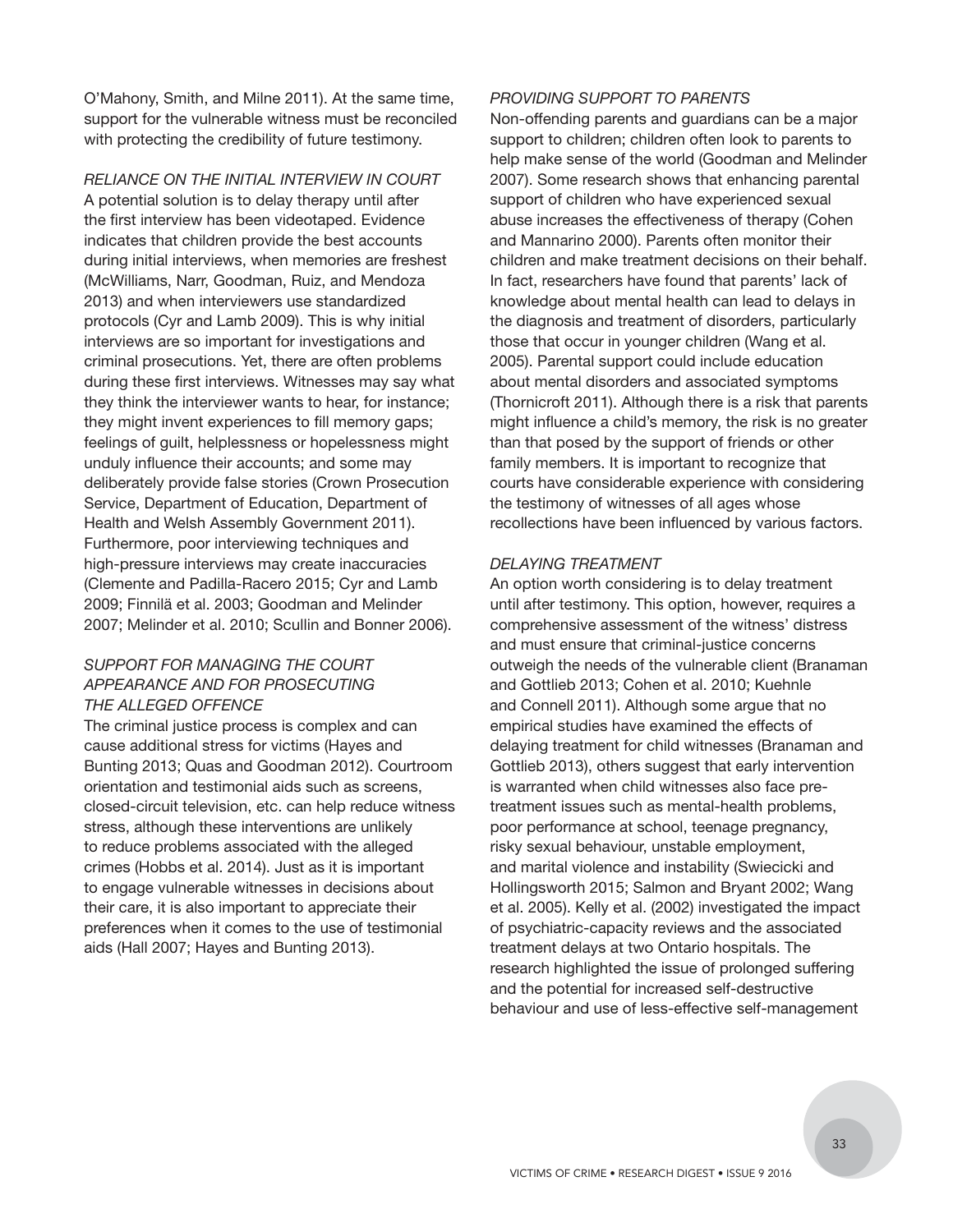techniques, along with poorer long-term prognosis, challenges in building a therapeutic alliance, negative impacts of the client's symptoms on friends and family members, inefficient use of therapeutic resources and not supporting the client's capacity to enjoy a normal life. Treatment delays have strong moral and ethical considerations, particularly when the vulnerable witness has already been traumatized by the alleged crime and may experience some of the problems listed above. All of these factors should be considered in treatment decisions.

Cohen et al. (2010) provides the best advice for professionals trying to understand the optimal treatment options for a particular client: continually assess the client to determine whether an intervention is well-timed. To determine whether a delay in treatment is appropriate absolutely requires an assessment of the specific resources available to the client. From both a court and clinical perspective, it may be most beneficial to conduct initial and ongoing assessments to identify treatment needs and goals (Kuehnle and Connell 2011).

#### *SUPPORT FOCUSED ON ENHANCING RESILIENCE AND NOT ON STRENGTHENING THE CROWN'S CASE*

Some have argued that trauma-specific therapy should be delayed until after a court case and that children in distress may benefit more by resilience-building therapy (Kuehnle and Connell 2011). Therapy might focus on stress management, communication problems, school problems, behavioural issues, family issues, emotionalregulation skills, and so forth (depending on client needs). By building skills rather than focusing on the traumatic event, the client can better manage both their day-to-day lives and their court testimony.

#### *ABUSE-SPECIFIC THERAPY*

In situations where the client clearly needs therapeutic support, then it should be provided. Providing such support accepts the fact that testimony may be called into question, but that the vulnerable witness' needs outstrip any requirement to provide testimony. This option recognizes that witnesses need help and society has an obligation to provide it. It is then left to the criminal justice process to sort out how to manage and consider testimony. The important consideration is to ensure that the vulnerable witness plays as active a role as possible in decision making.

## **CONCLUSION**

Therapists are not investigators and many therapists have little understanding of criminal justice processes and rules of evidence (Branaman and Gottlieb 2013). This discussion focused on some of the issues therapists should raise with clients who may appear as witnesses regarding the risks and benefits of treatment. Clients should be encouraged to consider various options to reduce risk, such as relying on videotaped interviews, using testimonial aids in court, building their resilience, and delaying therapy focused on the alleged crime. Clients who decide to accept the risk of trauma-focused therapy should be supported in their decision. The key point is to ensure that the witness does not get lost in the machinations of the system and end up feeling powerless. Focusing on the person as an active, collaborative participant in discussions about care can help start the healing process. Empowerment can only be attained through actively and successfully taking charge. Therapists and other professionals can support and facilitate the process, but clients must take steps to meet their needs and goals.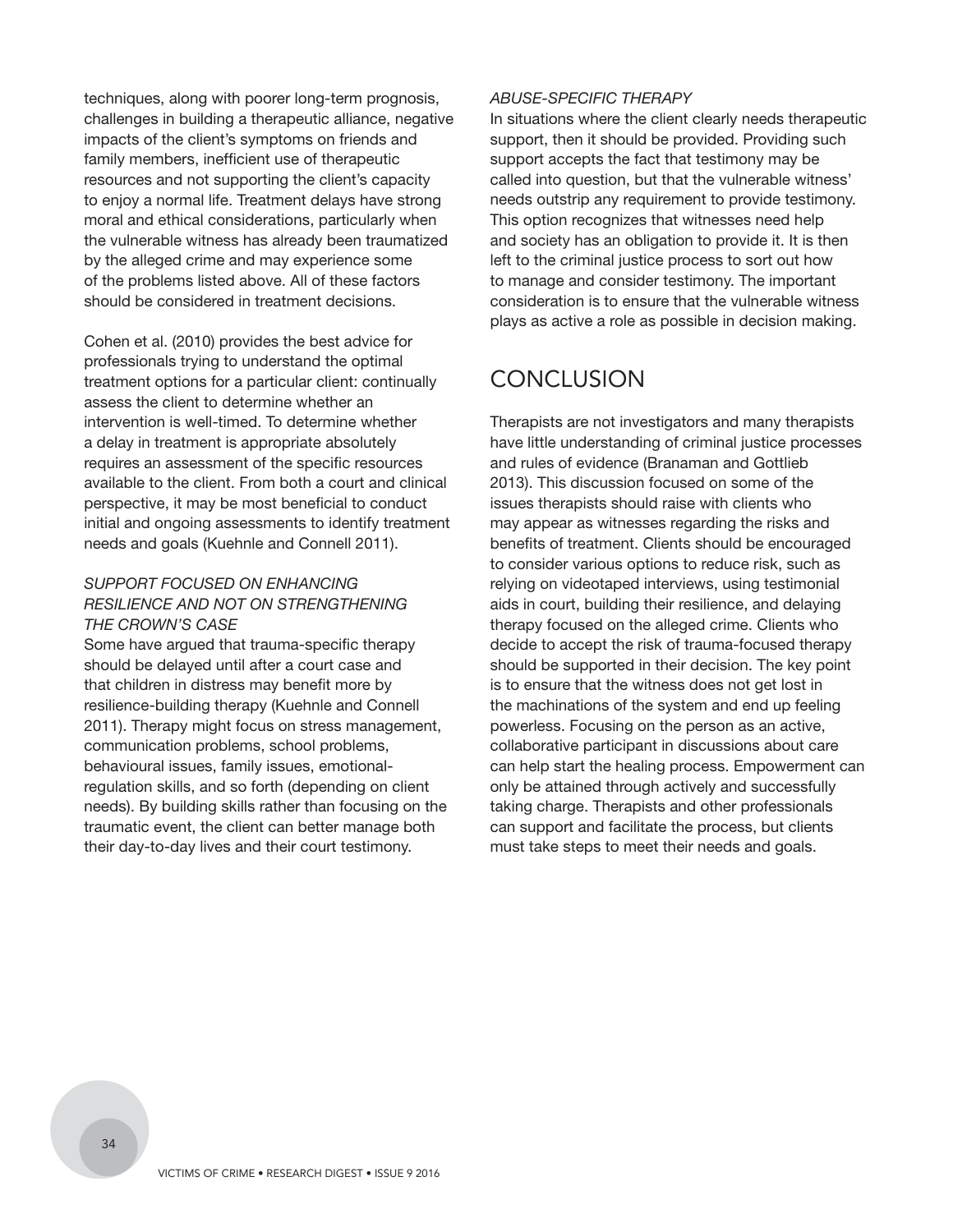## REFERENCE LIST

- Benbelaïd-Cazenave, Sonia. 2012. «Le recueil de la parole des mineurs victimes: « En quête » de vérité. = Testimonies of child victims: 'In quest' of truth.» *Annales Médico-Psychologiques* 170, no. 2: 112-114. *PsycINFO*, EBSCO*host* (accessed July 11, 2015).
- Branaman, Tim F., and Michael C. Gottlieb. 2013. "Ethical and legal considerations for treatment of alleged victims: When does it become witness tampering?" *Professional Psychology: Research and Practice* 44, no. 5: 299-306. *PsycINFO*, EBSCO*host* (accessed July 3, 2015).
- Clemente, Miguel, and Dolores Padilla-Racero. 2015. "Are children susceptible to manipulation? The best interest of children and their testimony." *Children and Youth Services Review* 51, 101-107. *PsycINFO*, EBSCO*host* (accessed July 12, 2015).
- Cohen, Judith A., Oscar Bukstein, Heather Walter, R. Scott Benson, Allan Chrisman, Tiffany R. Farchione, and Saundra Stock 2010. "Practice parameter for the assessment and treatment of children and adolescents with posttraumatic stress disorder." *Journal of the American Academy of Child and Adolescent Psychiatry* 49, no. 4: 414-430. *PsycINFO*, EBSCO*host* (accessed July 11, 2015).
- Cohen, Judith A., and Anthony P. Mannarino. 2000. "Predictors of treatment outcome in sexually abused children." *Child Abuse and Neglect* 24, no. 7: 983-994. *PsycINFO*, EBSCO*host* (accessed July 11, 2015).
- Crown Prosecution Service and Department of Health, with the Home Office. 2001a. *Provision of therapy for child witnesses prior to a criminal trial: Practical guidance*. London: Crown Prosecution Service.
- Crown Prosecution Service and Department of Health, with the Home Office. 2001b. *Provision of therapy for vulnerable or intimidated witnesses prior to a criminal trial: Practical guidance*. London: Crown Prosecution Service.
- Crown Prosecution Service, Department of Education, Department of Health and Welsh Assembly Government 2011. *Achieving best evidence in criminal proceedings: Guidance on interviewing victims and witnesses, and guidance on using special measures*. London: Crown Prosecution Service
- Cyr, Mireille, and Michael E. Lamb. 2009. "Assessing the effectiveness of the NICHD investigative interview protocol when interviewing French-speaking alleged victims of child sexual abuse in Quebec." *Child Abuse & Neglect* 33, no. 5: 257-268. *PsycINFO*, EBSCO*host* (accessed October 1, 2015).
- Finnilä, Katarina, Nina Mahlberg, Pekka Santtila, Kenneth Sandnabba, and Pekka Niemi. 2003. "Validity of a test of children's suggestibility for predicting responses to two interview situations differing in their degree of suggestiveness." *Journal of Experimental Child Psychology* 85, no. 1: 32-49. *PsycINFO*, EBSCO*host* (accessed July 12, 2015).
- Goodman, Gail S., and Annika Melinder. 2007. "Child witness research and forensic interviews of young children: A review." *Legal and Criminological Psychology* 12, no. 1: 1-19. *PsycINFO*, EBSCO*host* (accessed July 12, 2015).
- Hall, Matthew. 2007. "The use and abuse of special measures: Giving victims the choice?." *Journal of Scandinavian Studies in Criminology and Crime Prevention* 8, no. Suppl 1: 33-53. *PsycINFO*, EBSCO*host* (accessed July 12, 2015).
- Hayes, David, and Lisa Bunting. 2013. "'Just be brave'—The experiences of young witnesses in criminal proceedings in Northern Ireland." *Child Abuse Review* 22, no. 6: 419-431. *PsycINFO*, EBSCO*host* (accessed July 11, 2015).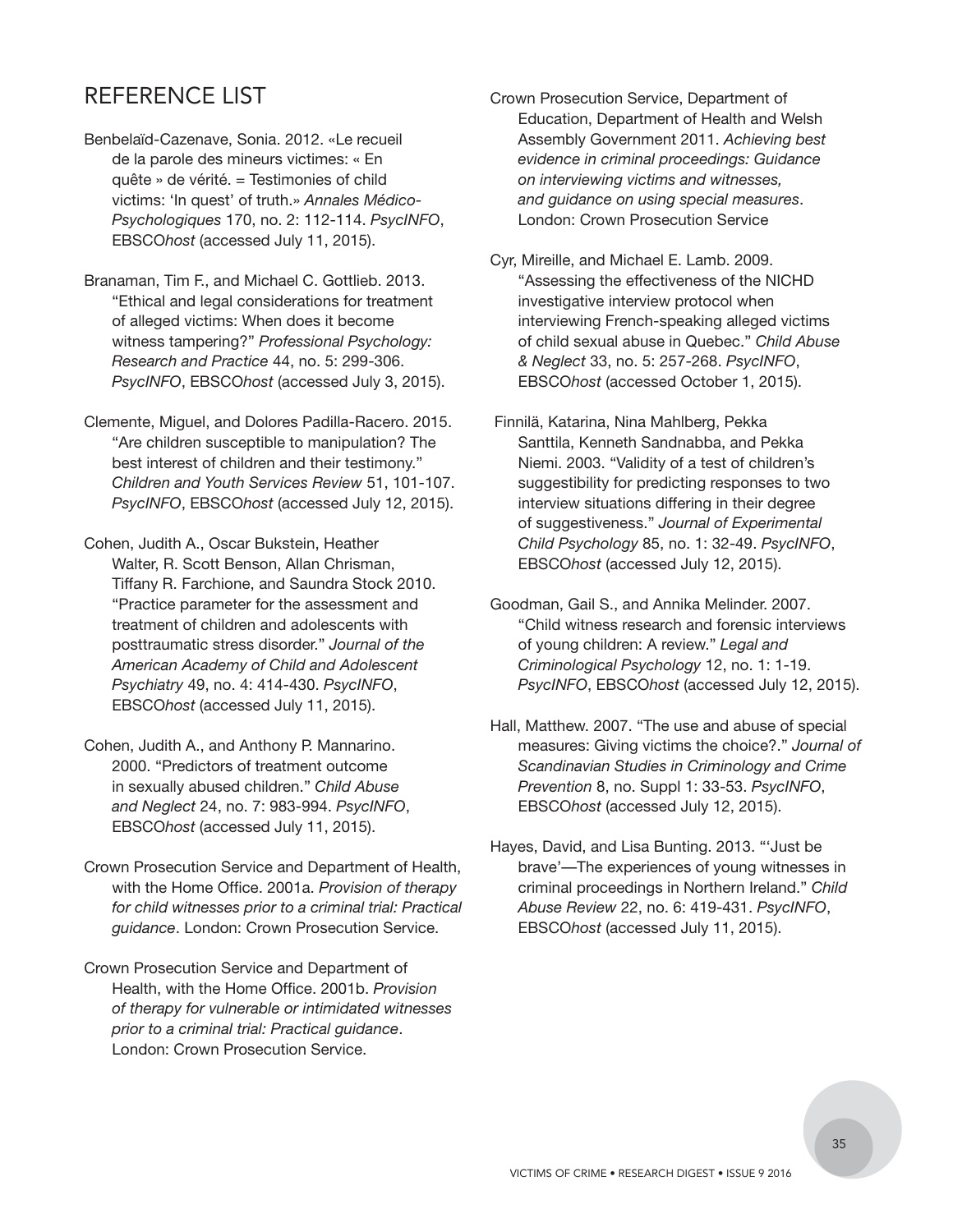- Heilbrun, Kirk, David DeMatteo, Geff Marczyk, and Alan M. Goldstein. 2008. "Standards of practice and care in forensic mental health assessment: Legal, professional, and principlesbased consideration." *Psychology, Public Policy, and Law* 14, no. 1: 1-26. *PsycINFO*, EBSCO*host* (accessed July 11, 2015).
- Hobbs, Sue D., Gail S. Goodman, Stephanie D. Block, Diane Oran, Jodi A. Quas, Avery Park, Keith F. Widaman, and Nikki Baumrind. 2014. "Child maltreatment victims' attitudes about appearing in dependency and criminal courts." *Children and Youth Services Review* 44, 407-416. *PsycINFO*, EBSCO*host* (accessed July 11, 2015).

Hurley, P. M. 2013. Vulnerable adult witnesses: The perceptions and experiences of Crown Prosecutors and Victim Services Providers in the use of testimonial support provisions. Department of Justice Canada http://www.justice.gc.ca/ [eng/rp-pr/cj-jp/victim/rr13\\_15a/rr13\\_15a.pdf](http://www.justice.gc.ca/eng/rp-pr/cj-jp/victim/rr13_15a/rr13_15a.pdf)

Jaswal, Vikram K., and Koraly Pérez-Edgar. 2014. "Resolving conflicts between observation and testimony: The role of inhibitory control." In *Trust and skepticism: Children's selective learning from testimony*, 110-122. New York, NY, US: Psychology Press, 2014. *PsycINFO*, EBSCO*host* (accessed July 11, 2015).

- Jones, Rowena, and Tony Elliott. 2005. "Capacity to give evidence in court: Issues that may arise when a client with dementia is a victim of crime." *Psychiatric Bulletin* 29, no. 9: 324-326. *PsycINFO*, EBSCO*host* (accessed July 11, 2015).
- Katerndahl, David, Sandra Burge, and Nancy Kellogg. 2005. "Predictors of Development of Adult Psychopathology in Female Victims of Childhood Sexual Abuse." *Journal of Nervous and Mental Disease* 193, no. 4: 258-264. *PsycINFO*, EBSCO*host* (accessed July 11, 2015).
- Kelly, Michelle, Sandra Dunbar, John E. Gray, and Richard L. O'Reilly. 2002. "Treatment delays for involuntary psychiatric patients associated with reviews of treatment capacity." *The Canadian Journal Of Psychiatry / La Revue Canadienne De Psychiatrie* 47, no. 2: 181-185. *PsycINFO*, EBSCO*host* (accessed July 11, 2015).
- Kuehnle, Kathryn, and Mary Connell. 2011. "Managing children's emotional and clinical needs." In *Children's Testimony: A Handbook of Psychological Research and Forensic Practice*, 179-198. Chichester: Wiley.
- Lamb, Michael E., L. C. Malloy, and D. J. La Rooy. 2011. "Setting realistic expectations: Developmental characteristics, capacities and limitations." In *Children's Testimony: A Handbook of Psychological Research and Forensic Practice*,15-48. Chichester: Wiley.
- Lamb, Michael E., and Megan P. Y. Sim. 2013. "Developmental factors affecting children in legal contexts." *Youth Justice*, 13 no.2: 131-144.
- Lehman, Elyse Brauch, Marcia J. McKinley, David W. Thompson, Ann Marie Leonard, Julie I. Liebman, and Danielle D. Rothrock. 2010. "Long-term stability of young children's eyewitness accuracy, suggestibility, and resistance to misinformation." *Journal of Applied Developmental Psychology* 31, no. 2: 145-154. *PsycINFO*, EBSCO*host* (accessed July 11, 2015).
- McWilliams, Kelly, Rachel Narr, Gail S. Goodman, Sandra Ruiz, and Macaria Mendoza. 2013. "Children's memory for their mother's murder: Accuracy, suggestibility, and resistance to suggestion." *Memory* 21, no. 5: 591-598. *PsycINFO*, EBSCO*host* (accessed July 11, 2015).
- Melinder, Annika, Kristen Alexander, Young Il Cho, Gail S. Goodman, Christian Thoresen, Kyrre Lonnum, and Svein Magnussen. 2010. "Children's eyewitness memory: A comparison of two interviewing strategies as realized by forensic professionals." *Journal of Experimental Child Psychology* 105, no. 3: 156-177. *PsycINFO*, EBSCO*host* (accessed July 11, 2015).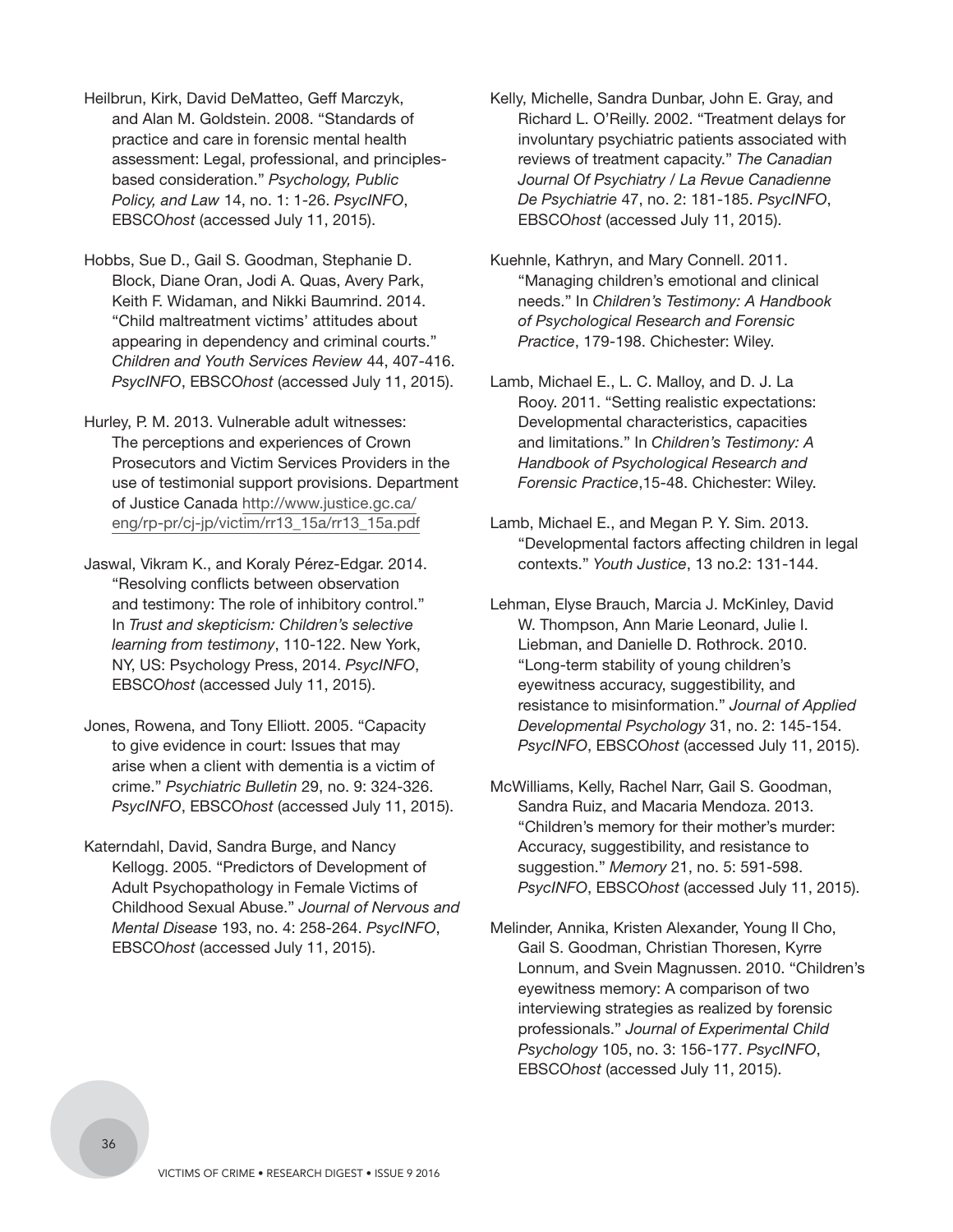- Miller, Victoria A., Dennis Drotar, and Eric Kodish. 2004. "Children's competence for assent and consent: A review of empirical findings." *Ethics and Behavior* 14, no. 3: 255-295. *PsycINFO*, EBSCO*host* (accessed July 11, 2015).
- Ogrodnik, L. (2010). *Child and youth victims of police-reported violent crime, 2008*. Canadian Centre for Justice Statistics. Catalogue no. 85F0033M, no. 23
- O'Mahony, Brendan M. 2010. "The emerging role of the registered intermediary with the vulnerable witness and offender: Facilitating communication with the police and members of the judiciary." *British Journal of Learning Disabilities* 38, no. 3: 232-237. *PsycINFO*, EBSCO*host* (accessed July 11, 2015).
- Principe, Gabrielle F., Tomoe Kanaya, Stephen J. Ceci, and Mona Singh. 2006. "Believing is Seeing: How Rumors Can Engender False Memories in Preschoolers." *Psychological Science* 17, no. 3: 243-248. *PsycINFO*, EBSCO*host* (accessed July 14, 2015).
- Principe, Gabrielle F., and Erica Schindewolf. 2012. "Natural conversations as a source of false memories in children: Implications for the testimony of young witnesses." *Developmental Review* 32, no. 3: 205-223. *PsycINFO*, EBSCO*host* (accessed July 14, 2015).
- Quas, Jodi A., and Gail S. Goodman. 2012. "Consequences of criminal court involvement for child victims." *Psychology, Public Policy, and Law* 18, no. 3: 392-414. *PsycINFO*, EBSCO*host* (accessed July 11, 2015).
- Roberts, Kim P., and Martine B. Powell. 2006. "The consistency of false suggestions moderates children's reports of a single instance of a repeated event: Predicting increases and decreases in suggestibility." *Journal Of Experimental Child Psychology* 94, no. 1: 68-89. *PsycINFO*, EBSCO*host* (accessed July 14, 2015).
- Salmon, Karen, and Richard A. Bryant. 2002. "Posttraumatic stress disorder in children: The influence of developmental factors." *Clinical Psychology Review* 22, no. 2: 163-188. *PsycINFO*, EBSCO*host* (accessed July 11, 2015).
- Scullin, Matthew H., and Karri Bonner. 2006. "Theory of mind, inhibitory control, and preschool-age children's suggestibility in different interviewing contexts." *Journal of Experimental Child Psychology* 93, no. 2: 120-138. *PsycINFO*, EBSCO*host* (accessed July 11, 2015).
- Swiecicki, Carole Campbell, and Jane Hollingsworth. 2015. "A response to Branaman and Gottlieb's 'Ethical and legal considerations for treatment of alleged victims: When does it become witness tampering?'." *Professional Psychology: Research and Practice* 46, no. 3: 197-201. *PsycINFO*, EBSCO*host* (accessed July 3, 2015).
- United Nations Office on Drugs and Crime 2009. *Justice in matters involving child victims and witnesses of crime: Model law and related commentary*. New York: United Nations.
- Wang, Philip S., Patricia Berglund, Mark Olfson, Harold A. Pincus, Kenneth B. Wells, and Ronald C. Kessler. 2005. "Failure and delay in initial treatment contact after first onset of mental disorders in the national comorbidity survey replication." *Archives of General Psychiatry* 62, no. 6: 603-613. *PsycINFO*, EBSCO*host* (accessed July 11, 2015).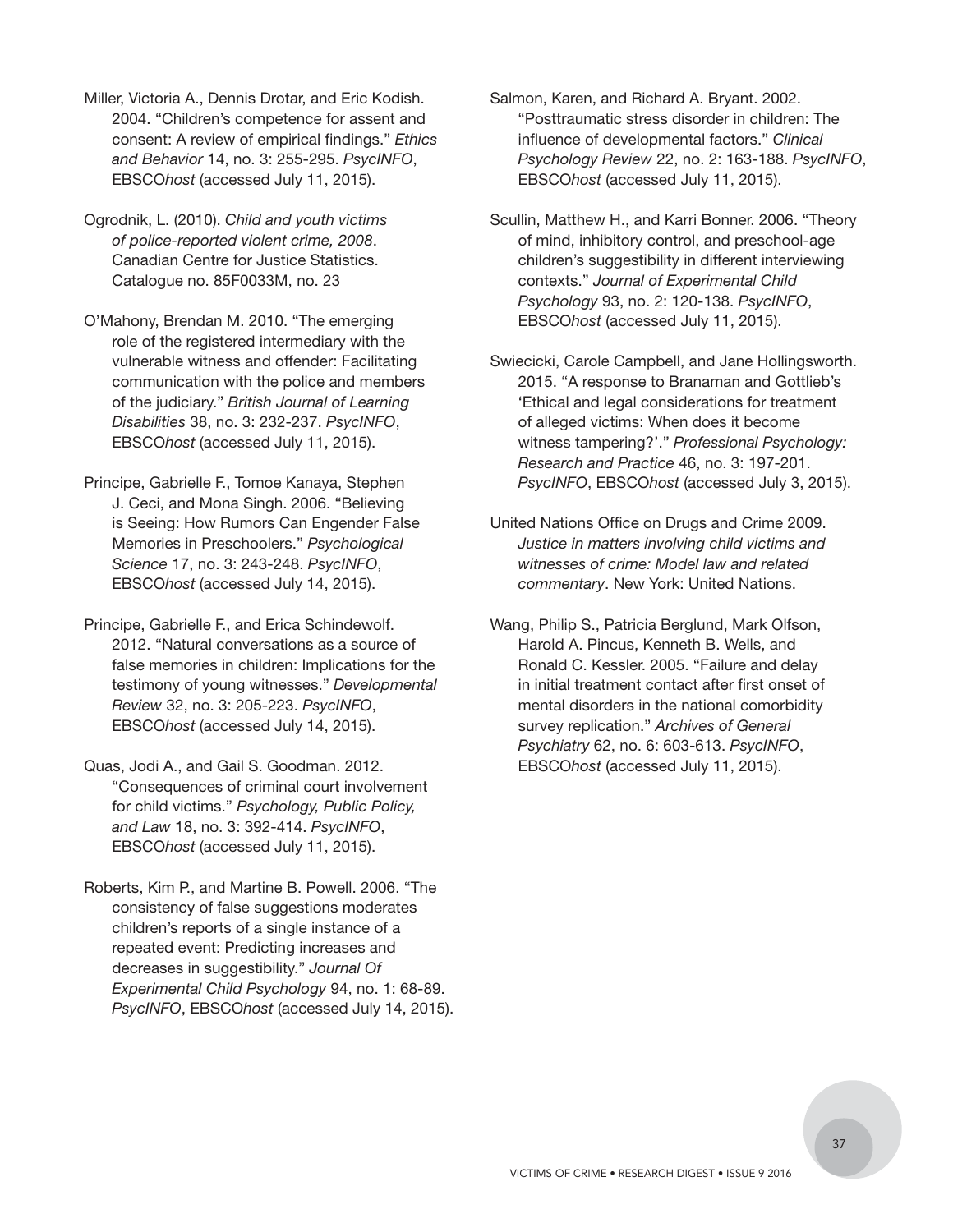## <span id="page-39-0"></span>VICTIM-RELATED CONFERENCES IN 2016

**2016 NASPA Violence Prevention Conference** January 21st – 23rd Orlando, FL, USA https://www.naspa.org/events/2016scvp

**30th Annual Conference on the Prevention of Child Abuse** January 25**th** – 26**th** Dallas, TX, USA [http://www.preventchildabusetexas.](http://www.preventchildabusetexas.org/nextconference.html) org/nextconference.html

**The 30th Annual San Diego International Conference on Child and Family Maltreatment** January 25**th –** 28**th** San Diego, CA, USA http://www.sandiegoconference.org/ [pdf/16SDConf%20brochure-revNov1.pdf](http://www.sandiegoconference.org/pdf/16SDConf%20brochure-revNov1.pdf)

**ISPCAN International Conference on the Impact of Armed Conflict on Children** February 7**th** – 10**th** Nairobi, Kenya [http://www.ispcan.org/events/event\\_](http://www.ispcan.org/events/event_details.asp?id=653054&group=) details.asp?id=653054&group=

**2016 National Conference on Bullying and Child Victimization** February 21**st** - 24**th** Orlando, FL, USA http://www.schoolsafety911.org/event50.html

**Texas Association against Sexual Assault 34th Annual Conference**  March 6**th** – 10**th** Corpus Christi, TX, USA [http://taasa.org/announcement](http://taasa.org/announcement-taasas-annual-conference/)taasas-annual-conference/

**2016 Kentucky Victim Assistance Conference** March 15**th** – 16**th** Lexington, KY, USA http://ag.ky.gov/family/victims/vac/Pages/default.aspx

**End Violence Against Women International Annual Conference** March 22**nd** – 24**th** Washington, DC, USA http://www.evawintl.org/conferences.aspx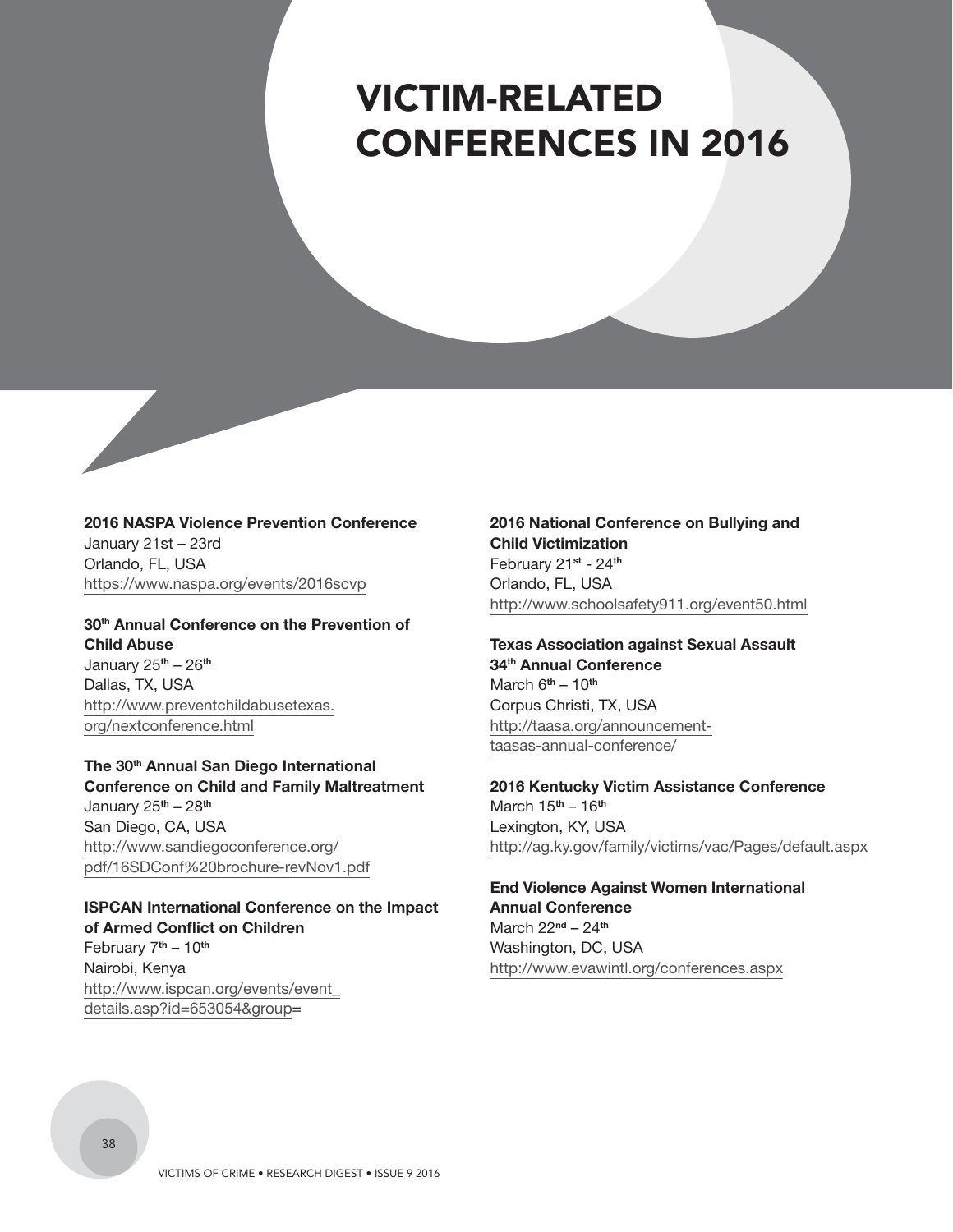**13th Annual Hawaii Training Summit: Preventing, Assessing, and Treating Trauma across the Lifespan.**  March 30**st** – 31**st** Honolulu, HI, USA

http://www.ivatcenters.org/Documents/2016/ [Hawaii/Hawaii%20Save%20the%20Dates.pdf](http://www.ivatcenters.org/Documents/2016/Hawaii/Hawaii%20Save%20the%20Dates.pdf)

#### **34th Annual Protecting Our Children National American Indian Conference on Child Abuse and Neglect**

April 3**rd** – 6**th** St. Paul, MN, USA http://www.nicwa.org/conference/

**11th Annual Conference on Crimes against Women** April 4**th** - 6**th** Dallas, TX, USA [http://www.cvent.com/events/2016-conference](http://www.cvent.com/events/2016-conferenceon-crimes-against-women/event-summary-f20f19a872af4c5bb6f2cd955761a2f9.aspx)on-crimes-against-women/event-summary-f2 0f19a872af4c5bb6f2cd955761a2f9.aspx

#### **32nd International Symposium on Child Abuse** April 4**th** - 7**th** Huntsville, AL, USA [http://www.nationalcac.org/national-](http://www.nationalcac.org/national-conferences/symposium.html)

conferences/symposium.html

#### **WVCAN 2016 Conference**

April 11**th** – 14**th** Daniels, WV, USA http://wvcan.org/event/wvcan-conference-2/

### **16th Annual International Family Justice Center Conference** April 12**th** – 14**th** San Diego, CA, USA [http://www.familyjusticecenter.org/](http://www.familyjusticecenter.org/training/conferences-and-events/) training/conferences-and-events/

**Association for Death Education and Counselling 38th Annual conference** April 13**th** – 16**th** Minneapolis, MN, USA http://www.adec.org/ADEC/2016/Conference\_Home/ ADEC2016AnnualMeeting/Homepage-Content-2. [aspx?hkey=a2d0df4d-d952-404e-8df2-51f007b2dd35](http://www.adec.org/ADEC/2016/Conference_Home/ADEC2016AnnualMeeting/Homepage-Content-2.aspx?hkey=a2d0df4d-d952-404e-8df2-51f007b2dd35)

## **2016 Alberta Provincial Victim Services Conference: The Road to Empowerment** April 14**th** – 17**th**

Banff, AB http://victimservicesalberta.com/2016 alberta-provincial-victim-services[conference-the-road-to-empowerment/](http://victimservicesalberta.com/2016-alberta-provincial-victim-services-conference-the-road-to-empowerment/)

### **No2 Bullying Conference** April 18**th** – 19**th**

Gold Coast, Queensland, Australia http://no2bullying.org.au/

**10th Annual Every Victim, Every Time Crime Victim Conference** April 19**th** – 20**th** Bryan, TX, USA http://www.evetbv.org/

**2016 Child Aware Approaches Conference** May 23**rd** – 24**th** Brisbane, Australia http://childawareconference.org/

#### **Wyoming Crimes against Children Conference** May 24**th** – 26**th** Little America, WY, USA http://ag.wyo.gov/victim-services-

home-page/events-and-training

#### **2016 Annual Crime Victim Law Conference**

June 10**th** – 11**th** Portland, OR, USA https://law.lclark.edu/centers/national\_crime\_victim law\_institute/projects/education\_and\_training/ annual\_conference/archive/2016/overview.php

#### **10th Annual National Conference on Girl Bullying and Relational Aggression** June 19**th** – 22**nd**

Atlanta, GA, USA and June 28**th** – July 1**st**  Las Vegas, NV, USA http://www.stopgirlbullying.com/